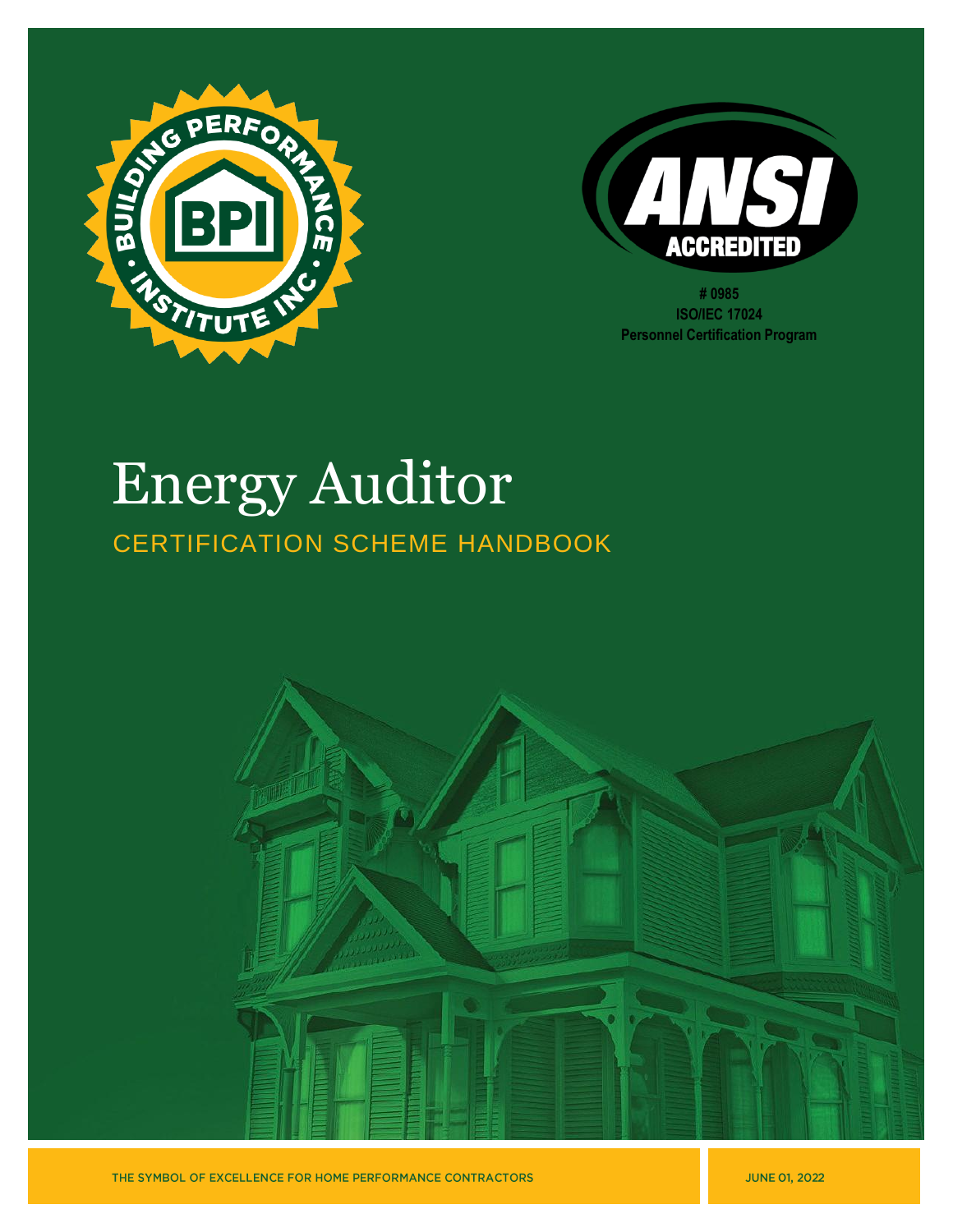#### **Notice**

Anyone interested in becoming BPI certified as an Energy Auditor, will need to know the scope of the certification and all requirements.

This certification scheme handbook outlines the knowledge, skills and abilities needed for individuals to be certified as an Energy Auditor.

Information in this scheme handbook represents the policies at the date of publication for the BPI Energy Auditor certification. Information in this scheme handbook supersedes information contained in any previous published documents.

© 2022 Building Performance Institute, Inc. All Rights Reserved.

#### **Acknowledgements**

The Building Performance Institute, Inc. would like to thank those who support the BPI national expansion and all of the dedicated professionals who have participated in the development of this document.

#### **Disclaimer**

Eligibility standards, exam content, exam standards, fees, and guidelines are subject to change. BPI will keep the most up-to-date version of this document posted at [www.bpi.org.](http://www.bpi.org/) Prior to participating in any available service through BPI, check to ensure that you have based your decision to proceed on the most up-to-date information available. BPI reserves the right to modify documents prior to accepting any application.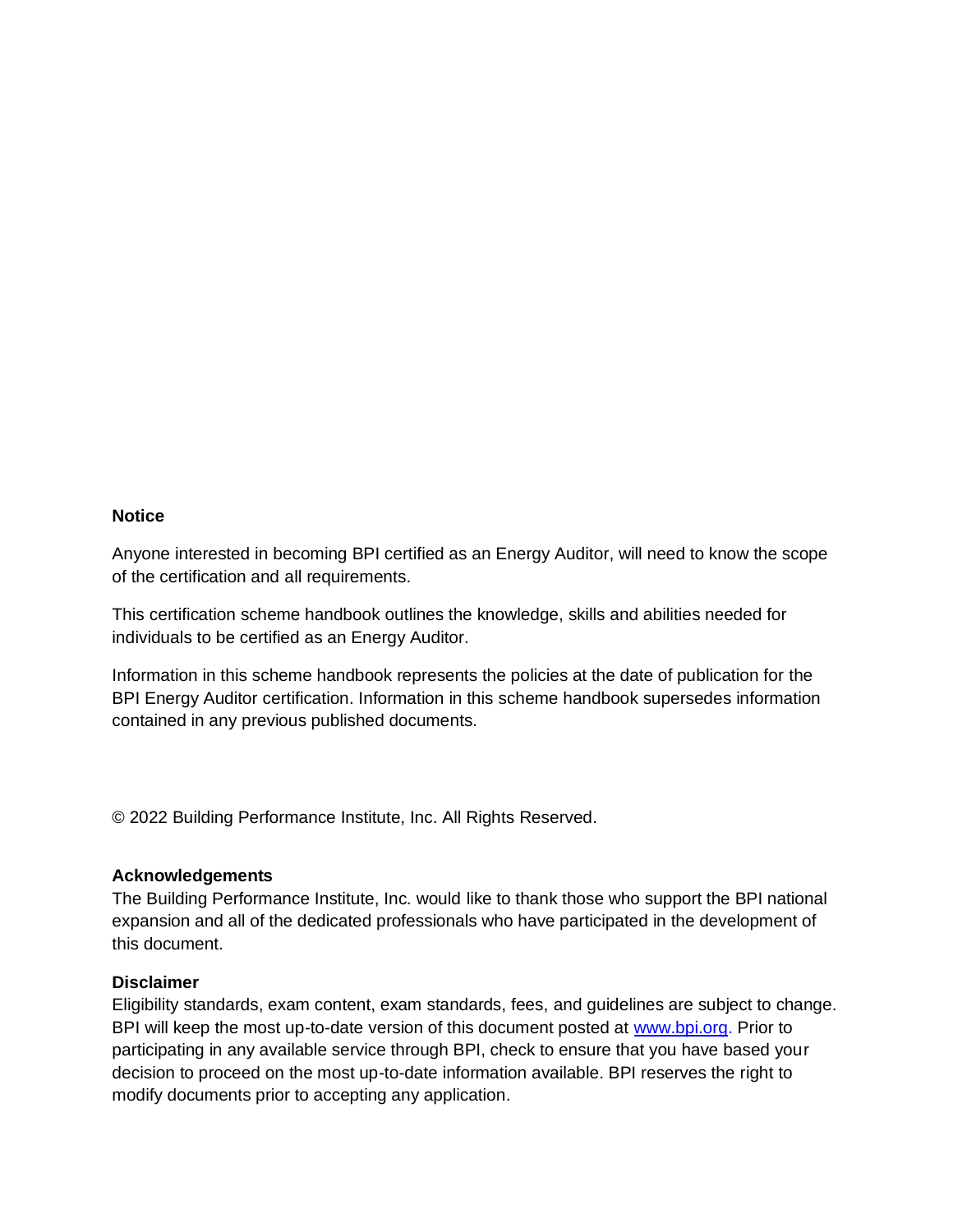# <span id="page-2-0"></span>**Table of Contents**

| 1.  |                                                                          |  |
|-----|--------------------------------------------------------------------------|--|
| 2.  |                                                                          |  |
| 3.  |                                                                          |  |
| 4.  |                                                                          |  |
| 5.  |                                                                          |  |
| 6.  |                                                                          |  |
| 7.  |                                                                          |  |
| 8.  |                                                                          |  |
| 9.  |                                                                          |  |
| 10. |                                                                          |  |
| 11. |                                                                          |  |
| 12. |                                                                          |  |
| 13. |                                                                          |  |
| 14. |                                                                          |  |
| 15. |                                                                          |  |
| 16. |                                                                          |  |
| 17. |                                                                          |  |
| 18. |                                                                          |  |
| 19. |                                                                          |  |
|     |                                                                          |  |
|     |                                                                          |  |
|     |                                                                          |  |
|     |                                                                          |  |
|     |                                                                          |  |
|     |                                                                          |  |
|     |                                                                          |  |
|     | Appendix G - Continuing Education Units (CEUs) for HEP Certifications 39 |  |
|     |                                                                          |  |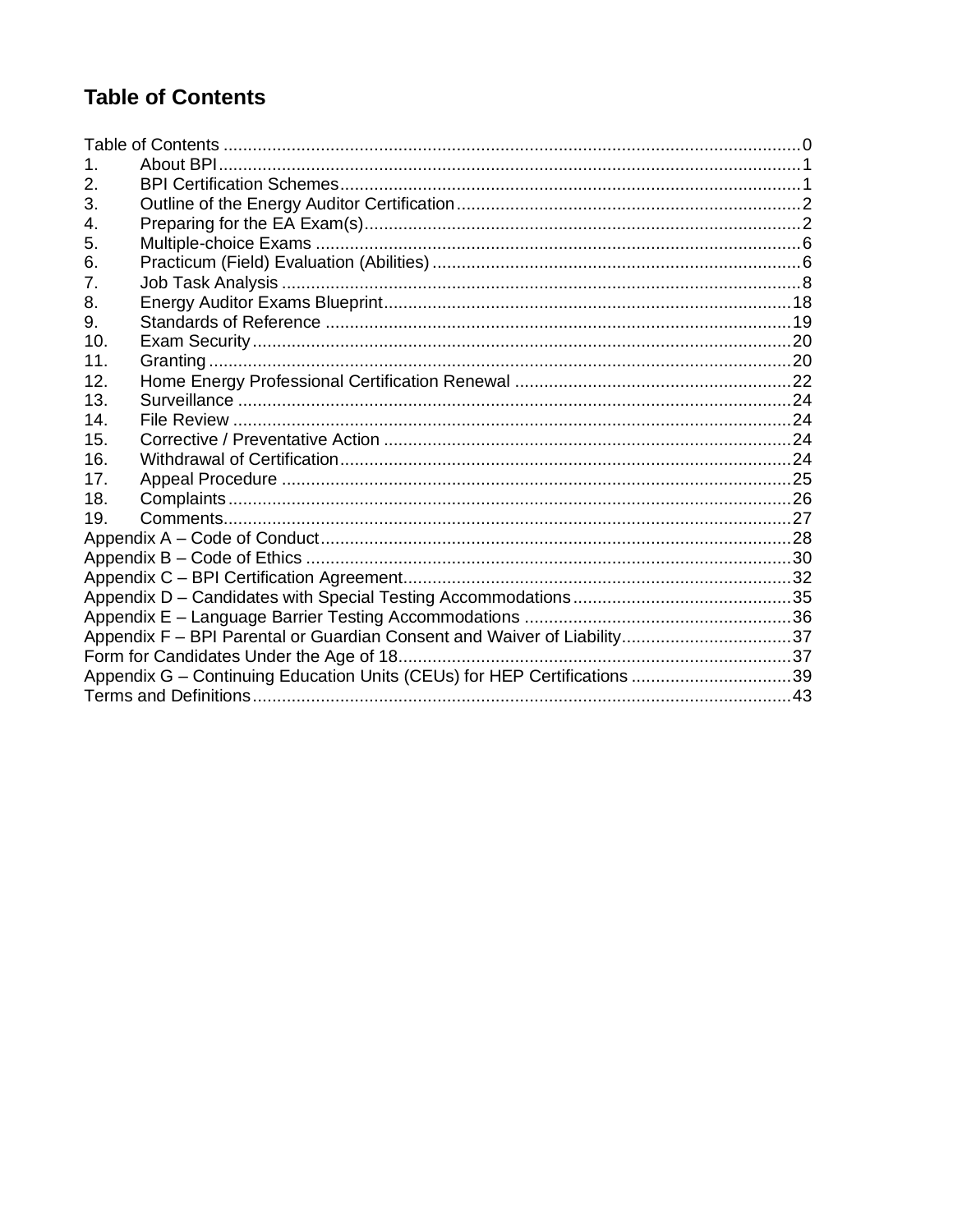### <span id="page-3-0"></span>**1. About BPI**

Founded in 1993, the Building Performance Institute (BPI) is the nation's premier certification and standard-setting organization for home performance professionals. BPI is accredited by the American National Standards Institute, Inc. (ANSI) as a developer of American National Standards and as a certifying body for personnel credentials. BPI develops the technical standards for home energy audits and for energy efficiency, health, and safety improvements. From these standards, BPI develops rigorous online and field exams resulting in one of BPI's 14 professional certifications. BPI understands the importance of impartiality in carrying out its certification activities, manages conflict of interest and ensures the objectivity of its certification activities.

BPI also offers three programs [\(BPI GoldStar](http://www.bpi.org/bpi-goldstar-contractors) Contractor for companies, [Rating Program](http://www.bpi.org/bpi-raters) for raters, and [BPI](http://www.bpi.org/product-listing) [Product](http://www.bpi.org/product-listing) Listing for manufacturers) and three certificates (Building [Science Principles,](http://www.bpi.org/building-science-principles) [Healthy](http://www.bpi.org/healthy-housing-principles)  [Housing Principles,](http://www.bpi.org/healthy-housing-principles) [Site Supervisor\)](http://www.bpi.org/sitesupervisorcertificate). BPI Certified Professionals hold over 12,000 active certifications supported by over 100 BPI Test Centers and 250 Proctors nationwide. BPI has BPI Goldstar Contractors across the country.

BPI is a 501(c)3 corporation registered in the state of New York. The corporation was incorporated on January 18, 1996 and the corporation number is 14-1789014.The objective of the corporation is to provide credentialing for individuals and corporations involved in the residential retrofit industry. BPI is headquartered in Saratoga Springs, NY.

### <span id="page-3-1"></span>**2. BPI Certification Schemes**

BPI offers individual certification in a number of areas in the residential retrofit industry.

The certification schemes are developed and then reviewed on an on-going basis by scheme committees made up of subject matter experts (SMEs) – individuals with the credentials and experience within the industry. The scheme committee review statistics, industry changes and current certification scheme requirements on a regular basis.

Industry input on each certification scheme is encouraged. The scheme committee members will seek input from external sources including, but not limited to:

- industry associations
- professional groups
- government agencies
- consumer/owner advocacy groups

The certification outlined in this scheme handbook is for energy auditors who are involved in the retrofit of existing residential buildings. For a full listing of certifications, see the [www.bpi.org](http://www.bpi.org/) website.

For individuals to become BPI Energy Auditor (EA) certified, successful completion of a multiple-choice exam to confirm the candidate's knowledge and skills and a practicum evaluation is required to confirm the candidate's abilities.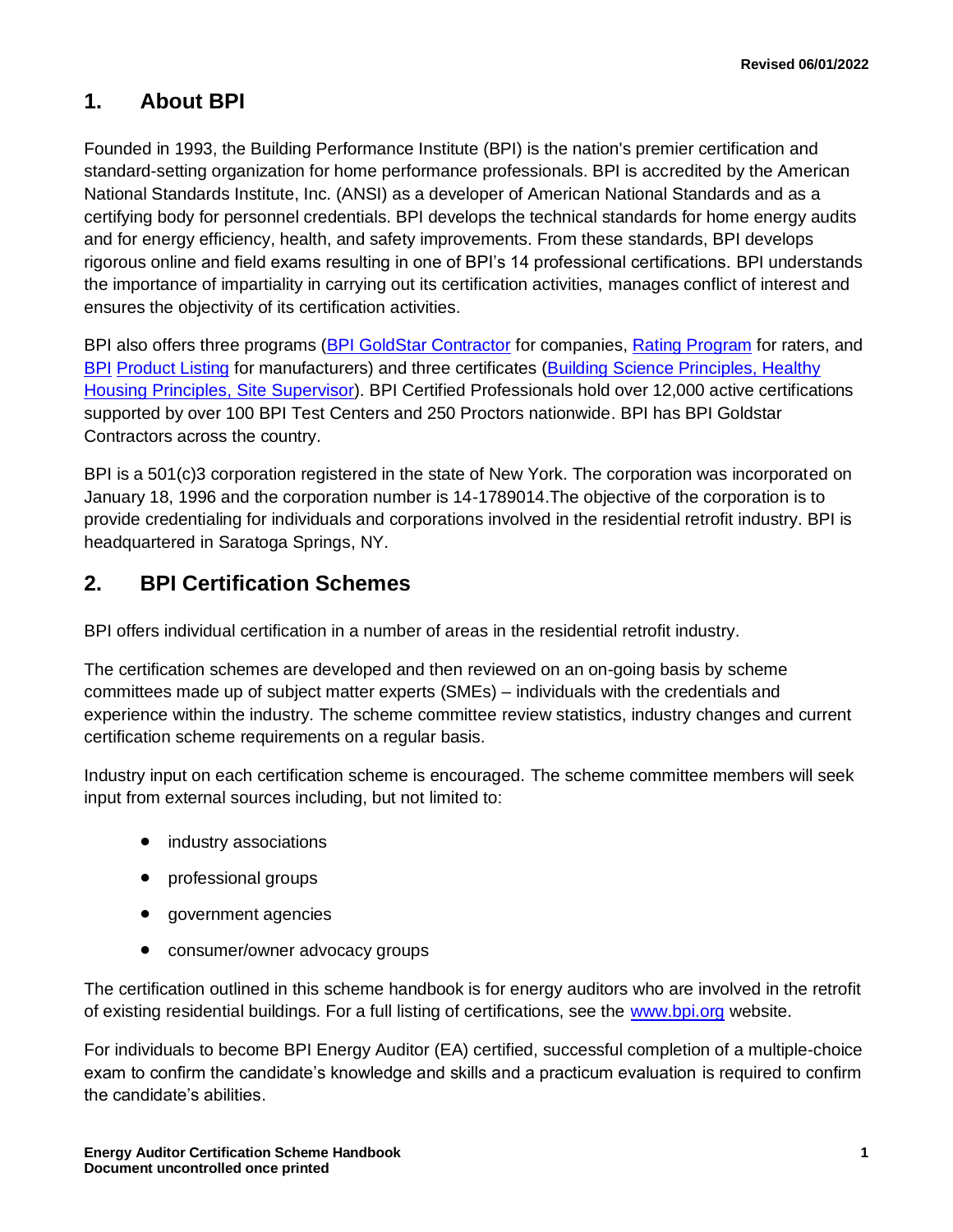To be certified by BPI, the candidate is not required by BPI to undergo any specific training, whether that would be on-site job training or classroom training, however, prerequisite criteria must be met. BPI does not approve any training programs. It is up to the individual to decide what training they want to take and where to take it, as it is solely their decision.

The requirements for this certification will be reviewed every five years and modified as required by the scheme committee with input from the residential retrofit industry. Modifications to the certification scheme will be made by BPI on the basis of the non-compliance cases, feedback from industry and technical changes to materials, components, systems, building codes or other relevant items.

### <span id="page-4-0"></span>**3. Outline of the Energy Auditor Certification**

This certification scheme handbook outlines the knowledge, skills and abilities requirements for the Energy Auditor (EA) certification.

The scheme defines the scope of the EA certification as the following; an energy auditor is a residential energy efficiency professional who evaluates the energy efficiency, health and safety of a home, and conducts field measurements to identify areas for savings. The energy auditor produces this information as a report and makes recommendations to the customer. A committee of subject matter experts (SMEs) considered to be experts in the field created the Energy Auditor Job Task Analysis (JTA).

This document is intended to include all the tasks an energy auditor may perform, as well as the knowledge, skills, and abilities required to do these tasks.

Please note that certification is not a license to practice. All Certified Professionals must comply with applicable federal, state and local laws and regulations governing the profession.

# <span id="page-4-1"></span>**4. Preparing for the EA Exam(s)**

There are prerequisites to take the exams that, if successful, will lead to certification. Before you register for the exam:

- Download the latest version of the BPI Energy Auditor scheme handbook from www.bpi.org
- Read and understand all information
- Refer to the Job Task Analysis section to be sure that you understand and can perform the tasks required for this certification
- Obtain reference materials for the multiple-choice and/or field exams and study well in advance of taking the exam(s)
- Download the *Application for BPI Energy Auditor Certification* from [www.bpi.org](http://www.bpi.org/certified-professionals/energy-auditor) and submit to [HEPCertification@bpi.org.](mailto:Pilot@bpi.org) *Application processing could take several weeks before a candidate will receive an approval letter to take the exam. It is recommended that a candidate submit their application at least thirty (30) days prior to their preferred exam date. Please do NOT schedule your exam date(s) until you receive your approval letter from BPI.*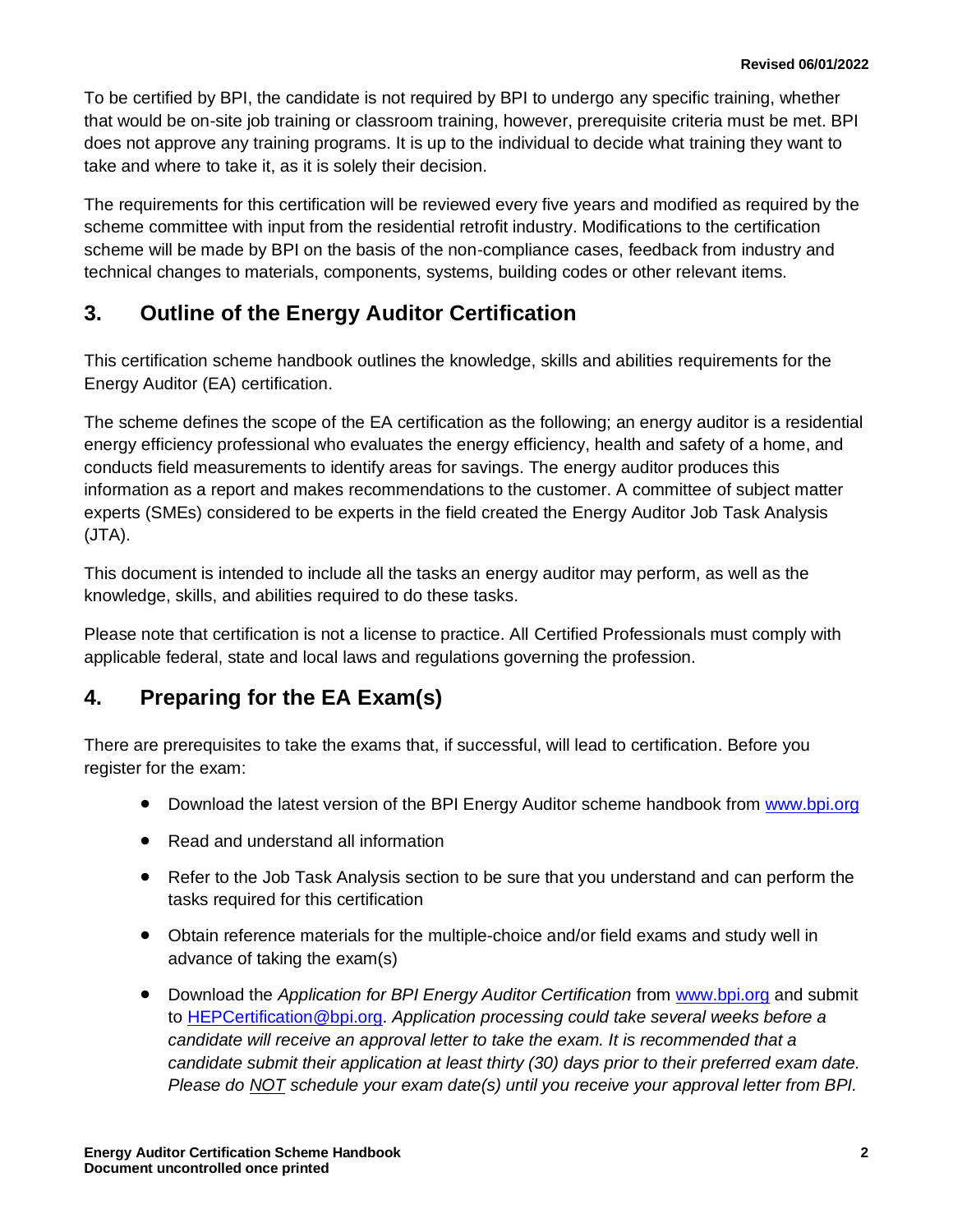### **4.1 Prerequisites**

All items below are required prior to taking the multiple-choice and/or field certification exams:

#### **Experience:**

- Minimum of 1,000 hours of relevant experience, during which the candidate has accomplished one or more of the following roles within the last five (5) years:
- Field / technical position within the home performance or related field, **OR**
- Performing audits in a building science trade, **OR**
- Trainers of BPI Field Proctors may qualify under the experience requirement with proof of 1,000 hours of relevant training or field proctoring (or a combination of both)

#### **Energy Modeling:**

- In the past five (5) years:
- Candidate has completed and must submit ten (10) energy models that comply with the specifications identified in the current version of *[ANSI/BPI-1100-T](http://www.bpi.org/standards/current-standards)*, Section 2.2 for energy audit reports and also include an analysis of the savings to investment ratio or simple pay back of measure installations, **OR**
- Candidate has successfully completed training (minimum of 6 hours) in energy modeling that complies with the specifications identified in the current version of *[ANSI/BPI-1100-T,](http://www.bpi.org/standards/current-standards) Section 2.2*. The training must include an end of course assessment of which the candidate must provide proof of a passing score, **OR**
- Candidate is a designated trainer of energy modeling that complies with the specifications identified in the current version of *[ANSI/BPI-1100-T,](http://www.bpi.org/standards/current-standards) Section 2.2,* for an organization.

#### **\*Providing on-the-job training does not fulfill this requirement**

#### **Additional Requirements:**

Candidate must obtain a minimum of **20 points** from any combination of activities below within the last five (5) years:

- Building Trades Experience (framing, roofing, drywall, siding, weatherization, energy audits, QCI inspections, etc.); **maximum of 10 points**
	- o **5 points** for each 1,000 hours
- Training from industry specific training center (training whose content aligns with the content of the job task analysis for the certification); **maximum of 10 points**
	- o **5 points** for every 40 hours
- Related industry certifications [Residential Energy Services Network (RESNET), BPI, North American Technician Excellence (NATE), Environmental Protection Agency (EPA)]. Other certifications also considered through application; **maximum of 10 points**
	- o **5 points** per certification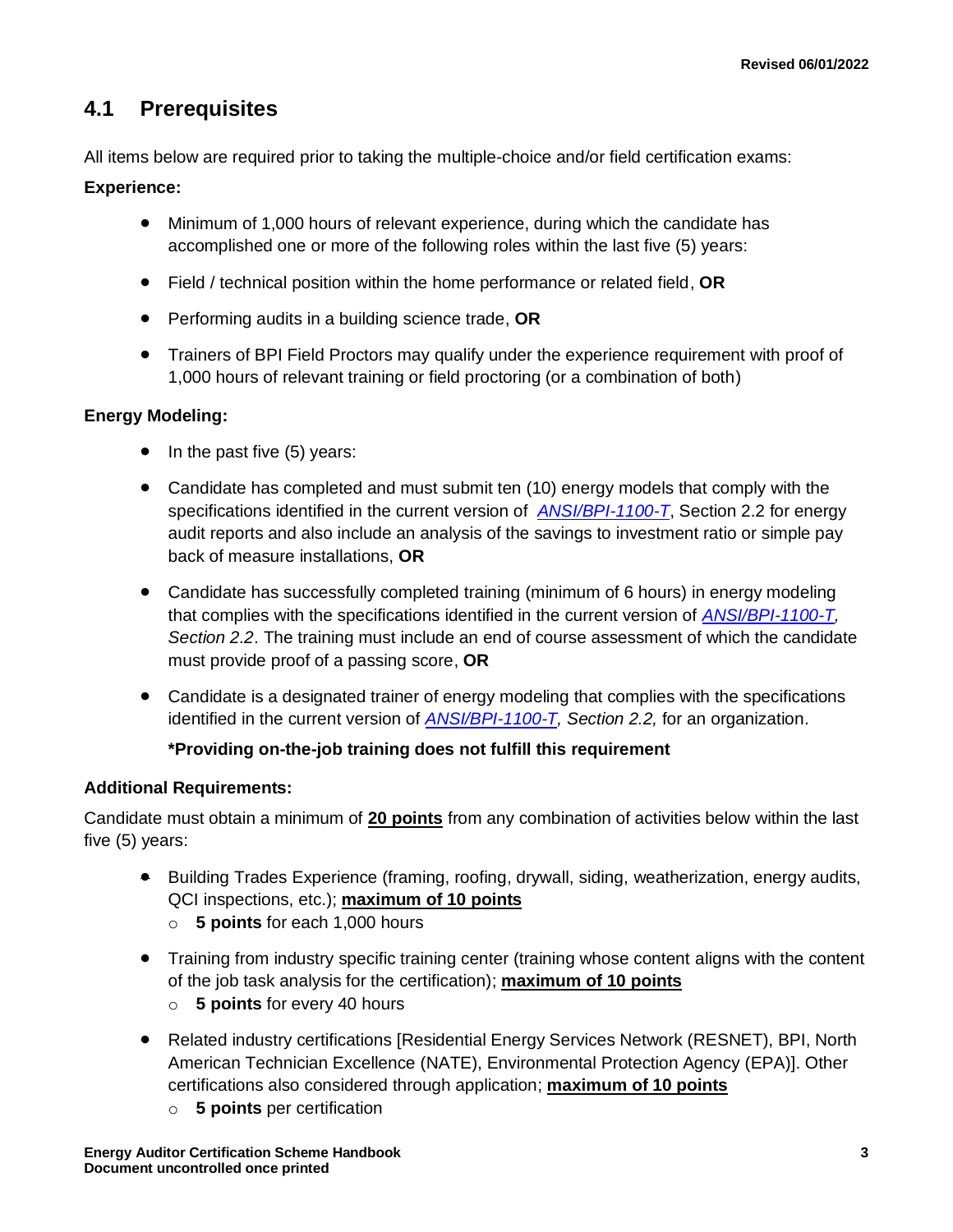#### **For company employees:**

BPI accepts a signed certificate or a signed letter, on company letterhead, from current and/or past employers documenting work experience. For the applicant's convenience, a standard template letter is included with the Energy Auditor certification and renewal applications. Simply print the template on company letterhead, fill out the requested information and have it signed by a supervisor.

#### **For individuals who are self-employed, BPI accepts a letter containing:**

- An Employer Identification Number (EIN) or other documentation showing how long your company has been in business.
- Number of jobs completed over the last year, including customer contact information and a brief description of each job (e.g. energy audit, air sealing, insulation). BPI will randomly contact customers to verify information given.
- For those documenting energy audits completed, include documentation showing us PO of blower door and pictures of equipment, along with some completed examples of the reports issued to the customer for the energy audit.

Candidates for certification must bring the approval letter sent by BPI to the Test Center where the exam(s) will be administered as proof of meeting the prerequisite criteria. **Candidates will not be permitted to take any exam(s) without providing the approval letter to the Test Center.** 

### **4.2 Special Testing Accommodations**

Candidates in need of special testing accommodations, such as a language barrier, or arrangements for persons with disabilities, should submit the appropriate forms as noted in Appendix (D and E).

Candidates under the age of 18 will need to submit the *BPI Parental or Guardian Consent and Wavier of Liaibility Form for Candidates Under the Age of 18* as noted in Appendix F. Candidates will not be allowed to proceed with taking any BPI exams unless this form is signed and completed.

*It is highly recommended that you submit your request for accommodation at least thirty (30) days prior to your preferred exam date.*

### **4.3 Proof of Identity**

Candidates must provide valid photo identification prior to taking the exam(s). Please make sure that when registering for the exam(s), the name used is the same that is listed on the valid photo ID.

Examples of acceptable forms of photo ID are:

- driver's license
- state issued photo ID
- passport
- military identification

**Energy Auditor Certification Scheme Handbook 4 Document uncontrolled once printed**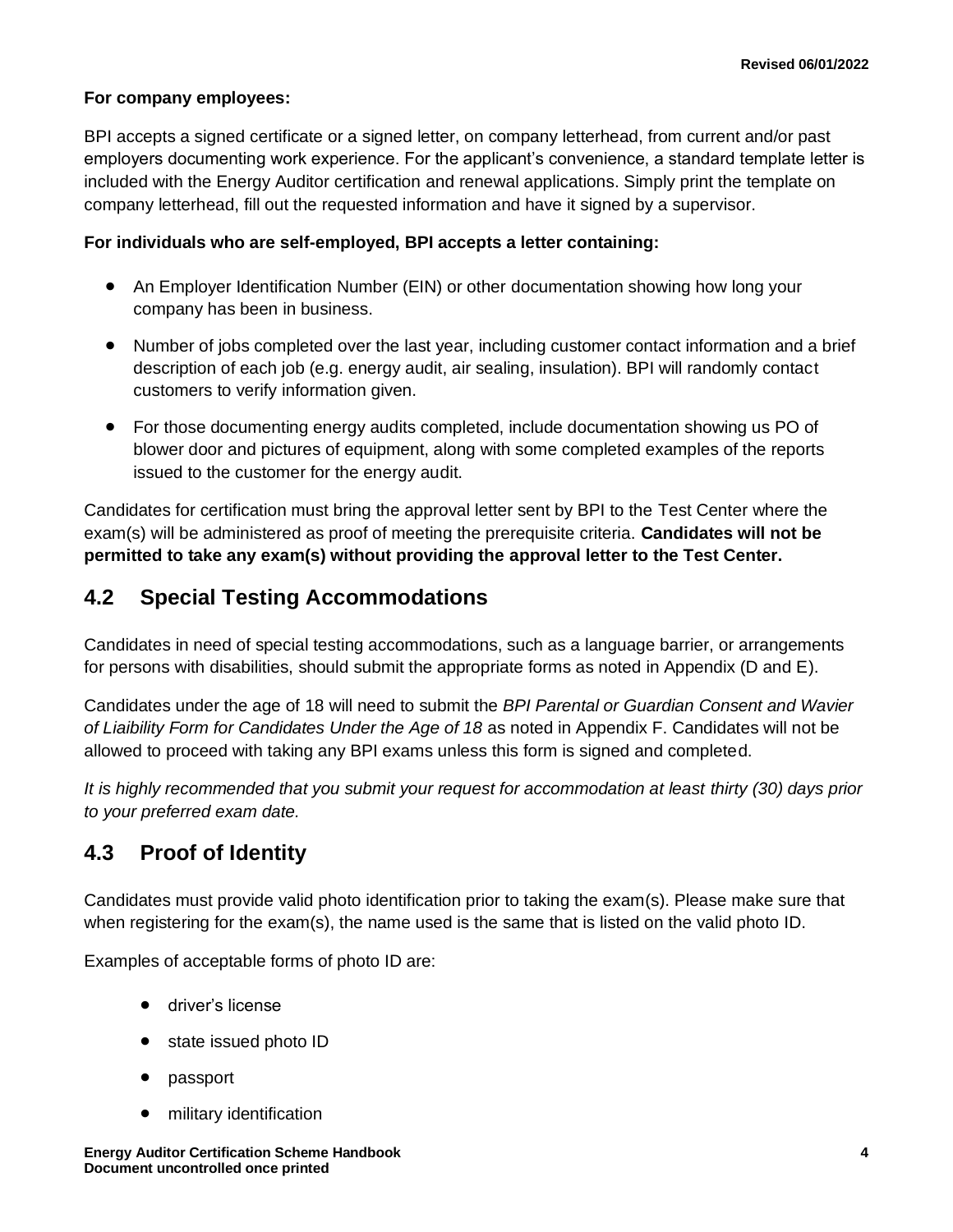• employee identification card

### **4.4 Certification Fees and Scheduling**

BPI certification exams are provided through BPI Test Centers. Please reach out to a local BPI Test Center for fees and scheduling details of exams, as they will vary from Test Center to Test Center. To locate a BPI Test Center, please go to the BPI website [\(www.bpi.org\)](http://www.bpi.org/) and select **Locator** from the top of the page.

BPI does not set schedules for its Test Centers, nor does BPI collect the exam fees.

### **4.5 Field Testing Environment**

In order to ensure fairness in testing, each field exam must be conducted at a BPI pre-approved test site that incorporates the minimum criteria listed below. Field exams conducted at a site that does not meet these minimum criteria will be void. While it is the proctor's responsibility to find a suitable test site, the candidate should also be aware of these requirements to avoid potential testing issues.

- Must NOT be a potentially hazardous environment (including but not limited to asbestos like material, mold and mildew in excess of 10 square feet of surface area, etc.)
- A test site capable of supporting blower door set-up, measurement, and diagnostics
- Accessible attic with at least some form of attic ventilation (gable, soffit, ridge, etc.)
- Refrigerator, dishwasher, or dehumidifier with accessible manufacturer's data plate
- Must have at least one fossil fuel burning appliance used for space heating (e.g. gas, propane, oil etc. Solid fuel appliances do not count)
- At minimum one atmospherically vented combustion appliance
- A ducted distribution system (must contain ductwork)
- Gas Domestic Hot Water (DHW)
- Gas line (natural gas or propane)
- Forced Air Furnace
- Vented clothes dryer
- Bathroom exhaust fan
- At least one exterior door
- At least one window
- Gas range

Please be aware that during the performance exam, the proctor may ask questions in relation to line items on the field exam form for clarification purposes only. Proctors should not be asking any other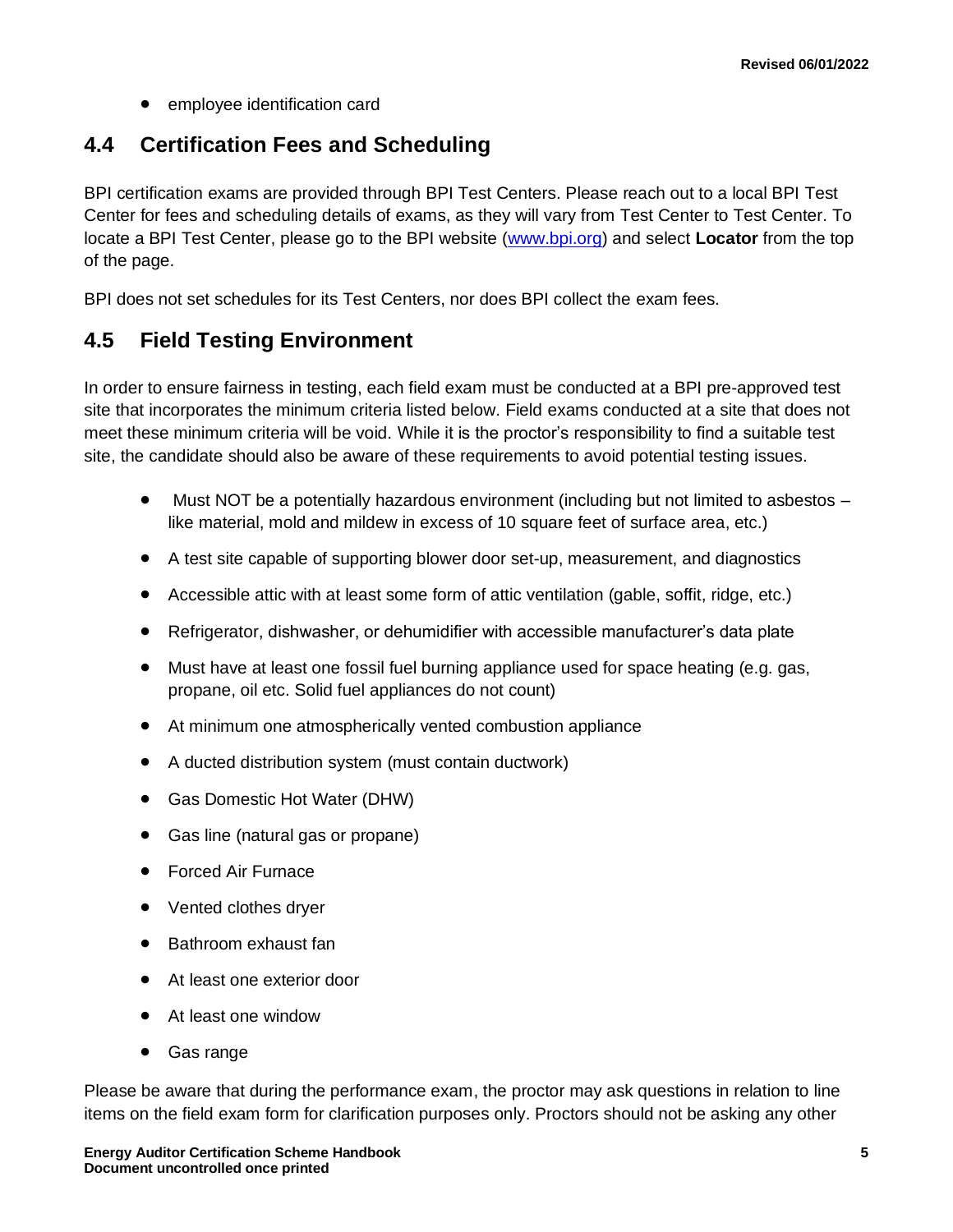type of questions, and are NOT permitted to ask questions unrelated to, or above and beyond the scope of the line items on the field exam form. If a candidate feels that they were asked questions that were inappropriate, please complete the **Complaint Form located at [www.bpi.org.](http://www.bpi.org/)** 

### <span id="page-8-0"></span>**5. Multiple-choice Exams**

For the Energy Auditor certification, a multiple-choice test instrument has been developed by BPI in conjunction with the Department of Energy and the National Renewable Energy Laboratory in order to ensure competency in the critical tasks defined by industry experts.

The multiple-choice exam is comprised of one hundred (100) questions to cover knowledge and skills and will be timed at two (2) hours. The multiple-choice exam consists of multiple versions, each determined to have its own minimum passing score through psychometric analysis and the Modified Angoff standard-setting procedure. The results page during the online exam session will indicate whether a candidate was successful or not based on the version they were administered.

The passing score for both Form A and Form B is 70%.

Candidates may challenge the EA online exam up to six (6) times in a one-year period. The one-year period begins after the first unsuccessful attempt of the exam, after which time a candidate will have five (5) more attempts to successfully challenge the exam. There is a cost for each exam. BPI permits twelve (12) months to complete the certification process from the time a candidate takes the first exam. Candidates who do not complete the certification process within the one-year period must retake both the online and field exams.

This exam is a closed-book exam; with the exception of BPI Standards and the Standard Work Specifications (SWS), which are available online via the testing site at the time of the exam (no marked copies of the standards will be permitted during the multiple-choice exam). Any papers used to take notes, create diagrams, or record diagnostic results (scrap paper) may not leave the testing environment. All papers must be handed to the proctor to be destroyed.

Future discussion or disclosure of the content of the exam, orally or in writing, or by any other means, is prohibited. Theft or attempted theft of exam items is punishable to the fullest extent of the law. Candidates will be observed at all times by a BPI approved Proctor while taking the exam. This includes direct observation by the BPI approved Proctor, as well as audio and video recording of the exam. The participation in irregular behavior during the exam may result in the invalidation of the results of the exam, termination of status, civil liability, criminal prosecution, or other appropriate sanctions.

# <span id="page-8-1"></span>**6. Practicum (Field) Evaluation (Abilities)**

A practical evaluation to determine the candidates' abilities has been developed by BPI in conjunction with the Department of Energy and the National Renewable Energy Laboratory in order to ensure competency in the critical tasks defined by industry experts. This will provide documented evidence that the candidates have the appropriate abilities.

The practicum evaluation exam is constructed where candidates are requested to perform a task. Their abilities are then evaluated based on a predetermined set of criteria.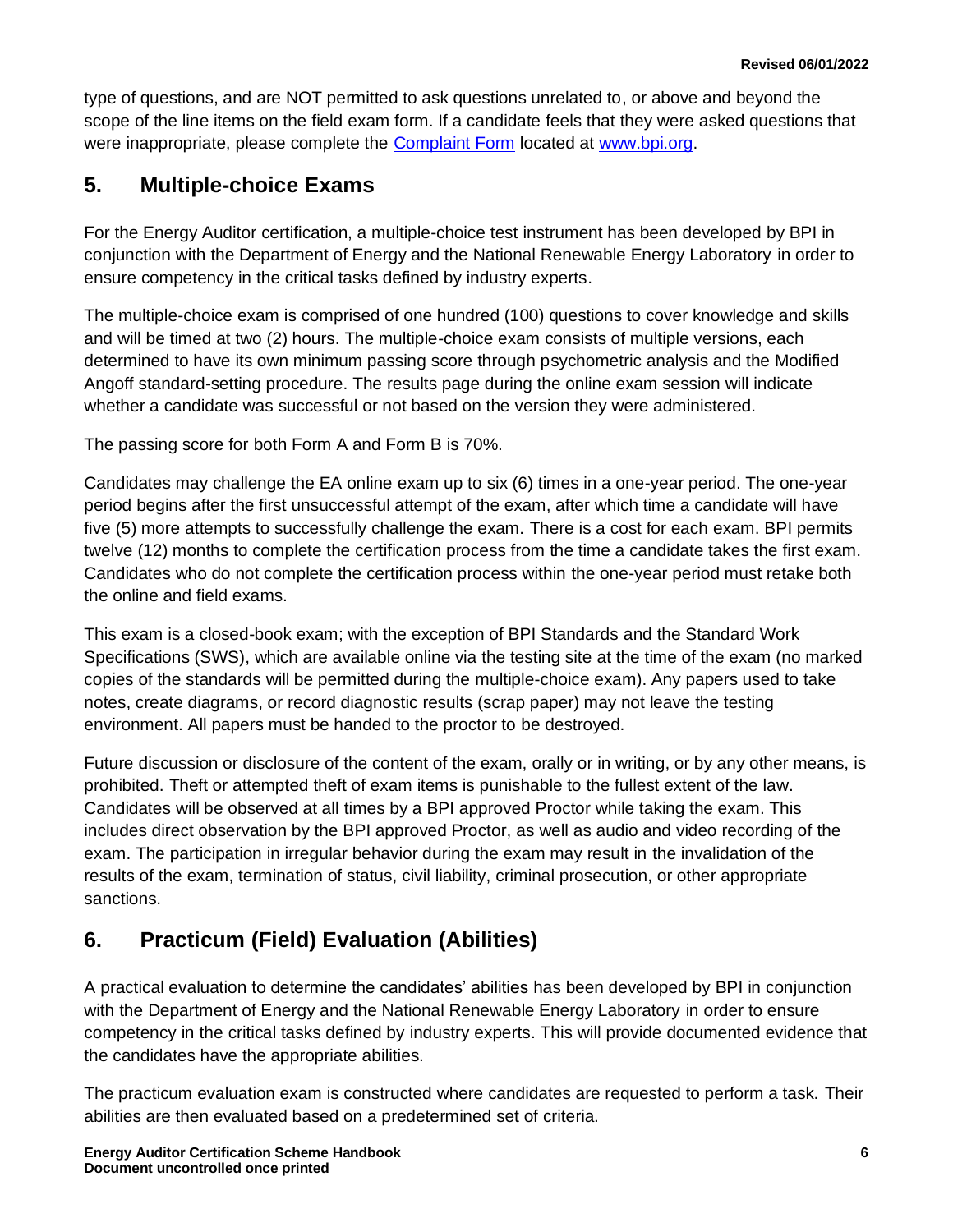The candidates will follow the outline in the Ability sections of the Job Task Analysis section in this document.

The time limit for the practicum evaluation is four (4) hours. This exam is an open-book exam (the only reference not permitted is assistance). Any papers used to take notes, create diagrams, or record diagnostic results (scrap paper) may not leave the testing environment. All papers must be handed to the proctor to be destroyed.

Five (5) of the field exam line items are gated items and must be completed successfully in order to pass the exam; regardless of any other exam score:

- Candidate prepared combustible gas and CO measurement for use
- Candidate tested indoor ambient CO levels and comparted results to current version of ANSI/BPI-1200
- Candidate tested indoor ambient air and verbally confirmed that combustible gases are below 10% of LEL on each floor
- Candidate monitored and stated ambient CO levels measured in the CAZ during entire combustion safety testing
- Candidate set combustion appliance to pilot or standby

The passing score on the remaining tasks is 82%.

Candidates may challenge the EA field exam up to six (6) times in a one-year period. The one-year period begins after the first unsuccessful attempt of the exam, after which time a candidate will have five (5) more attempts to successfully challenge the exam. There is a cost for each exam. BPI permits twelve (12) months to complete the certification process from the time a candidate takes the first exam. Candidates who do not complete the certification process within the one-year period must retake both the online and field exams.

The practicum evaluation is administered through BPI Test Centers at various locations across the United States. Please go to the BPI website [\(www.bpi.org\)](http://www.bpi.org/) and select **Locator** at the top of the page to find a BPI Test Center near you.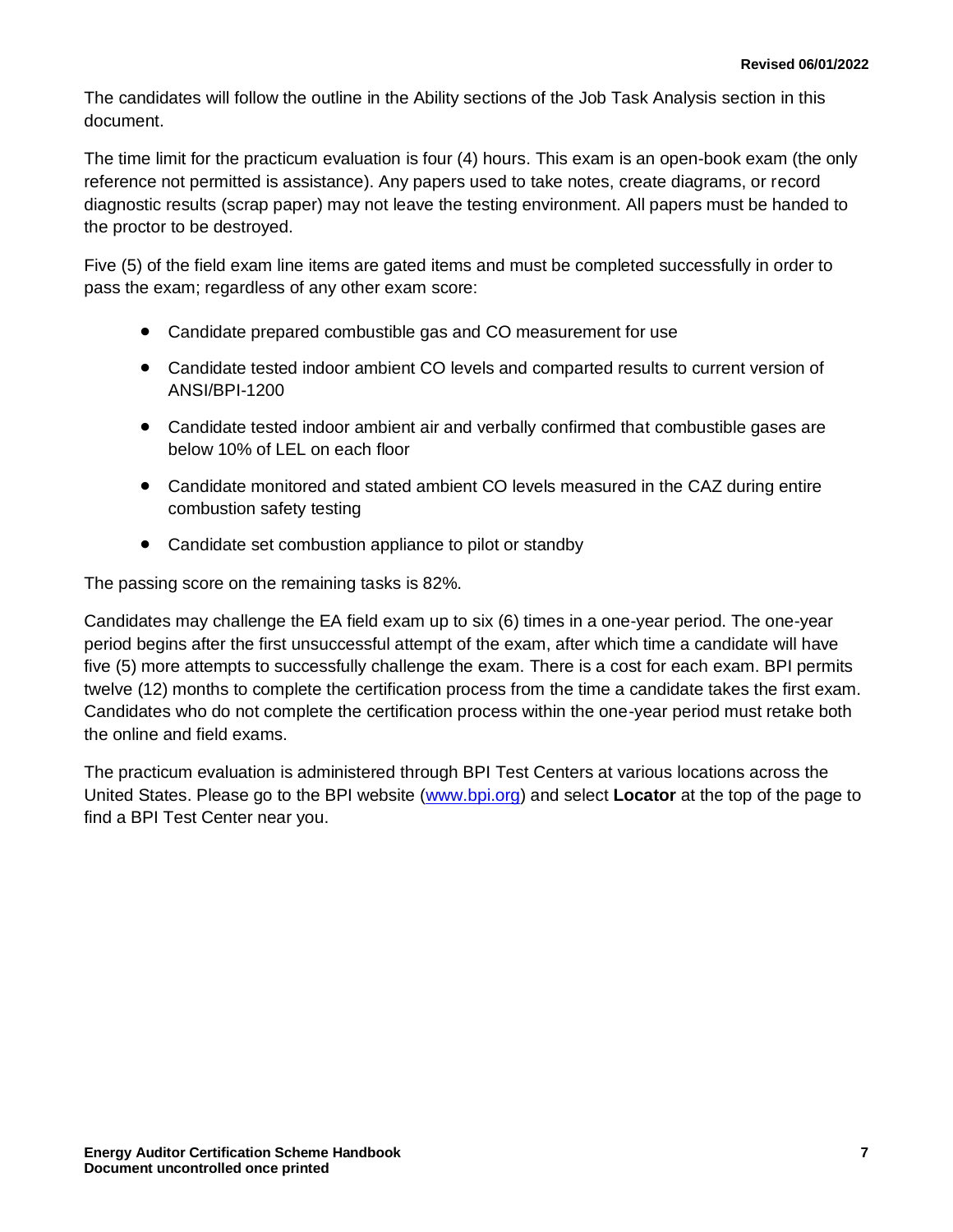### <span id="page-10-0"></span>**7. Job Task Analysis**

The Knowledge, Skills, and Abilities required for this exam are on the following pages.

- Knowledge, typically shown on online or verbal exam
- Skill, typically shown on online exam, diagram, or interactive tool
- Ability, typically demonstrated on prop or in house

### **DOMAIN 1: Collection of Visual, Material, Dimensional and Appliance Information about the Building for an Energy Audit**

#### *Task 1: Document energy consumption*

|                        | <b>Ability to:</b>                                                                                                                                                 |  |
|------------------------|--------------------------------------------------------------------------------------------------------------------------------------------------------------------|--|
|                        | Obtain 12 months of client utility bills                                                                                                                           |  |
| $\bullet$              | Obtain annual fuel delivery information (oil, propane, etc.)                                                                                                       |  |
|                        | Knowledge of:                                                                                                                                                      |  |
|                        | How to access utility information                                                                                                                                  |  |
| $\bullet$              | Utility bill components                                                                                                                                            |  |
|                        | Task 2: Document the building history                                                                                                                              |  |
|                        | <b>Ability to:</b>                                                                                                                                                 |  |
| $\bullet$              | Determine the age of the original structure                                                                                                                        |  |
| $\bullet$              | Determine the age of any additions or improvements                                                                                                                 |  |
|                        | Determine if the building has any historical significance                                                                                                          |  |
|                        | Knowledge of:                                                                                                                                                      |  |
|                        | Where to access property records                                                                                                                                   |  |
|                        | Task 3: Conduct a physical/visual inspection                                                                                                                       |  |
|                        | <b>Ability to:</b>                                                                                                                                                 |  |
|                        | Identify holes, chimneys, gutters, vent pipes, soffits, fascia, peeling paint, foundation integrity,                                                               |  |
|                        | areas of infiltration and exfiltration, exhaust fan penetrations, accesses, crawl spaces, roof vents,                                                              |  |
|                        | land grading, shading, orientation of the building, and anomalies                                                                                                  |  |
| $\bullet$              | Identify pest/vermin infestations, evidence of leaking or water damage, and structural damage                                                                      |  |
| $\bullet$              | Identify hidden rooms or spaces                                                                                                                                    |  |
| $\bullet$              | Identify the exterior materials (e.g., vinyl, brick)                                                                                                               |  |
| $\bullet$              | Identify issues that would interfere with or prevent tests                                                                                                         |  |
| $\bullet$              | Identify potentially hazardous materials in the building                                                                                                           |  |
| $\bullet$              | Detect abnormalities by using all senses (e.g., unusual odors, sounds)                                                                                             |  |
| $\bullet$              | Identify health and safety issues (e.g., clutter, bleach stored next to a furnace, asbestos-containing                                                             |  |
|                        | materials)                                                                                                                                                         |  |
| $\bullet$              | Perform visual inspection of a vented combustion appliance venting configuration                                                                                   |  |
| $\bullet$              | Identify a combustion appliance zone (CAZ)                                                                                                                         |  |
| $\bullet$              | Visually inspect adjacent and/or connected buildings for issues that impact or could be impacted                                                                   |  |
|                        | by the audited building                                                                                                                                            |  |
|                        | Determine applicable codes and standards (e.g., ICC, NFPA)                                                                                                         |  |
| $\bullet$              | Knowledge of:<br>General construction                                                                                                                              |  |
|                        |                                                                                                                                                                    |  |
| $\bullet$<br>$\bullet$ | Combustion appliance venting procedures                                                                                                                            |  |
|                        | Issues that pose a health and/or safety risk (e.g., clutter, bleach stored next to a furnace, animal<br>feces, asbestos-containing materials, hazardous materials) |  |
|                        |                                                                                                                                                                    |  |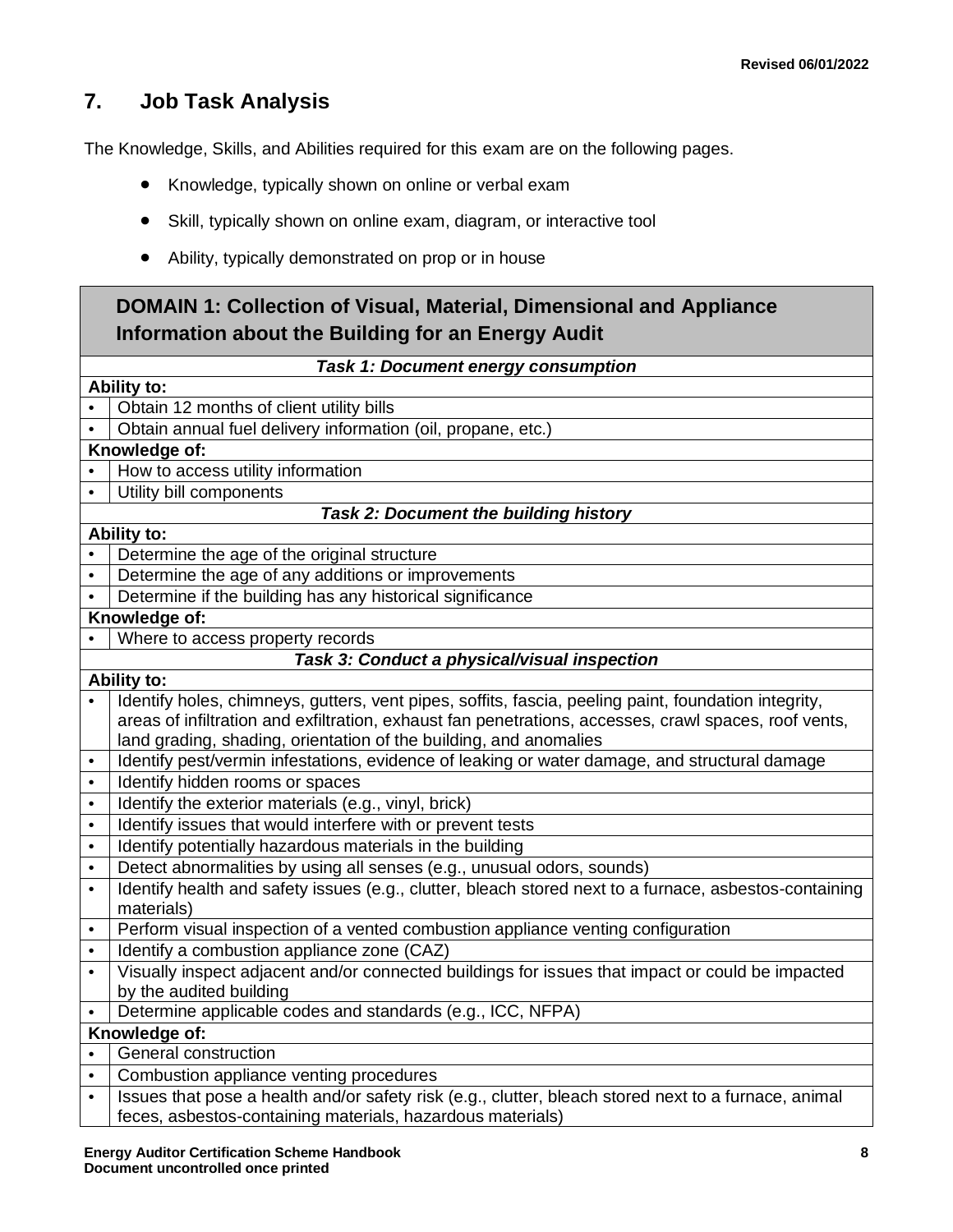|           | Situations that pose a health and/or safety risk                                                      |  |  |
|-----------|-------------------------------------------------------------------------------------------------------|--|--|
| $\bullet$ | Sources of moisture                                                                                   |  |  |
| $\bullet$ | The Occupational Safety and Health Administration (OSHA) safe work practices (e.g., confined          |  |  |
|           | spaces)                                                                                               |  |  |
|           | Task 4: Collect health and safety data                                                                |  |  |
|           | <b>Ability to:</b>                                                                                    |  |  |
|           | Locate existing smoke/carbon monoxide alarms                                                          |  |  |
| $\bullet$ | Determine age and functionality of smoke/carbon monoxide alarms                                       |  |  |
| $\bullet$ | Determine if smoke/carbon monoxide alarms are hardwired or battery-powered                            |  |  |
| $\bullet$ | Verify that a clothes dryer is properly vented to the exterior                                        |  |  |
| $\bullet$ | Verify that all exhaust fans are properly vented to the exterior                                      |  |  |
| $\bullet$ | Identify any existence of hazardous materials/conditions                                              |  |  |
|           |                                                                                                       |  |  |
| $\bullet$ | Identify knob-and-tube wiring                                                                         |  |  |
| $\bullet$ | Identify moisture issues (e.g., standing water, condensation, plumbing leaks, mold)                   |  |  |
| $\bullet$ | Identify potential electrical hazards (e.g., frayed wiring, open junction boxes, overloaded circuits) |  |  |
| $\bullet$ | Identify suspected asbestos-containing materials                                                      |  |  |
| $\bullet$ | Identify potential lead-based paint hazards                                                           |  |  |
| $\bullet$ | Identify vented and unvented combustion appliances                                                    |  |  |
| $\bullet$ | Identify a properly operating backdraft damper                                                        |  |  |
| $\bullet$ | Identify conditions that promote radon infiltration                                                   |  |  |
|           | Identify other potential indoor air quality hazards (e.g., volatile organic compounds)                |  |  |
|           | Knowledge of:                                                                                         |  |  |
| $\bullet$ | Proper locations for smoke/carbon monoxide alarms                                                     |  |  |
| $\bullet$ | Venting requirements for appliances                                                                   |  |  |
| $\bullet$ | Conditions that signify or promote moisture problems                                                  |  |  |
| $\bullet$ | Domestic water heater safety                                                                          |  |  |
| $\bullet$ | <b>Electrical hazards</b>                                                                             |  |  |
| $\bullet$ | Hazardous materials                                                                                   |  |  |
| $\bullet$ | Heating system safety                                                                                 |  |  |
| $\bullet$ | How to determine if knob-and-tube wiring is active                                                    |  |  |
| $\bullet$ | Issues and hazards associated with asbestos-containing materials                                      |  |  |
| $\bullet$ | Issues and hazards associated with lead-based paint                                                   |  |  |
| $\bullet$ | Manufactured home water heater regulations                                                            |  |  |
| $\bullet$ | Rules and regulations pertaining to lead and asbestos-containing materials                            |  |  |
| $\bullet$ | Smoke/carbon monoxide alarm operations<br>Task 5: Collect appliance and base load information         |  |  |
|           | Ability to:                                                                                           |  |  |
| $\bullet$ | Collect household appliance tag data (e.g., refrigerator, dishwasher, dehumidifier)                   |  |  |
| $\bullet$ | Collect heating/cooling appliance tag data and documentation                                          |  |  |
| $\bullet$ | Determine combustion appliance zone (CAZ) volume                                                      |  |  |
| $\bullet$ | Identify appliance energy source(s)                                                                   |  |  |
| $\bullet$ | Collect water fixture flow rates                                                                      |  |  |
| $\bullet$ | Identify other components related to the Heating Ventilation and Air Conditioning (HVAC)              |  |  |
|           | appliances (e.g., expansion tanks, fill valves, remote compressors, smart thermostats)                |  |  |
| $\bullet$ | Identify other components related to the domestic water heater appliance (storage tanks, mixing       |  |  |
|           | valves, etc.)                                                                                         |  |  |
| $\bullet$ | Identify safety features related to the HVAC and domestic water heater appliances                     |  |  |
|           | Collect lighting data (e.g., type, fixtures, wattage, usage)                                          |  |  |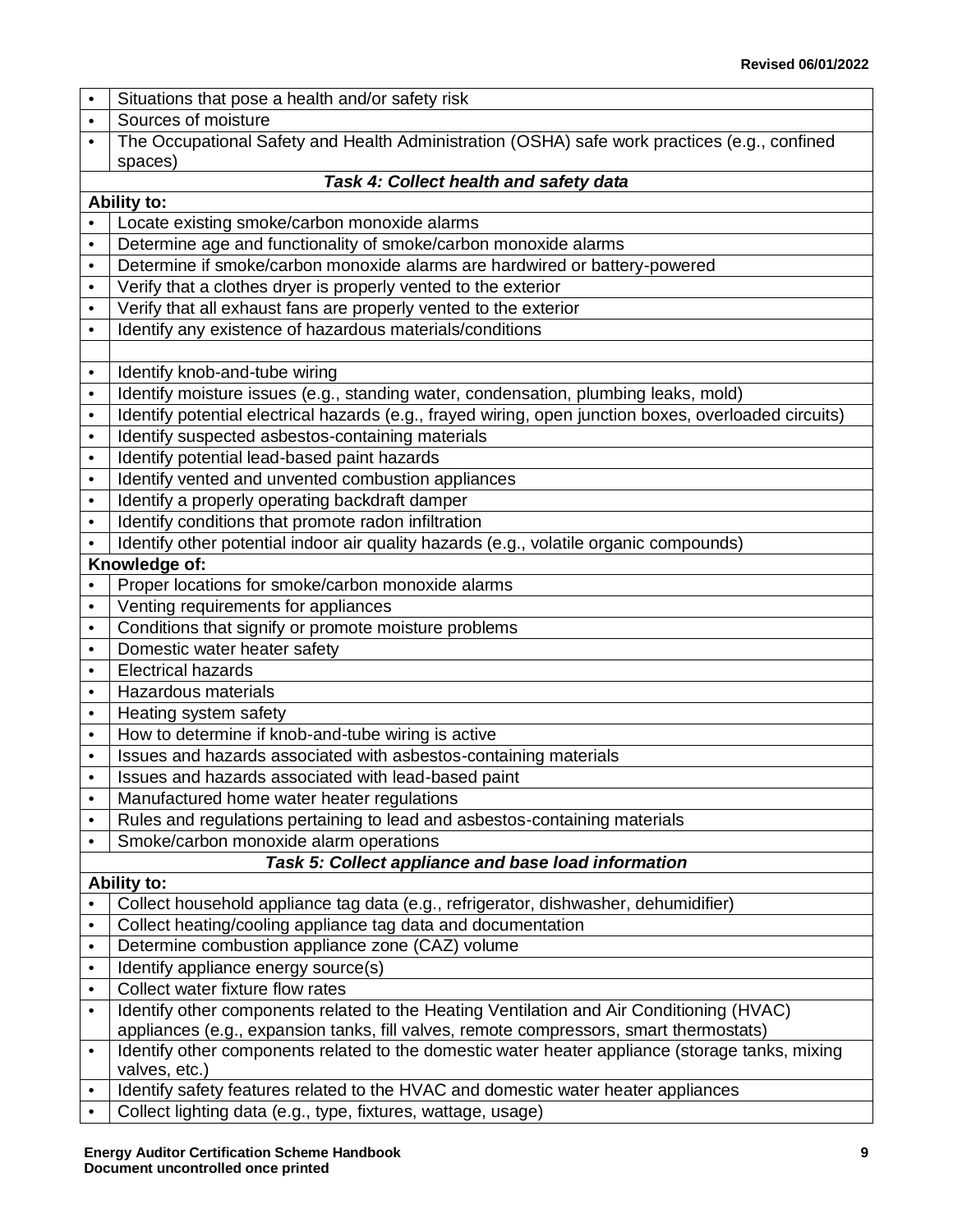| $\bullet$              | Identify the number of occupants                                                                                                             |  |
|------------------------|----------------------------------------------------------------------------------------------------------------------------------------------|--|
| $\bullet$              | Determine client energy usage habits (e.g., Audio/Visual, computers)                                                                         |  |
| $\bullet$              | Look for additional usage sources (e.g., hot tubs, pool pumps, pool heaters, fish ponds, fountains)                                          |  |
| $\bullet$              | Collect electrical service information (e.g., size, brand)                                                                                   |  |
|                        | Identify base loads                                                                                                                          |  |
|                        | Knowledge of:                                                                                                                                |  |
|                        | Various appliance types and energy sources                                                                                                   |  |
| $\bullet$              | Codes and standards adopted by the authority having jurisdiction (e.g., National Fire Protection                                             |  |
|                        | Agency (NFPA) 54)                                                                                                                            |  |
| ٠                      | Domestic water heater components and operation                                                                                               |  |
| $\bullet$              | Heating/cooling system operations                                                                                                            |  |
| $\bullet$              | Safety issues associated with domestic water heaters                                                                                         |  |
| $\bullet$              | Water fixture operations and flow rates                                                                                                      |  |
| $\bullet$              | Domestic hot water heating technologies                                                                                                      |  |
| $\bullet$              | How occupant behavior affects energy consumption                                                                                             |  |
| $\bullet$              | The definition of base load                                                                                                                  |  |
| $\bullet$              | Utility bill analysis, including base load calculation                                                                                       |  |
|                        | Task 6: Identify a conditioned building enclosure                                                                                            |  |
|                        | <b>Ability to:</b>                                                                                                                           |  |
|                        | Identify and record pertinent building dimensional data                                                                                      |  |
| $\bullet$              | Determine conditioned, unconditioned, and unintentionally conditioned spaces                                                                 |  |
|                        | Assess alignment of thermal and pressure boundaries                                                                                          |  |
|                        | Knowledge of:                                                                                                                                |  |
| $\bullet$              | Pressure boundary identification                                                                                                             |  |
| $\bullet$              | Thermal boundary identification                                                                                                              |  |
| $\bullet$              | Various building components                                                                                                                  |  |
| $\bullet$              | Proper pressure and thermal boundary alignment                                                                                               |  |
|                        | Task 7: Collect mechanical ventilation data                                                                                                  |  |
|                        | <b>Ability to:</b>                                                                                                                           |  |
|                        | Collect tag data for exhaust fans<br>Determine the volume of the affected space                                                              |  |
| $\bullet$<br>$\bullet$ | Determine the type of control                                                                                                                |  |
| $\bullet$              |                                                                                                                                              |  |
|                        | Determine the condition of the ventilation ductwork/piping (e.g., pitch, insulation, size, material,<br>elbows, length of run, terminations) |  |
|                        | Knowledge of:                                                                                                                                |  |
| $\bullet$              | Controls and motors                                                                                                                          |  |
| $\bullet$              | Types of ventilation                                                                                                                         |  |
| $\bullet$              | <b>Ventilation ductwork</b>                                                                                                                  |  |
| $\bullet$              | Ventilation standards and codes of authority having jurisdiction                                                                             |  |
|                        | Task 8: Identify building insulation (attic, walls, and foundation/subspace)                                                                 |  |
|                        | <b>Ability to:</b>                                                                                                                           |  |
|                        | Identify insulation type                                                                                                                     |  |
| $\bullet$              | Measure insulation (e.g., thickness)                                                                                                         |  |
| $\bullet$              | Identify insulation condition and coverage                                                                                                   |  |
| $\bullet$              | Identify presence and placement of vapor retarder                                                                                            |  |
| ٠                      | Identify the location of insulation (e.g., exposure, aligned with pressure and thermal boundaries)                                           |  |
|                        | Knowledge of:                                                                                                                                |  |
| $\bullet$              | <b>Building science</b>                                                                                                                      |  |
| ٠                      | Insulation effectiveness                                                                                                                     |  |
|                        |                                                                                                                                              |  |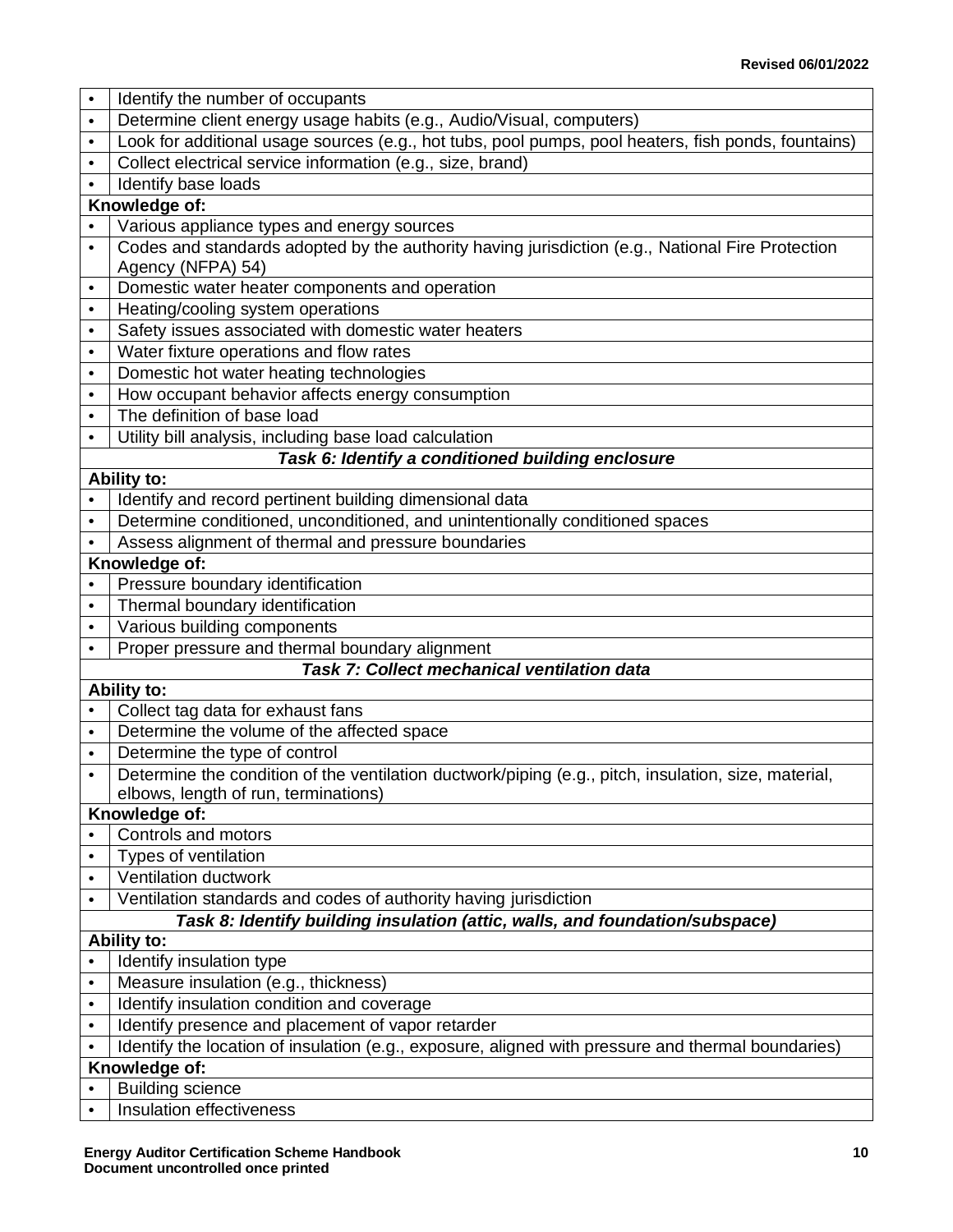- Insulation R-values
- $\cdot$  Effective R-values
- Insulation placement
- OSHA safety requirements
- General thermography principles

#### *Task 9: Collect attic data*

#### **Ability to:**

Identify attic components (e.g., drop soffit, rafters, joists) • Determine existing ventilation type and size (e.g., soffit, ridge, power ventilators) • I Identify heat sources (e.g., recessed lights, chimneys, flues, furnaces) • I Identify sources/signs of water damage • I Identify bypasses between attic and conditioned space Identify types and point(s) of access • I Identify potential electrical hazards • I Identify pest/vermin infestations • Recognize potential structural integrity issues • I Identify a whole-house fan • Determine attic uses • Note the existence and effectiveness of radiant barriers • I Identify the existence of baffles **Knowledge of:** • Attic components • General construction terms • Infiltration points • Required clearance to combustibles • Potential safety hazards in an attic (e.g., electrical hazards, nails, rafters, heat exposure) • Signs of water damage • Signs of pest/vermin infestations • General thermography principles • Ventilation requirements • **OSHA** safety requirements (e.g., ladder usage, confined spaces) *Task 10: Collect wall data* **Ability to:** Identify wall types and components (e.g., interior, exterior) • I Identify framing method • I Identify wall orientation • I Identify sources and signs of any water damage • Identify infiltration points • I Identify signs of pest/vermin infestation **Identify upper stories** • | Identify wall exposure **Knowledge of:** • General construction • Building science • Infiltration points • Typical wall framing and components • Issues unique to framing methods (e.g., use of upper story band joists, angle bracing in post and beam framing) General thermography principles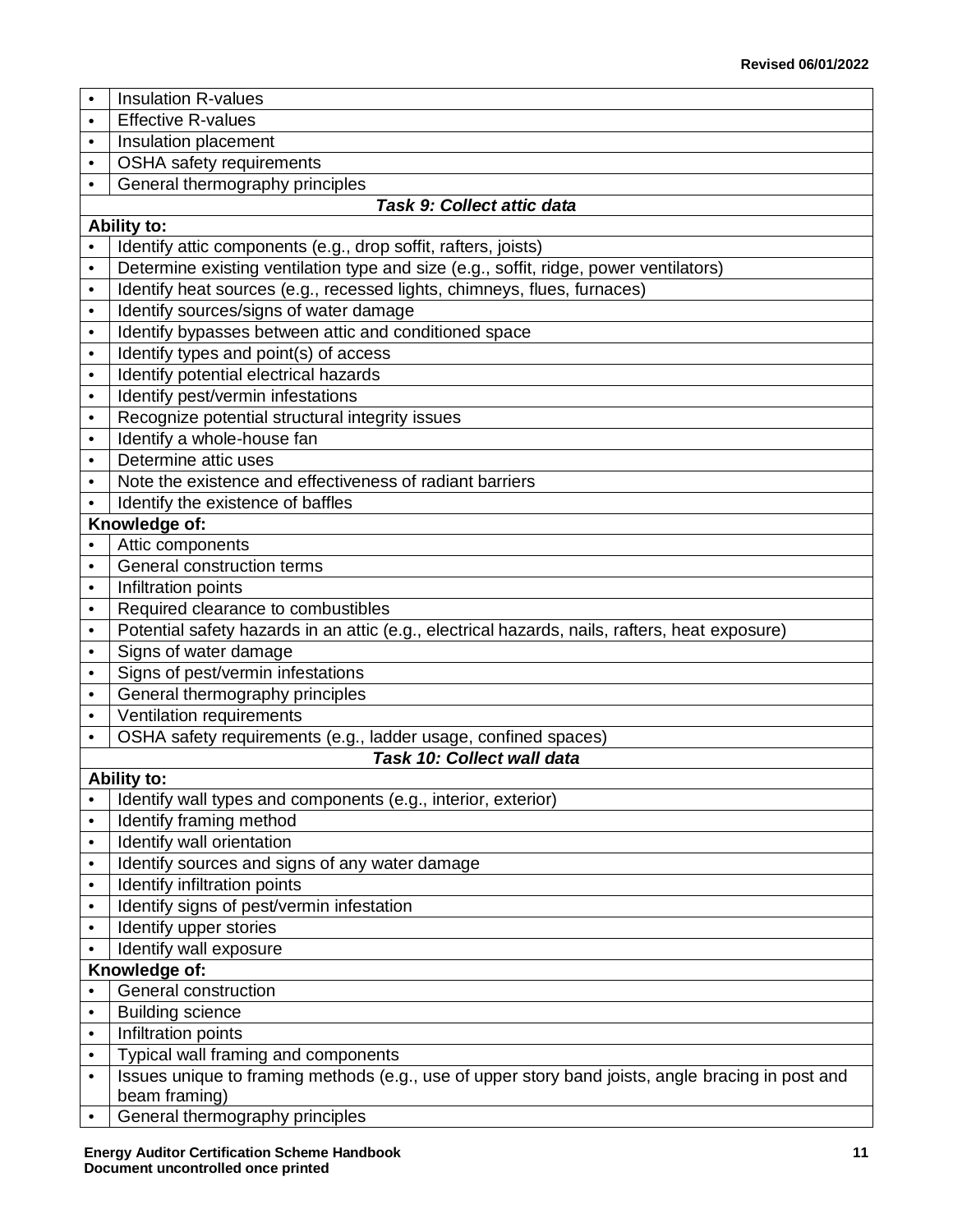| Task 11: Collect window and door data |                                                                                    |  |  |
|---------------------------------------|------------------------------------------------------------------------------------|--|--|
|                                       | <b>Ability to:</b>                                                                 |  |  |
| $\bullet$                             | Identify window type (e.g., jalousie, awning, single-hung, double-hung)            |  |  |
| $\bullet$                             | Identify window frame material                                                     |  |  |
| $\bullet$                             | Identify window glazing type (e.g., reflective, low-E)                             |  |  |
| $\bullet$                             | Identify exterior shading                                                          |  |  |
| $\bullet$                             | Identify window operation/leakiness                                                |  |  |
| $\bullet$                             | Identify window orientation                                                        |  |  |
| $\bullet$                             | Identify general window conditions                                                 |  |  |
| $\bullet$                             | Identify door type and swing                                                       |  |  |
| $\bullet$                             | Identify condition of a door, including hardware, door sweep, seals, and operation |  |  |
|                                       | Determine thermal characteristics of a door                                        |  |  |
|                                       | Knowledge of:                                                                      |  |  |
| $\bullet$                             | Environmental Protection Agency (EPA) safety requirements                          |  |  |
| $\bullet$                             | <b>Historical preservation requirements</b>                                        |  |  |
| $\bullet$                             | Window construction, components, and nomenclature                                  |  |  |
| $\bullet$                             | Door components, hardware, and nomenclature                                        |  |  |
| $\bullet$                             | Door construction                                                                  |  |  |
| $\bullet$                             | Door operation and adjustments                                                     |  |  |
|                                       | Task 12: Collect foundation/subspace data                                          |  |  |
|                                       | <b>Ability to:</b>                                                                 |  |  |
| $\bullet$                             | Identify foundation/subspace types (e.g., crawl space, basement, slab)             |  |  |
| $\bullet$                             | Identify foundation materials                                                      |  |  |
| $\bullet$                             | Identify infiltration points                                                       |  |  |
| $\bullet$                             | Identify sources and signs of moisture                                             |  |  |
| $\bullet$                             | Identify points of access                                                          |  |  |
| $\bullet$                             | Identify potential electrical hazards                                              |  |  |
| $\bullet$                             | Identify signs of pest/vermin infestations                                         |  |  |
| $\bullet$                             | Recognize potential structural integrity issues                                    |  |  |
|                                       | Identify special equipment (e.g., sump pumps)<br>Knowledge of:                     |  |  |
|                                       | <b>Building science</b>                                                            |  |  |
| $\bullet$                             | Codes and standards adopted by the authority having jurisdiction                   |  |  |
| $\bullet$                             | Crawl space ventilation requirements                                               |  |  |
| $\bullet$                             | Foundation construction materials and methods                                      |  |  |
| $\bullet$                             | OSHA safety requirements                                                           |  |  |
| $\bullet$                             | Signs of structural hazards on foundations                                         |  |  |
|                                       | Task 13: Collect roof data                                                         |  |  |
|                                       | <b>Ability to:</b>                                                                 |  |  |
| $\bullet$                             | Identify roof types (e.g., parapet, mansard, gambrel, gable)                       |  |  |
| $\bullet$                             | Identify roof conditions                                                           |  |  |
| $\bullet$                             | Identify roof color                                                                |  |  |
| $\bullet$                             | Identify roofing materials (e.g., underlayment, membrane, shingle, metal)          |  |  |
| $\bullet$                             | Identify roof penetrations                                                         |  |  |
| $\bullet$                             | Identify roof debris (e.g., garbage, old air conditioners)                         |  |  |
| $\bullet$                             | Identify the presence and condition of roof drainage                               |  |  |
| $\bullet$                             | Determine the flashing condition                                                   |  |  |
| $\bullet$                             | Identify type and location of roof access                                          |  |  |
|                                       |                                                                                    |  |  |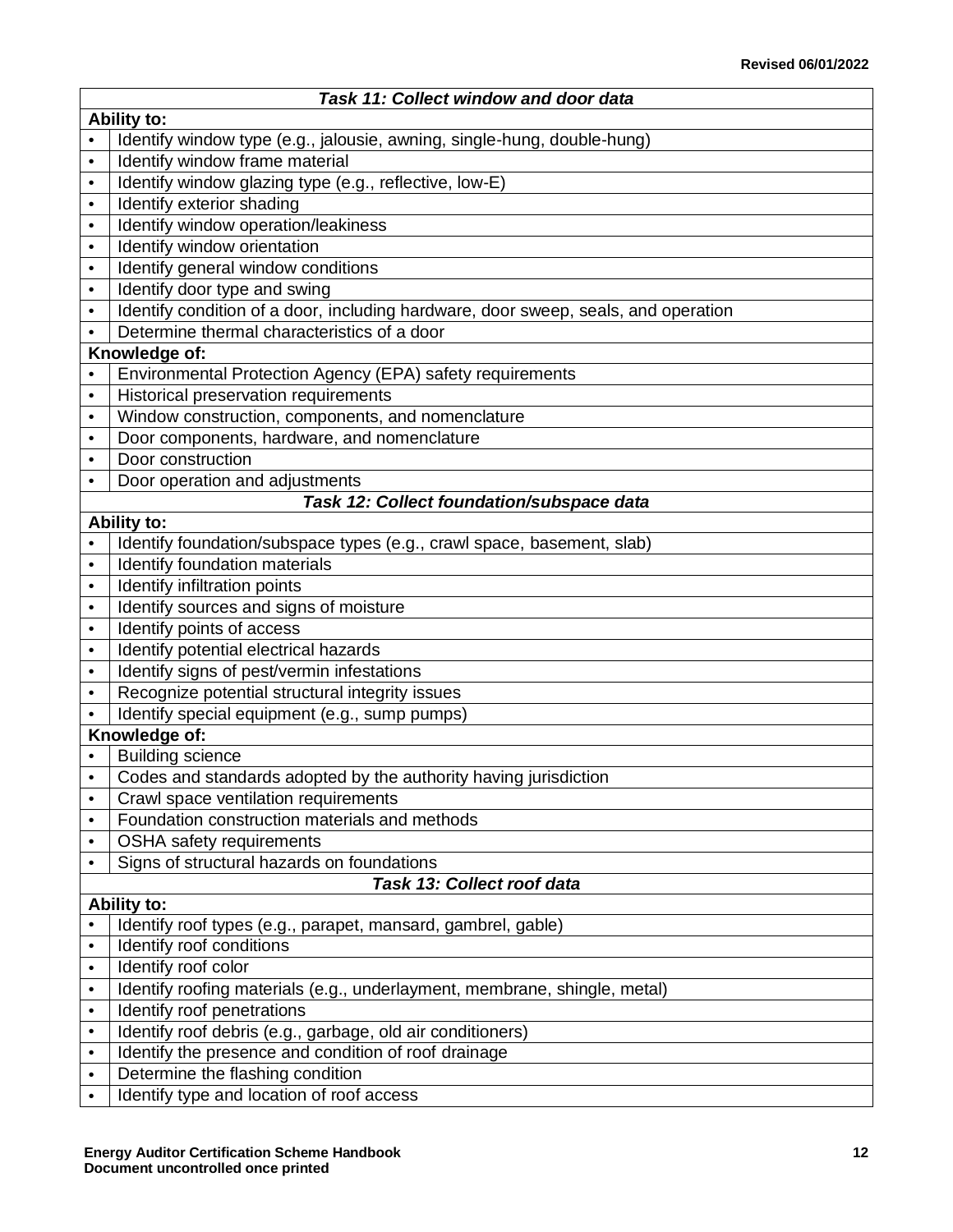| $\bullet$ | Identify roof exposure and orientation                                                                            |
|-----------|-------------------------------------------------------------------------------------------------------------------|
| $\bullet$ | Identify roof insulation (e.g., flat roof with no cavity and with rigid insulation)                               |
|           | Determine roof pitch                                                                                              |
|           | Knowledge of:                                                                                                     |
| $\bullet$ | Insulation materials and methods                                                                                  |
| $\bullet$ | OSHA safety requirements                                                                                          |
| $\bullet$ | Roofing construction methods                                                                                      |
| $\bullet$ | Roofing materials                                                                                                 |
|           | DOMAIN 2: Diagnostic Testing of the Dwelling Unit for an Energy Audit                                             |
|           | Task 1: Prepare the dwelling unit for the test(s)                                                                 |
|           | <b>Ability to:</b>                                                                                                |
|           | Determine the test(s) to be performed (e.g., blower door test, duct leakage test, combustion safety               |
|           | testing)                                                                                                          |
|           | Prepare the building and equipment for testing based upon industry protocols                                      |
|           | Knowledge of:                                                                                                     |
|           | <b>Building diagnostic testing</b>                                                                                |
| $\bullet$ | <b>Building science</b>                                                                                           |
| $\bullet$ | Test protocols                                                                                                    |
|           | <b>Task 2: Test the electric appliances</b>                                                                       |
|           | <b>Ability to:</b>                                                                                                |
| $\bullet$ | Inspect appliances for test accessibility                                                                         |
| $\bullet$ | Follow the manufacturer's guidelines for operation of the watt-hour meter                                         |
| $\bullet$ | Interpret data from a watt-hour meter                                                                             |
|           | Access wattage usage data in an up-to-date industry-accepted resource                                             |
|           | Knowledge of:                                                                                                     |
|           | Electric appliance metering                                                                                       |
| $\bullet$ | Electric appliance safety                                                                                         |
|           | Task 3: Conduct indoor air quality tests                                                                          |
|           | <b>Ability to:</b>                                                                                                |
|           | Measure levels of targeted indoor air pollutants (e.g., carbon monoxide, combustible gases)                       |
| $\bullet$ | Determine if the reading exceeds any applicable action levels                                                     |
|           | Identify need for further testing                                                                                 |
|           | Knowledge of:                                                                                                     |
|           | Carbon monoxide exposure symptoms                                                                                 |
| $\bullet$ | Industry standards relative to air quality (e.g., American Society of Heating, Refrigeration, and Air-            |
|           | Conditioning Engineers (ASHRAE), EPA, The National Institute for Occupational Safety and<br>Health (NIOSH), OSHA) |
| $\bullet$ | Effect of relative humidity on indoor air quality                                                                 |
| $\bullet$ | Source control of pollutants                                                                                      |
|           | Task 4: Determine the safety and efficiency of combustion appliances                                              |
|           | <b>Ability to:</b>                                                                                                |
| $\bullet$ | Visually inspect the fuel supply lines                                                                            |
| $\bullet$ | Test for leakage in the fuel supply pipes (e.g., confirm with bubble solution)                                    |
| $\bullet$ | Perform combustion safety tests (e.g., combustion appliance zone [CAZ] depressurization test,                     |
|           | carbon monoxide test)                                                                                             |
| $\bullet$ | Conduct combustion efficiency tests (e.g., oxygen, stack temperature, steady-state efficiency<br>[SSE]            |
|           | Knowledge of:                                                                                                     |
|           | <b>Building science</b>                                                                                           |
|           |                                                                                                                   |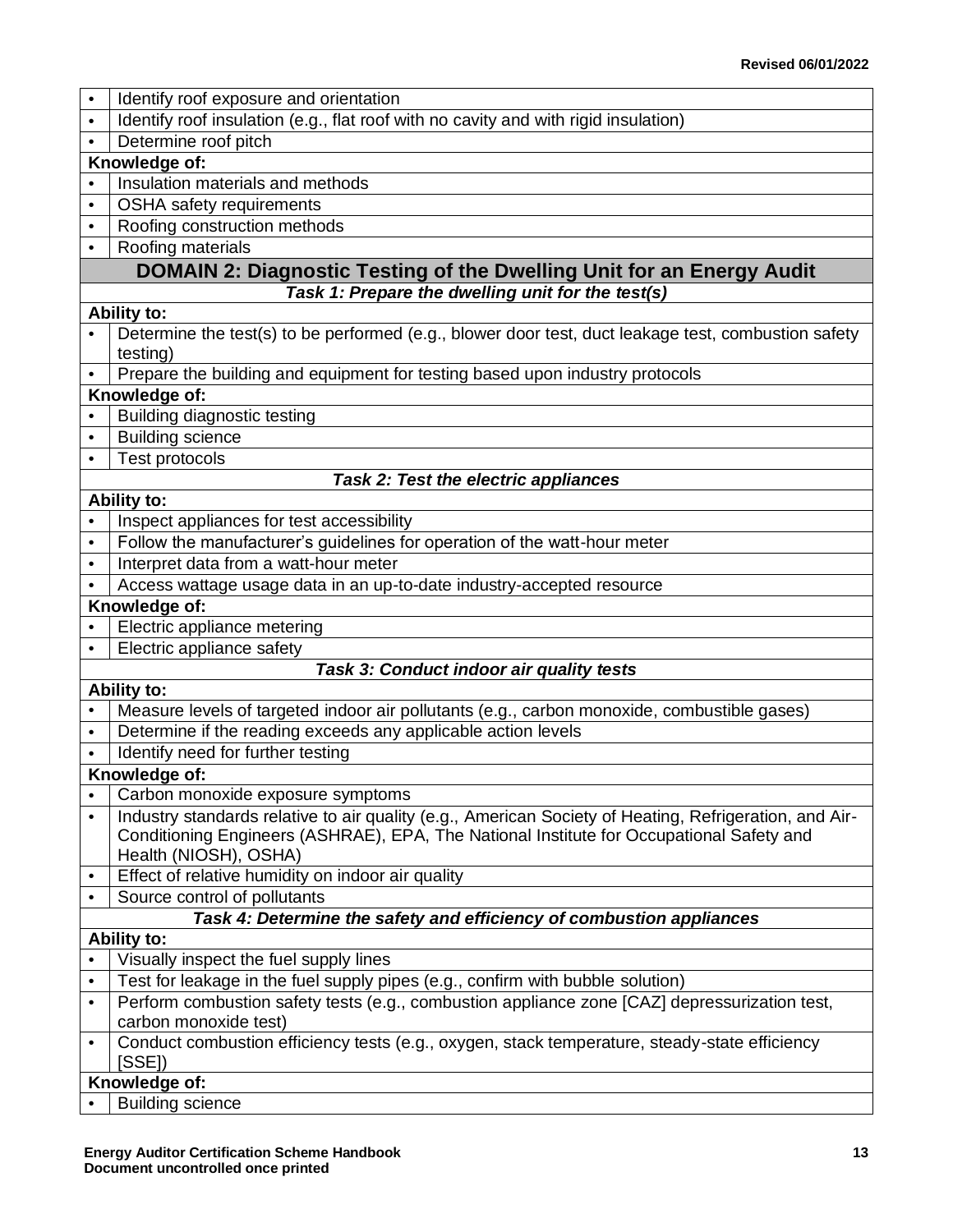|                                                                               | Codes and standards adopted by the authority having jurisdiction                                  |  |  |
|-------------------------------------------------------------------------------|---------------------------------------------------------------------------------------------------|--|--|
|                                                                               | Combustion efficiency test procedures (e.g., oxygen, stack temperature, steady-state efficiency   |  |  |
|                                                                               | [SSE]                                                                                             |  |  |
| $\bullet$                                                                     | Fuel line leak testing techniques                                                                 |  |  |
|                                                                               | Heating system type (e.g., forced air heater, hydronic heater, steam heater, unit heater, space   |  |  |
|                                                                               | heater)                                                                                           |  |  |
| $\bullet$                                                                     | Annual fuel utilization efficiency (AFUE) versus steady-state efficiency (SSE)                    |  |  |
| $\bullet$                                                                     | Combustion safety test procedures                                                                 |  |  |
| $\bullet$                                                                     | Venting types, materials, methods, and safety issues (e.g., venting categories, NFPA)             |  |  |
| $\bullet$                                                                     | Greatest depressurization achievable (i.e., worst case)                                           |  |  |
|                                                                               | Task 5: Determine air leakage of the building envelope                                            |  |  |
|                                                                               | <b>Ability to:</b>                                                                                |  |  |
|                                                                               | Perform blower door tests                                                                         |  |  |
| $\bullet$                                                                     | Follow industry protocol for conducting blower door tests                                         |  |  |
|                                                                               | Perform zone pressure diagnostics (ZPD)                                                           |  |  |
| $\bullet$                                                                     | Perform pressure pan tests                                                                        |  |  |
| $\bullet$                                                                     | Locate points of infiltration/exfiltration                                                        |  |  |
|                                                                               | Identify air leakage locations based on infrared images                                           |  |  |
|                                                                               | Knowledge of:                                                                                     |  |  |
|                                                                               | Advanced blower door diagnostics (e.g., zone pressure diagnostics, pressure pans)                 |  |  |
| $\bullet$                                                                     | Blower door testing procedures (e.g., pressurization, depressurization)                           |  |  |
| $\bullet$                                                                     | Blower door assembly and operation                                                                |  |  |
|                                                                               | Task 6: Determine the performance of HVAC distribution                                            |  |  |
|                                                                               | <b>Ability to:</b>                                                                                |  |  |
| $\bullet$                                                                     | Perform HVAC distribution tests                                                                   |  |  |
| $\bullet$                                                                     | Perform a forced air system distribution leakage test                                             |  |  |
| $\bullet$                                                                     | Measure room temperatures                                                                         |  |  |
| $\bullet$                                                                     | Measure the temperatures of the hydronic radiators                                                |  |  |
| $\bullet$                                                                     | Measure air flow (e.g., cubic feet per minute [CFM])                                              |  |  |
| $\bullet$                                                                     | Measure temperature rise across heat exchangers/cooling coils                                     |  |  |
| $\bullet$                                                                     | Measure static pressure                                                                           |  |  |
| $\bullet$                                                                     | Inspect hydronic distribution (e.g., high, low, valves)                                           |  |  |
| $\bullet$                                                                     | Measure room pressure differences for forced air systems                                          |  |  |
|                                                                               | Measure mechanical ventilation flow rates (e.g., exhaust fans, supply fans, balanced ventilation) |  |  |
|                                                                               | Knowledge of:                                                                                     |  |  |
|                                                                               | HVAC distribution testing protocols                                                               |  |  |
| $\bullet$                                                                     | <b>HVAC</b> terminology                                                                           |  |  |
| $\bullet$                                                                     | Manufacturer's specifications                                                                     |  |  |
| $\bullet$                                                                     | Distribution system design and materials                                                          |  |  |
| $\bullet$                                                                     | Forced air systems                                                                                |  |  |
| $\bullet$<br>$\bullet$                                                        | Hydronic distribution                                                                             |  |  |
|                                                                               | Mechanical ventilation systems (e.g., exhaust, supply, balanced)                                  |  |  |
| DOMAIN 3: Evaluation of Collected Energy Audit Data to Determine the Scope of |                                                                                                   |  |  |
|                                                                               | <b>Work</b>                                                                                       |  |  |
| Task 1: Evaluate the health and safety data<br><b>Ability to:</b>             |                                                                                                   |  |  |
|                                                                               | Determine if there are potential health and safety concerns                                       |  |  |
| $\bullet$                                                                     | Determine if health and safety issues can be addressed through an energy efficiency measure       |  |  |
| $\bullet$                                                                     | Determine the repair options                                                                      |  |  |
|                                                                               |                                                                                                   |  |  |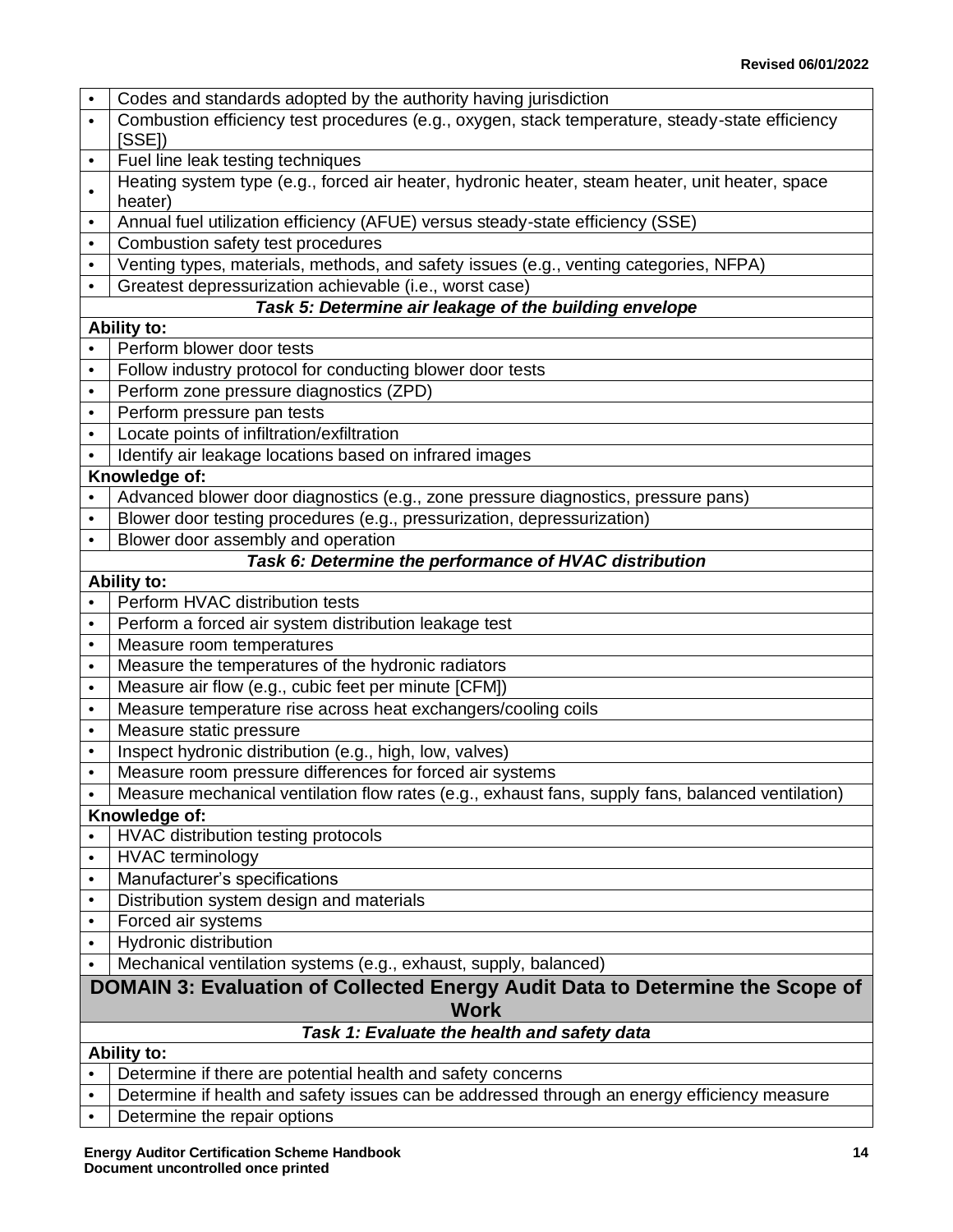|           | Knowledge of:                                                                                              |  |  |
|-----------|------------------------------------------------------------------------------------------------------------|--|--|
|           | Special circumstances (e.g., mold, lead, asbestos-containing materials, radon)                             |  |  |
| $\bullet$ | Construction repair methods                                                                                |  |  |
|           | Task 2: Evaluate the durability/structural integrity of the building                                       |  |  |
|           | <b>Ability to:</b>                                                                                         |  |  |
|           | Determine if there are potential durability/structural integrity issues                                    |  |  |
| $\bullet$ | Determine if the potential durability/structural integrity issues can be addressed through an energy       |  |  |
|           | efficiency measure                                                                                         |  |  |
|           | Determine if further evaluation is recommended                                                             |  |  |
|           | Knowledge of:                                                                                              |  |  |
|           | <b>Building science</b>                                                                                    |  |  |
|           | Task 3: Evaluate the HVAC system                                                                           |  |  |
|           | <b>Ability to:</b>                                                                                         |  |  |
|           | Evaluate the HVAC system for health and safety concerns (e.g., suspected asbestos-containing<br>materials) |  |  |
| $\bullet$ | Evaluate HVAC sizing for potential replacement or upgrades (e.g., post shell retrofit)                     |  |  |
| $\bullet$ | Evaluate the distribution (e.g., add trunk lines, radiators, to rooms as needed)                           |  |  |
| $\bullet$ | Evaluate fuel switching options                                                                            |  |  |
| $\bullet$ | Evaluate the need to clean and tune versus replace                                                         |  |  |
| $\bullet$ | Evaluate the need for and supply of combustion air                                                         |  |  |
| $\bullet$ | Evaluate the HVAC system for other issues that lead to replacement or upgrades (e.g., condition,           |  |  |
|           | age, efficiency)                                                                                           |  |  |
| $\bullet$ | Identify duct sealing/insulation and pipe insulation opportunities                                         |  |  |
|           | Knowledge of:                                                                                              |  |  |
| $\bullet$ | Air Conditioning Contractors of America (ACCA) manuals                                                     |  |  |
| $\bullet$ | Heating/cooling system operations                                                                          |  |  |
| $\bullet$ | <b>HVAC</b> load calculations                                                                              |  |  |
| $\bullet$ | HVAC system repair, replacement, or upgrade options                                                        |  |  |
| $\bullet$ | Maximum allowable duct leakage                                                                             |  |  |
| $\bullet$ | Safety requirements (e.g., NFPA, AHJ)                                                                      |  |  |
|           | <b>Task 4: Evaluate the mechanical ventilation</b>                                                         |  |  |
|           | <b>Ability to:</b>                                                                                         |  |  |
|           | Compare measured flow with ventilation requirements                                                        |  |  |
| $\bullet$ | Determine the mechanical ventilation needs (e.g., repairs, replacements, additions, make-up air)           |  |  |
| $\bullet$ | Determine the type of controls needed                                                                      |  |  |
| $\bullet$ | Calculate the building ventilation requirements                                                            |  |  |
|           | Knowledge of:                                                                                              |  |  |
| $\bullet$ | Ventilation standards (e.g., ASHRAE, AHJ)                                                                  |  |  |
| $\bullet$ | Mechanical ventilation controls                                                                            |  |  |
| $\bullet$ | Ventilation strategies                                                                                     |  |  |
| $\bullet$ | Ventilation ducting design                                                                                 |  |  |
|           | Task 5: Evaluate energy use                                                                                |  |  |
|           | <b>Ability to:</b>                                                                                         |  |  |
|           | Determine if replacements or upgrades will reduce energy consumption                                       |  |  |
|           | Analyze utility bills and fuel usage, and calculate base loads                                             |  |  |
|           | Knowledge of:                                                                                              |  |  |
|           | Codes and standards adopted by the authority having jurisdiction                                           |  |  |
| $\bullet$ | Components of base loads (e.g., lighting, electronics, domestic hot water, appliances)                     |  |  |
| $\bullet$ | <b>Base load calculation</b>                                                                               |  |  |
|           |                                                                                                            |  |  |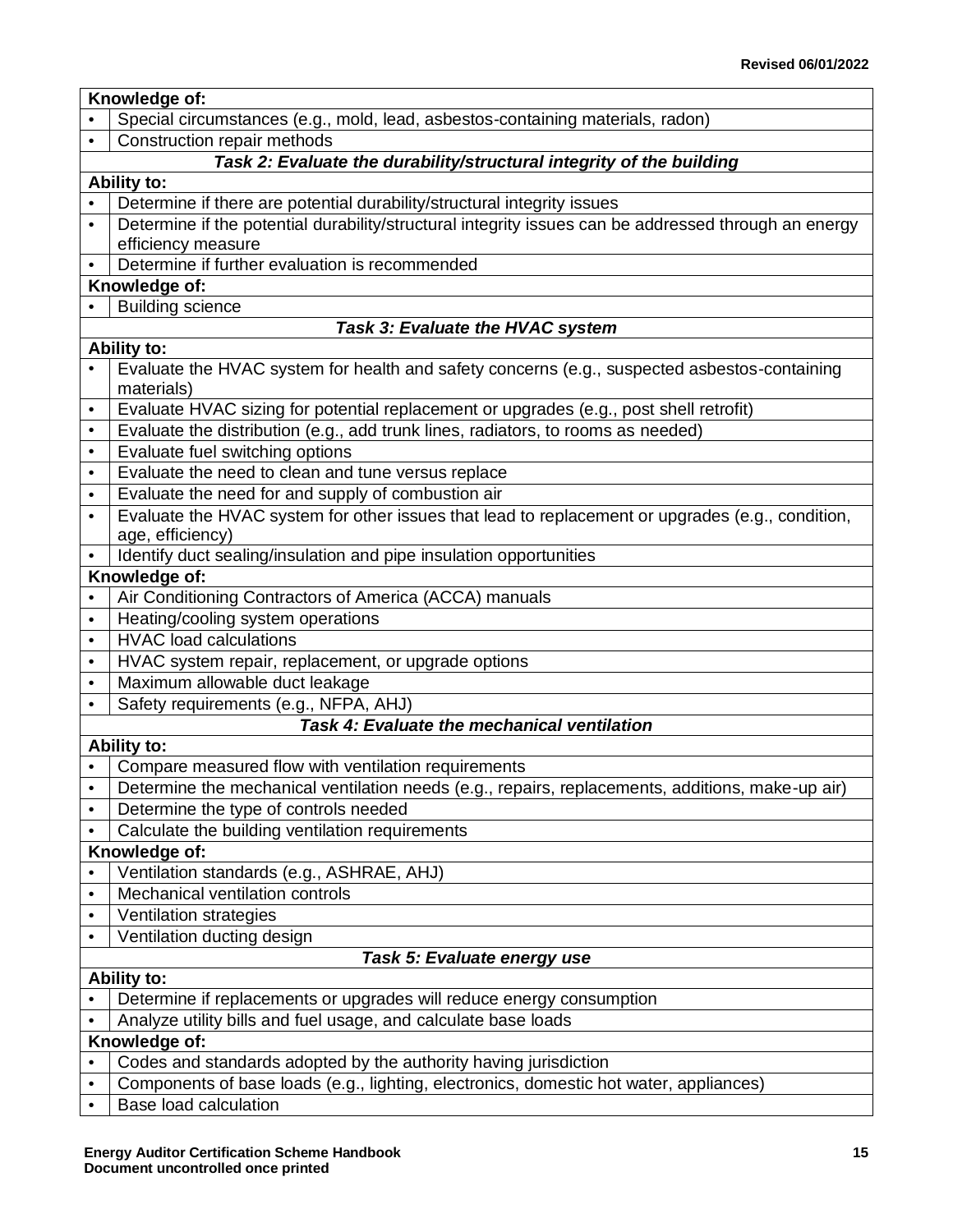|           | Base load reduction strategies                                                                                                                                                                    |  |  |
|-----------|---------------------------------------------------------------------------------------------------------------------------------------------------------------------------------------------------|--|--|
|           | Task 6: Evaluate the foundation/subspace                                                                                                                                                          |  |  |
|           | <b>Ability to:</b>                                                                                                                                                                                |  |  |
|           | Determine if repairs are needed (e.g., plumbing, floors)                                                                                                                                          |  |  |
| $\bullet$ | Determine if additional insulation and/or air sealing is needed                                                                                                                                   |  |  |
| $\bullet$ | Determine the proper location for insulation and/or air sealing (e.g., floor, walls, sills, perimeter,                                                                                            |  |  |
|           | cantilever floor)                                                                                                                                                                                 |  |  |
| $\bullet$ | Determine the type of insulation materials to be added                                                                                                                                            |  |  |
| $\bullet$ | Calculate if adequate ventilation exists or should be added                                                                                                                                       |  |  |
| $\bullet$ | Determine a moisture management strategy (e.g., site drain, vapor barrier)                                                                                                                        |  |  |
|           | Knowledge of:                                                                                                                                                                                     |  |  |
|           | <b>Building science</b>                                                                                                                                                                           |  |  |
| $\bullet$ | Codes and standards adopted by the authority having jurisdiction                                                                                                                                  |  |  |
| $\bullet$ | Foundation construction techniques                                                                                                                                                                |  |  |
| $\bullet$ | Foundation crawl space ventilation                                                                                                                                                                |  |  |
| $\bullet$ | Foundation/subspace insulation                                                                                                                                                                    |  |  |
| $\bullet$ | Foundation/subspace types                                                                                                                                                                         |  |  |
| $\bullet$ | Types and locations for vapor barriers                                                                                                                                                            |  |  |
|           | Task 7: Evaluate the walls                                                                                                                                                                        |  |  |
|           | <b>Ability to:</b>                                                                                                                                                                                |  |  |
| $\bullet$ | Determine if repairs are needed                                                                                                                                                                   |  |  |
| $\bullet$ | Determine if insulation opportunities exist                                                                                                                                                       |  |  |
| $\bullet$ | Determine if air sealing opportunities exist                                                                                                                                                      |  |  |
| $\bullet$ | Identify the type of insulation materials to be added                                                                                                                                             |  |  |
| $\bullet$ | Determine the square footage of the area to be insulated                                                                                                                                          |  |  |
| $\bullet$ | Determine if the pressure boundary and thermal boundary align                                                                                                                                     |  |  |
| $\bullet$ | Determine if the vapor retarder is appropriately placed                                                                                                                                           |  |  |
| $\bullet$ | Determine if band joists insulation and/or air sealing opportunities exist (i.e., upper stories)<br>Determine the impact of potential health and safety issues (e.g., lead-based paint, asbestos- |  |  |
| $\bullet$ | containing materials, electrical hazards, moisture)                                                                                                                                               |  |  |
|           | Determine a moisture management strategy (e.g., drainage, flashing)                                                                                                                               |  |  |
|           | Knowledge of:                                                                                                                                                                                     |  |  |
|           | EPA and Department of Energy lead and asbestos standards                                                                                                                                          |  |  |
| $\bullet$ | <b>Building science</b>                                                                                                                                                                           |  |  |
| $\bullet$ | Codes and standards adopted by the authority having jurisdiction                                                                                                                                  |  |  |
| $\bullet$ | Insulation types and appropriateness                                                                                                                                                              |  |  |
| $\bullet$ | Pressure and thermal boundaries                                                                                                                                                                   |  |  |
| ٠         | <b>Typical wall structures</b>                                                                                                                                                                    |  |  |
| $\bullet$ | Vapor retarder in walls                                                                                                                                                                           |  |  |
|           | Task 8: Evaluate the attic                                                                                                                                                                        |  |  |
|           | <b>Ability to:</b>                                                                                                                                                                                |  |  |
|           | Evaluate if repairs are needed                                                                                                                                                                    |  |  |
| $\bullet$ | Determine if insulation opportunities exist                                                                                                                                                       |  |  |
| $\bullet$ | Determine if air sealing opportunities exist                                                                                                                                                      |  |  |
| $\bullet$ | Determine if the pressure boundary and thermal boundary align                                                                                                                                     |  |  |
| $\bullet$ | Determine if the vapor retarder is appropriately placed                                                                                                                                           |  |  |
| $\bullet$ | Determine if additional attic ventilation is required                                                                                                                                             |  |  |
| $\bullet$ | Determine if additional access is required                                                                                                                                                        |  |  |
| $\bullet$ | Determine the impact of potential health and safety issues (e.g., heat sources, asbestos-                                                                                                         |  |  |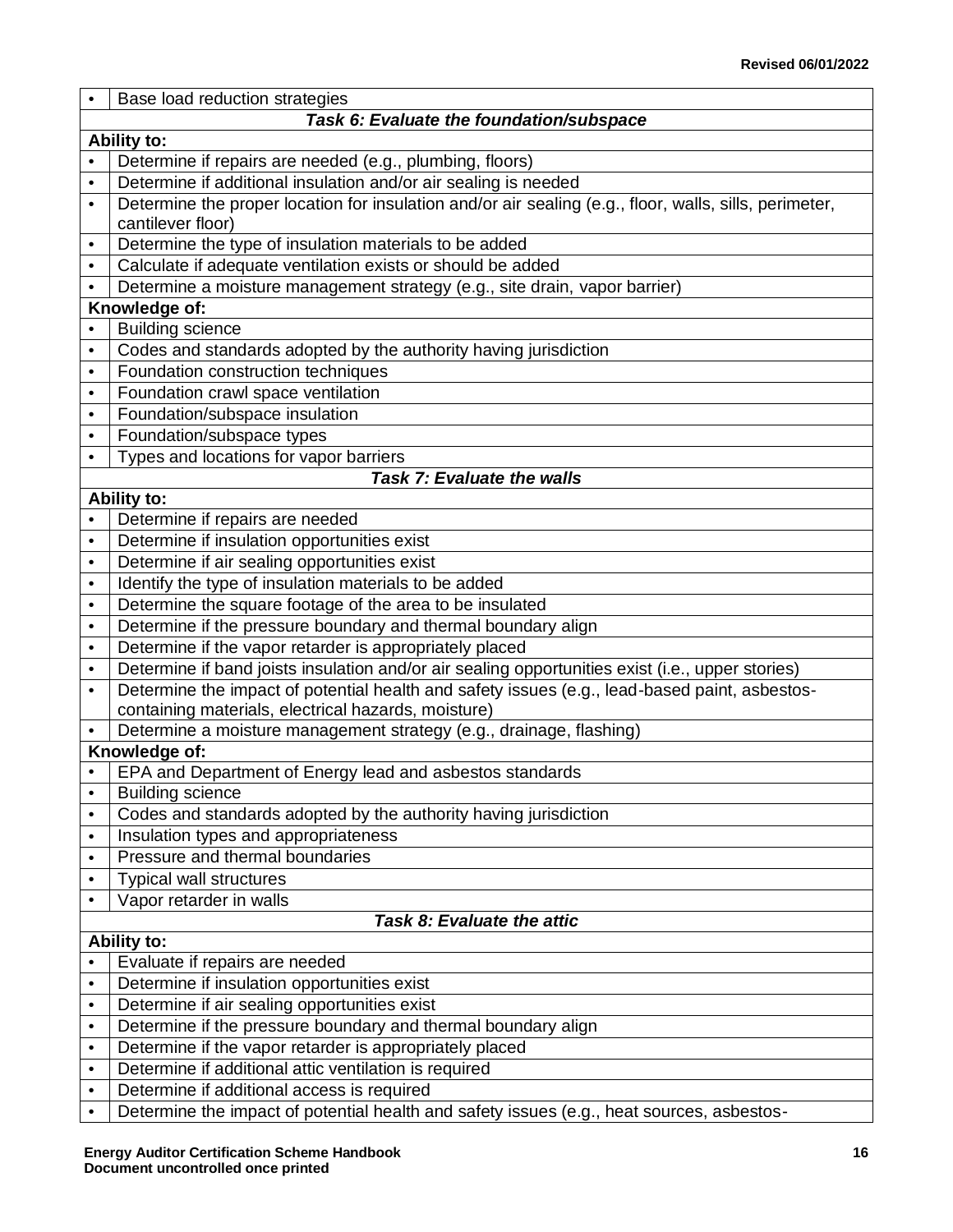|           | containing materials, electrical hazards, moisture)                                           |  |  |
|-----------|-----------------------------------------------------------------------------------------------|--|--|
|           | Knowledge of:                                                                                 |  |  |
|           | Attic construction and materials                                                              |  |  |
| $\bullet$ | Attic fire hazards                                                                            |  |  |
| $\bullet$ | Attic insulation and air sealing strategies                                                   |  |  |
| $\bullet$ | Attic ventilation standards                                                                   |  |  |
| $\bullet$ | <b>Building science</b>                                                                       |  |  |
| $\bullet$ | Codes and standards adopted by the authority having jurisdiction                              |  |  |
| $\bullet$ | Pressure and thermal boundaries                                                               |  |  |
| $\bullet$ | Moisture management                                                                           |  |  |
| $\bullet$ | Preparation for attic insulation and air sealing                                              |  |  |
| $\bullet$ | Area-weighted average R-value                                                                 |  |  |
|           | Task 9: Evaluate the doors and windows                                                        |  |  |
|           | Ability to:                                                                                   |  |  |
|           | Determine if repairs are needed                                                               |  |  |
| $\bullet$ | Evaluate the condition of and/or need for storm doors and windows (e.g., closers)             |  |  |
| $\bullet$ | Evaluate door and window components and performance                                           |  |  |
| $\bullet$ | Determine if insulation opportunities exist                                                   |  |  |
| $\bullet$ | Determine if air sealing opportunities exist                                                  |  |  |
| $\bullet$ | Determine the impact of potential health and safety issues (e.g., lead-based paint, asbestos- |  |  |
|           | containing materials, moisture)                                                               |  |  |
|           | Knowledge of:                                                                                 |  |  |
|           | Codes and standards adopted by the authority having jurisdiction                              |  |  |
| $\bullet$ | <b>Building science</b>                                                                       |  |  |
| $\bullet$ | Framing structures and processes                                                              |  |  |
| $\bullet$ | Door types                                                                                    |  |  |
| $\bullet$ | Window components                                                                             |  |  |
| $\bullet$ | Door and window glazing                                                                       |  |  |
|           | Window types                                                                                  |  |  |
|           | Task 10: Use energy modeling software                                                         |  |  |
|           | <b>Ability to:</b>                                                                            |  |  |
| $\bullet$ | Determine pertinent modeling data                                                             |  |  |
| $\bullet$ | Analyze the output from the software                                                          |  |  |
|           | Produce a cost and savings report                                                             |  |  |
|           | Knowledge of:                                                                                 |  |  |
| $\bullet$ | <b>Basic construction terms</b>                                                               |  |  |
| $\bullet$ | <b>Building science</b>                                                                       |  |  |
| $\bullet$ | Energy modeling software principles                                                           |  |  |
|           | Task 11: Generate the recommended work scope                                                  |  |  |
|           | <b>Ability to:</b>                                                                            |  |  |
| $\bullet$ | Determine the recommended health and safety measures                                          |  |  |
| $\bullet$ | Determine the recommended building durability measures                                        |  |  |
| $\bullet$ | Determine the recommended energy conservation measures                                        |  |  |
| $\bullet$ | Determine the economics of recommended measures (e.g., savings to investment ratio [SIR],     |  |  |
|           | return on investment [ROI])                                                                   |  |  |
| $\bullet$ | Anticipate health and safety impacts from recommended retrofit measures                       |  |  |
| $\bullet$ | Specify measures to ensure thermal and pressure boundary integrity and alignment              |  |  |
| $\bullet$ | Assemble work specifications                                                                  |  |  |
|           |                                                                                               |  |  |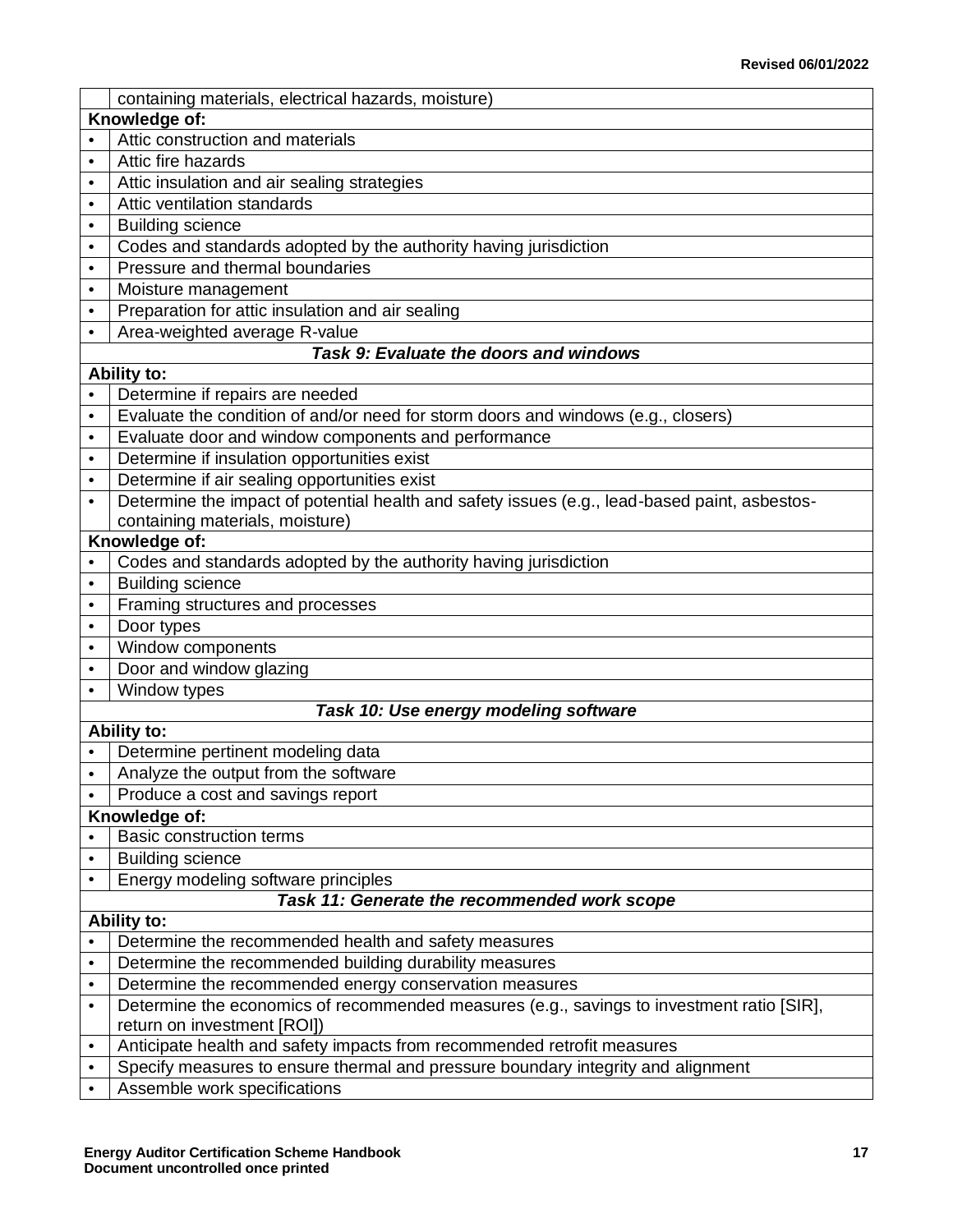|           | Knowledge of:                                                    |  |  |
|-----------|------------------------------------------------------------------|--|--|
| $\bullet$ | <b>Building science</b>                                          |  |  |
| $\bullet$ | Codes and standards adopted by the authority having jurisdiction |  |  |
| $\bullet$ | Construction practices, techniques, and terminology              |  |  |
| $\bullet$ | Energy modeling software                                         |  |  |
| $\bullet$ | Cost-benefit analysis                                            |  |  |
| $\bullet$ | Program rules and standards                                      |  |  |
| $\bullet$ | Funding or financing mechanisms for energy efficiency upgrades   |  |  |
|           | Skill in:                                                        |  |  |
| $\bullet$ | Cost estimating                                                  |  |  |

# <span id="page-20-0"></span>**8. Energy Auditor Exams Blueprint**

| <b>Domain and Tasks</b>                                                                                                    | % Written | % Field |
|----------------------------------------------------------------------------------------------------------------------------|-----------|---------|
| DOMAIN 1: Collection of Visual, Material, Dimensional, and Appliance<br>Information about the Building for an Energy Audit | 42.8%     | 66.7%   |
| Task 1: Document energy consumption                                                                                        | 2.2%      | N/A     |
| Task 2: Document the building history                                                                                      | 3.0%      | N/A     |
| Task 3: Conduct a physical/visual inspection                                                                               | 4.5%      | 7.9%    |
| Task 4: Collect health and safety data                                                                                     | 4.7%      | 8.3%    |
| Task 5: Collect appliance and base load information.                                                                       | 3.2%      | 5.6%    |
| Task 6: Identify a conditioned building enclosure                                                                          | 3.2%      | 5.6%    |
| Task 7: Collect mechanical ventilation data                                                                                | 3.2%      | 5.7%    |
| Task 8: Identify building insulation (attic, walls, and<br>foundation/subspace)                                            | 3.2%      | 5.6%    |
| Task 9: Collect attic data                                                                                                 | 3.8%      | 6.7%    |
| Task 10: Collect wall data                                                                                                 | 3.1%      | 5.5%    |
| Task 11: Collect window and door data                                                                                      | 2.5%      | 4.5%    |
| Task 12: Collect foundation/subspace data                                                                                  | 3.5%      | 6.2%    |
| Task 13: Collect roof data                                                                                                 | 2.9%      | 5.2%    |
| DOMAIN 2: Diagnostic Testing of the Dwelling Unit for an Energy<br>Audit                                                   | 20.8%     | 33.3%   |
| Task 1: Prepare the dwelling unit for the test(s)                                                                          | 3.9%      | 6.9%    |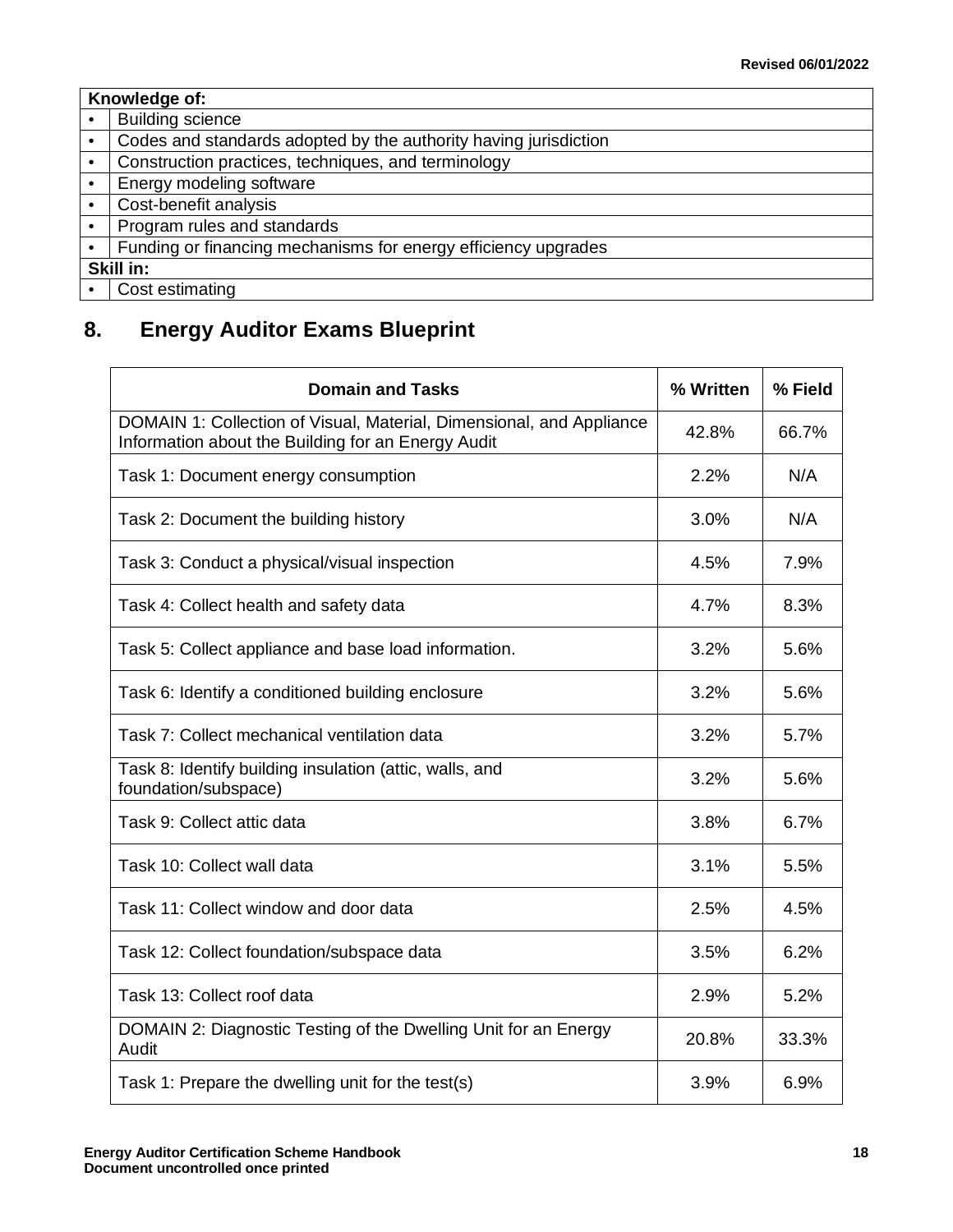| <b>Domain and Tasks</b>                                                               | % Written | % Field |
|---------------------------------------------------------------------------------------|-----------|---------|
| Task 2: Test the electric appliances                                                  | 2.1%      | N/A     |
| Task 3: Conduct indoor air quality tests                                              | 4.5%      | 8.0%    |
| Task 4: Determine the safety and efficiency of combustion appliances                  | 4.7%      | 8.3%    |
| Task 5: Determine air leakage of the building envelope                                | 3.0%      | 5.3%    |
| Task 6: Determine the performance of HVAC distribution                                | 2.7%      | 4.7%    |
| DOMAIN 3: Evaluation of Collected Energy Audit Data to Determine<br>the Scope of Work | 36.4%     | N/A     |
| Task 1: Evaluate the health and safety data                                           | 4.4%      | N/A     |
| Task 2: Evaluate the durability/structural integrity of the building                  | 3.6%      | N/A     |
| Task 3: Evaluate the HVAC system                                                      | 3.5%      | N/A     |
| Task 4: Evaluate the mechanical ventilation                                           | 3.3%      | N/A     |
| Task 5: Evaluate energy use                                                           | 2.4%      | N/A     |
| Task 6: Evaluate the foundation/subspace                                              | 3.2%      | N/A     |
| Task 7: Evaluate the walls                                                            | 3.4%      | N/A     |
| Task 8: Evaluate the attic                                                            | 3.7%      | N/A     |
| Task 9: Evaluate the doors and windows                                                | 2.9%      | N/A     |
| Task 10: Use energy modeling software                                                 | 2.5%      | N/A     |
| Task 11: Generate the recommended work scope                                          | 3.5%      | N/A     |

**Note: Percentages were rounded to the nearest tenth of a percent.**

### <span id="page-21-0"></span>**9. Standards of Reference**

All BPI exams are based on a mixture of industry practices, axiomatic**<sup>1</sup>** concepts, and major standards of references. No singular source exists that could touch upon every aspect for what is considered testable. Conversely, there is no limit to the potential useful material found in print and online.

<sup>&</sup>lt;sup>1</sup> An axiomatic concept is something implicit that requires no proof or explanation (e.g. – the sum of 2 and 2 is 4, or gravity states that if you drop something, it will fall to a lower level).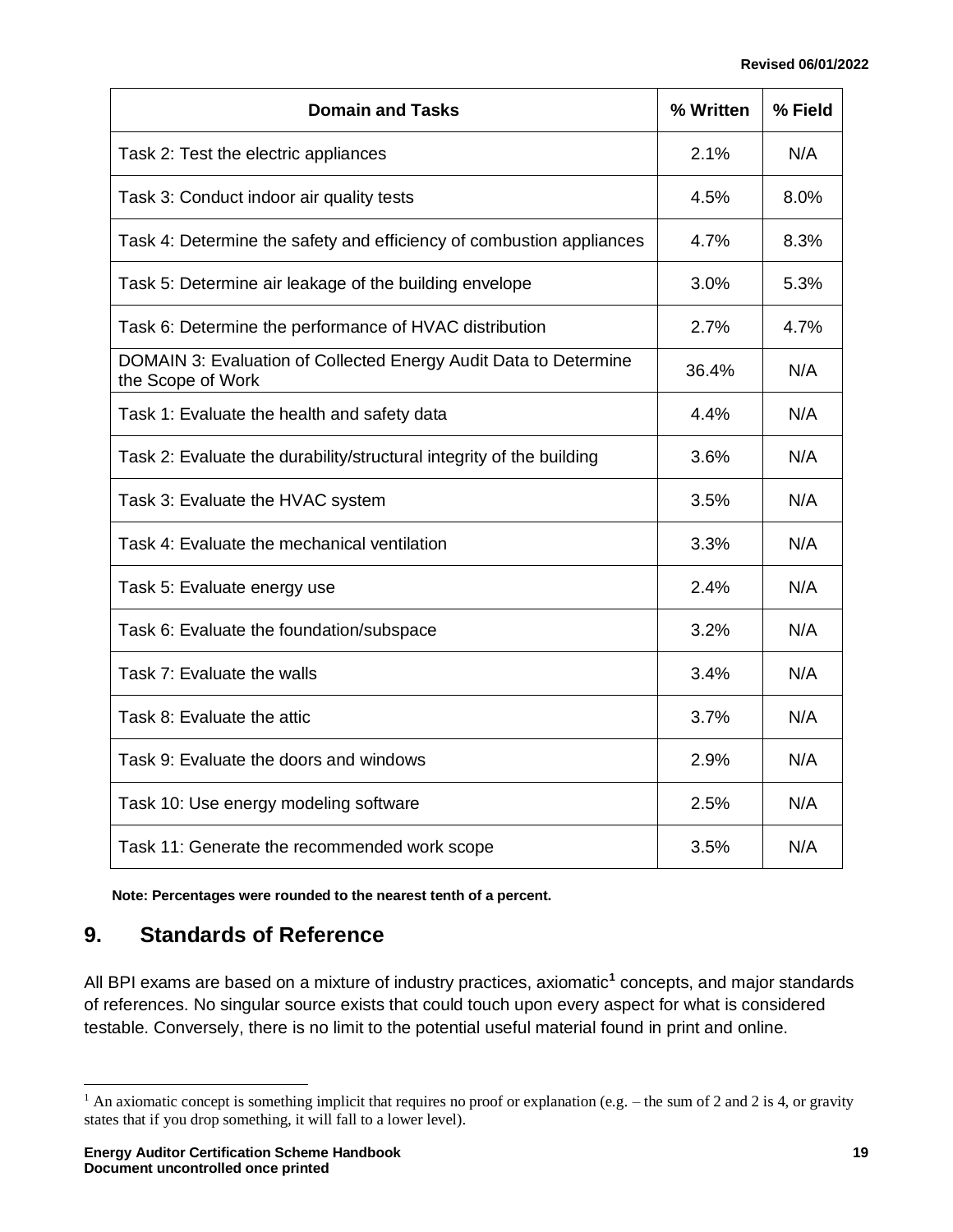- ANSI American National Standards Institute
	- $\circ$  ANSI / ACCA Standard 5 HVAC Quality Installation Specification
	- o ANSI / NFPA 70– National Electrical Code
	- $\circ$  ANSI / ASHRAE Standard 111 Measurement, Testing, Adjusting, and Balancing of Building HVAC Systems
- ASHRAE American Society of Heating, Refrigerating and Air-Conditioning Engineers
	- $\circ$  ASHRAE 62.1 Ventilation for Acceptable Indoor Air Quality
	- $\circ$  ASHRAE 62.2 Ventilation and Acceptable Indoor Air Quality in Low-Rise Residential **Buildings**
	- $\circ$  ASHRAE 90.1 Energy Standard for Buildings Except Low-Rise Residential Buildings
	- $\circ$  ASHRAE 90.2 Energy-Efficient Design of Low-Rise Residential Buildings
- ASTM ASTM International
	- $\circ$  ASTM E84 Standard Test Method for Surface Burning Characteristics of Building **Materials**
	- $\circ$  ASTM E1186 Standard Practices for Air Leakage Site Detection in Building Envelopes and Air Barrier Systems
- BPI Building Performance Institute
	- o ANSI/BPI-1100-T-2014 Home Energy Auditing Standard
	- o ANSI/BPI-1200-S-2017 Standard Practice for Basic Analysis of Buildings
- NFPA National Fire Protection Association
	- o NFPA 31 Standard for the Installation of Oil-Burning Equipment
	- o NFPA 54 National Fuel Gas Code
	- o NFPA 70 National Electrical Code
	- $\circ$  NFPA 275 Standard Method of Fire Tests for the Evaluation of Thermal Barriers
- OSHA U.S Occupational Safety and Health Administration
	- o OSHA 1926 Safety and Health Regulations for Construction
- Standard Work Specification (SWS) [https://sws.nrel.gov](https://sws.nrel.gov/)

### <span id="page-22-0"></span>**10. Exam Security**

Exams are highly confidential materials. Any attempts to willfully compromise the integrity of the exam, the exam process, or the certification process shall be taken seriously; offenders may be prosecuted to the fullest extent of the law. In addition, any certification credential may be revoked immediately if a breach is proven to have been made by a certified individual.

### <span id="page-22-1"></span>**11. Granting**

In order to receive EA certification, the candidate must meet all prerequisite requirements, as well as successfully complete both the multiple-choice (online) and practical (field) exams.

**\*EXCEPTION: BPI Certified Professionals who are seeking their initial BPI EA certification that also hold an active BPI QCI certification expiring between now and 2/27/2022 are eligible to**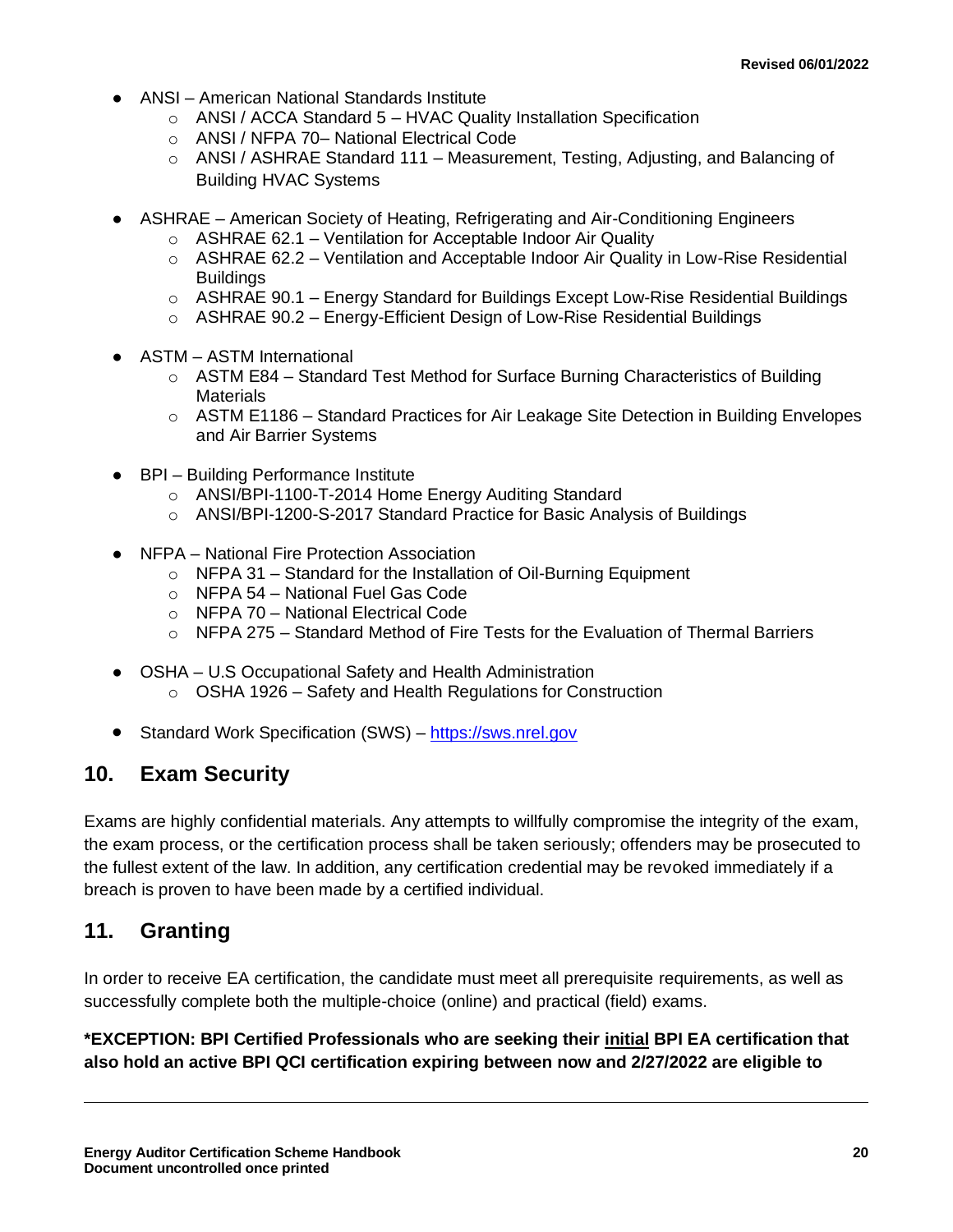**bypass the EA written exam; they must successfully complete the field exam in order to achieve EA certification\***

# **11.1 Notification of Exam Results and Certification**

Once exam results have been processed the candidate will be able to log in to their [Candidate Account](http://www.bpi.org/login) to view exam results.

The BPI Certified Professional will be notified once BPI certification has been awarded. BPI will mail the Certified Professional a certification packet containing a printed certificate, a photo identification card, and patches. Certified Professionals should allow up to four to  $\sin(4-6)$  weeks after certification for their packet to arrive by mail.

The certificate will expire three (3) years from the date of initial certification.

The photo identification certification card contains, but is not limited to:

- name of the Certified Professional
- BPI ID number
- BPI's name and logo
- reference to a certification scheme (name of certification)
- date when certification expires

### **11.2 Time Limits for Completing Certification**

BPI permits twelve (12) months to complete the certification process from the time a candidate takes the first exam. Candidates may challenge the EA online and field exam(s) up to six (6) times (each) in a one-year period. The one-year period begins after the first unsuccessful attempt of the exam, after which time a candidate will have five (5) more attempts to successfully challenge that particular exam.

Candidates that do not successfully complete the EA online and field exams and achieve certification within the one-year period, must wait for the one-year anniversary of the first unsuccessful attempt to challenge the exam(s) again.

### **11.3 Confidentiality of Information**

BPI and BPI Test Centers shall adhere to all policies and procedures regarding candidate confidentiality and shall not release any information regarding any candidate or Certified Professional without obtaining prior written permission. Forms for this purpose are provided as part of the application. This disclosure form is intended to assist BPI and the BPI Test Center to protect the candidate's or Certified Professional's information.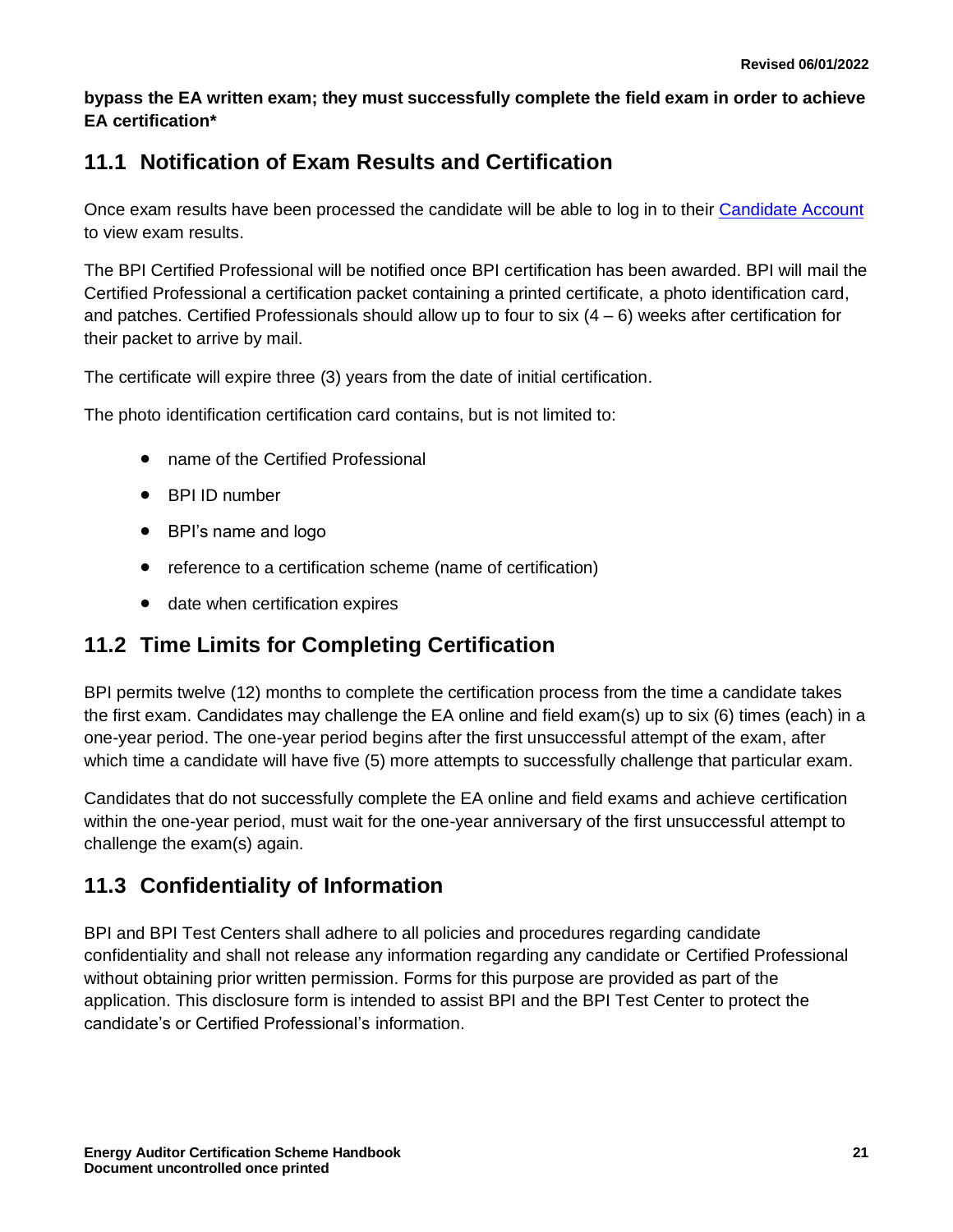# <span id="page-24-0"></span>**12. Home Energy Professional Certification Renewal**

### **12.1 Energy Auditor Certification Renewal**

BPI Certified Professionals who hold the Energy Auditor certification will be required to renew their certification every three (3) years.

The certification renewal requirements for BPI certified Energy Auditor must be completed prior to the current certification expiration date. Certified Professionals will be allowed to start the certification renewal process six (6) months prior to expiration, and if successful, will have the next renewal date as three (3) years from the current certification expiration date. If certification renewal is completed more than six (6) months in advance, the expiration date will change to the date of last successful exam.

**Certification Renewal:** when a BPI Certified Professional successfully attempts to renew their Energy Auditor certification on or before their current certification expiration date within the confines of the BPI Certification Renewal requirements as outlined below.

To be eligible for certification renewal, BPI certified Energy Auditors:

- must fill out and submit the *[Application for BPI Energy Auditor Certification RENEWAL](http://bpi.org/sites/default/files/Application%20for%20Energy%20Auditor%20RENEWAL.pdf)* and corresponding documentation to BPI, AND
- may either accumulate a minimum of twenty-four (24) qualifying\* continuing education units (CEUs) over the three (3) years of certification in order to bypass the online exam, OR
- successfully challenge the online exam that is current at the time of renewal.

**\*Qualifying CEUs are defined as any educational trainings/sessions that align with the Functions and Tasks (knowledge, skills, and abilities) section in the Energy Auditor certification scheme handbook.\***

• In addition to either accumulating the minimum number of qualifying CEUs **OR** successfully completing the corresponding online exam, the Certified Professional **must successfully challenge the field exam** that is current at the time of renewal.

**\*There is no allowance for bypassing the field exam in order to renew the Energy Auditor certification.\***

By completing certification renewal, all BPI certified Energy Auditors are re-attesting to the Code of Ethics located in the Energy Auditor scheme handbook (Appendix B).

| <b>Initial Certification Renewal Scenarios</b> |                                              |                                        |  |
|------------------------------------------------|----------------------------------------------|----------------------------------------|--|
| If individual<br>completes:                    | Plus one of the items<br>below:              | <b>Certification Result:</b>           |  |
| Field Exam<br>(Successful)                     | <b>Online Exam</b><br>(Successful)           | <b>Certification Renewal Completed</b> |  |
| Field Exam<br>(Successful)                     | <b>Relevant CEUs</b><br>(bypass online exam) | <b>Certification Renewal Completed</b> |  |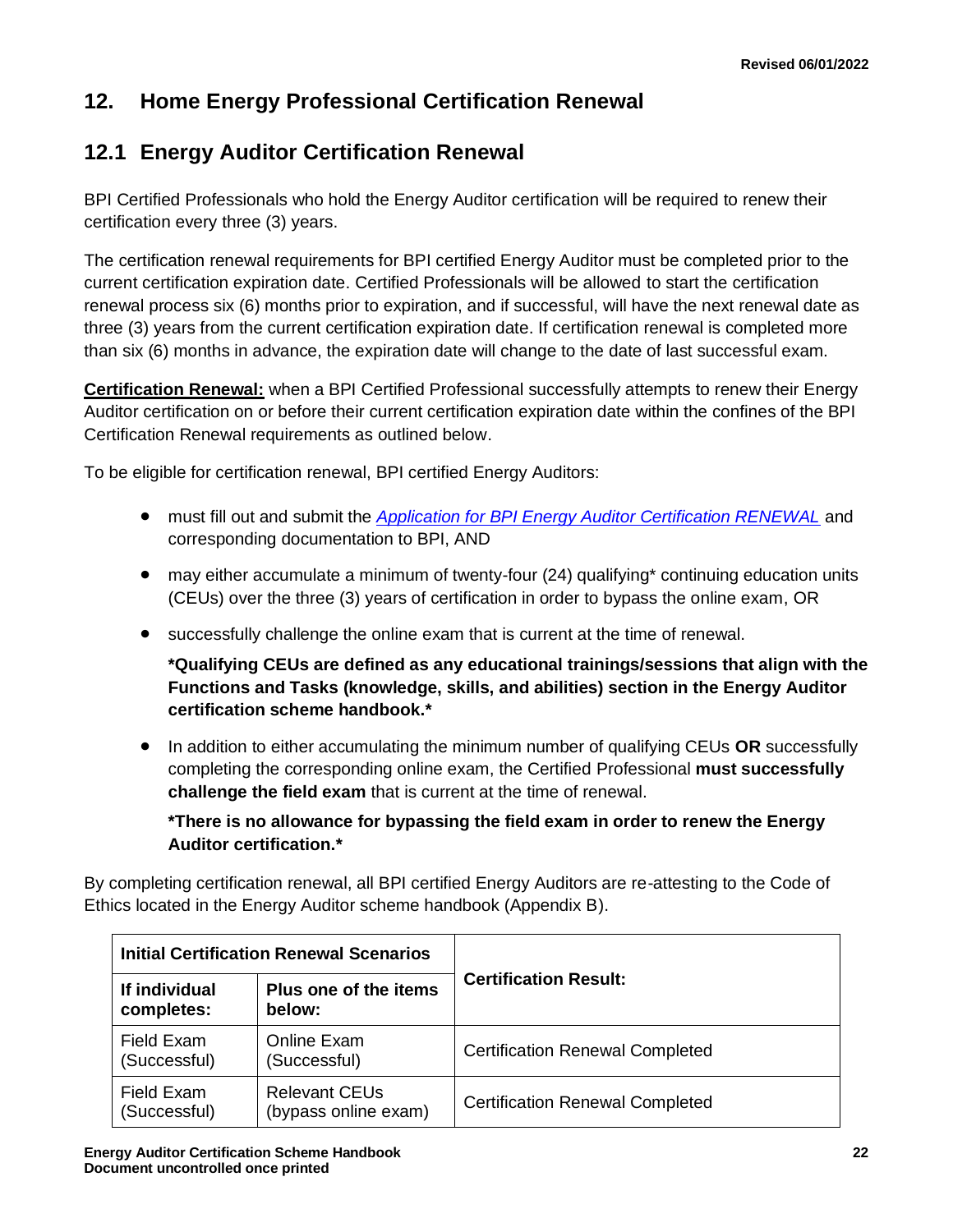As part of the certification renewal process, BPI will review the certified Energy Auditor's file for any open complaints. Should there be any open complaints at the time of expiration, BPI will not award certification renewal. The certification of the individual will be withdrawn or revoked due to the Certified Professional's negligent refusal to follow the certification scheme requirements.

### **12.2 Energy Auditor Certification Reissuance**

Any unsuccessful attempt at certification renewal will end the current certification. Please refer to the table on the next page for details about the different Certification Reissuance Requirements.

**Certification Reissuance:** when a BPI Certified professional makes their first full attempt at meeting both the online and field requirements for renewal on, or within six months prior, to their expiration date, **AND are unsuccessful on one (1) of the renewal exams**, the current certification will end and become deactivated. If the candidate can then successfully challenge that unsuccessful exam within a one-year period, as outlined in the chart below, the certification will be reissued.

A candidate will have five (5) more attempts to successfully challenge the exam. There is a cost for each exam. BPI permits twelve (12) months to complete the certification process from the time a candidate takes the first exam. Candidates who do not complete the certification process within the one-year period must retake both the online and field exams.

| <b>Initial Certification Renewal Scenarios</b> |                                |                                                                                                                                                                                                                                                                                   |  |
|------------------------------------------------|--------------------------------|-----------------------------------------------------------------------------------------------------------------------------------------------------------------------------------------------------------------------------------------------------------------------------------|--|
| If individual<br>completes:                    | <b>Plus the item</b><br>helow: | <b>Certification Result:</b>                                                                                                                                                                                                                                                      |  |
| Field Exam<br>(Successful)                     | Online Exam<br>(Unsuccessful)  | Current certification is deactivated. Candidates<br>will have one (1) year from the date of the<br>successful field exam to successfully challenge<br>the online exam to complete the certification.<br>New certification date will be the date of the<br>successful online exam. |  |
| Online Exam<br>(Successful)                    | Field Fxam<br>(Unsuccessful)   | Current certification is deactivated. Candidates<br>will have one (1) year from the date of the<br>successful online exam to successfully<br>challenge the field exam to complete<br>certification. New certification date will be the<br>date of the successful field exam.      |  |
| <b>Relevant CEUs</b><br>(bypass online exam)   | Field Fxam<br>(Unsuccessful)   | Current certification is deactivated. Candidates<br>will have one (1) year from the date of the<br>unsuccessful field exam to complete the<br>certification. New certification date will be the<br>date of the successful field exam.                                             |  |

### **\*Certification Reissuance is not considered a renewal of the original certification; therefore, a new certification date will be issued.\***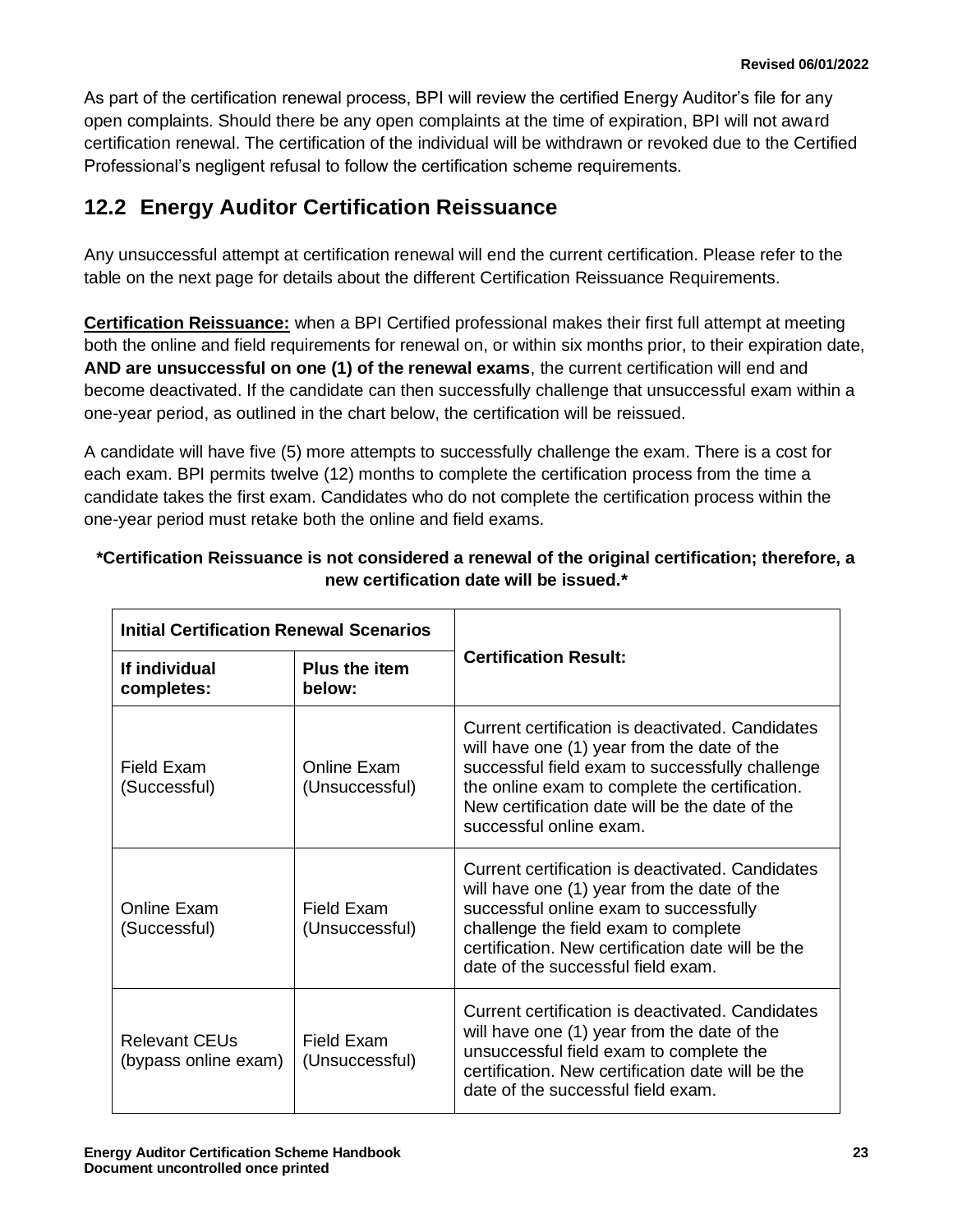**\*If a Certified Professional is using relevant CEUs for their first full attempt at renewal, the online requirement is considered fulfilled. Candidates who are unsuccessful on the field exam will then have one (1) year to complete the field requirement as explained in the chart above. If the certification ends due to an unsuccessful online exam, CEUs cannot be accumulated towards certification reissuance; the Certified Professional must successfully complete the online exam.\***

**By becoming BPI EA certified, Certified Professionals are automatically re-attesting to BPI's Code of Ethics.**

**\*BPI reserves the right to make changes to this policy at any time. If changes are made, BPI will attempt to notify all participants via email. Always refer to the most up to date version of the scheme handbook located at [www.bpi.org.](http://www.bpi.org/)\***

# <span id="page-26-0"></span>**13. Surveillance**

Surveillance of the Certified Professional is established to ensure compliance to the policies and procedures for which the certification was granted. The certification of the individual may be withdrawn or revoked due to Certified Professional's negligent refusal to follow the certification scheme requirements or failure to take appropriate corrective action as required by BPI.

# <span id="page-26-1"></span>**14. File Review**

The Certification Department will conduct a file review of Certified Professionals that have complaints filed against them. The review of the Certified Professional's file activities includes confirmation that any complaints against the Certified Professional have been resolved.

### <span id="page-26-2"></span>**15. Corrective / Preventative Action**

The corrective / preventative action shall include one of the following and is determined on a case by case basis at the discretion of BPI:

**Level One:** A corrective action will be given when the infraction is considered minor in nature. A written warning shall be sent to the Certified Professional about the nature of the infraction along with the required corrective action. The written warning shall become part of the Certified Professional's record.

**Level Two:** A corrective action will be given when the infraction is considered major in nature and requires proof. A written warning is sent to the Certified Professional about the infraction. The Certified Professional is required to submit proof, in writing, that the infraction has been corrected. The written warning and response will become part of the Certified Professional's record.

### <span id="page-26-3"></span>**16. Withdrawal of Certification**

Should the BPI certified Energy Auditor not maintain certification by not being able to fulfill the obligation of the certification due to illness, disability, change of profession, etc., the certification will be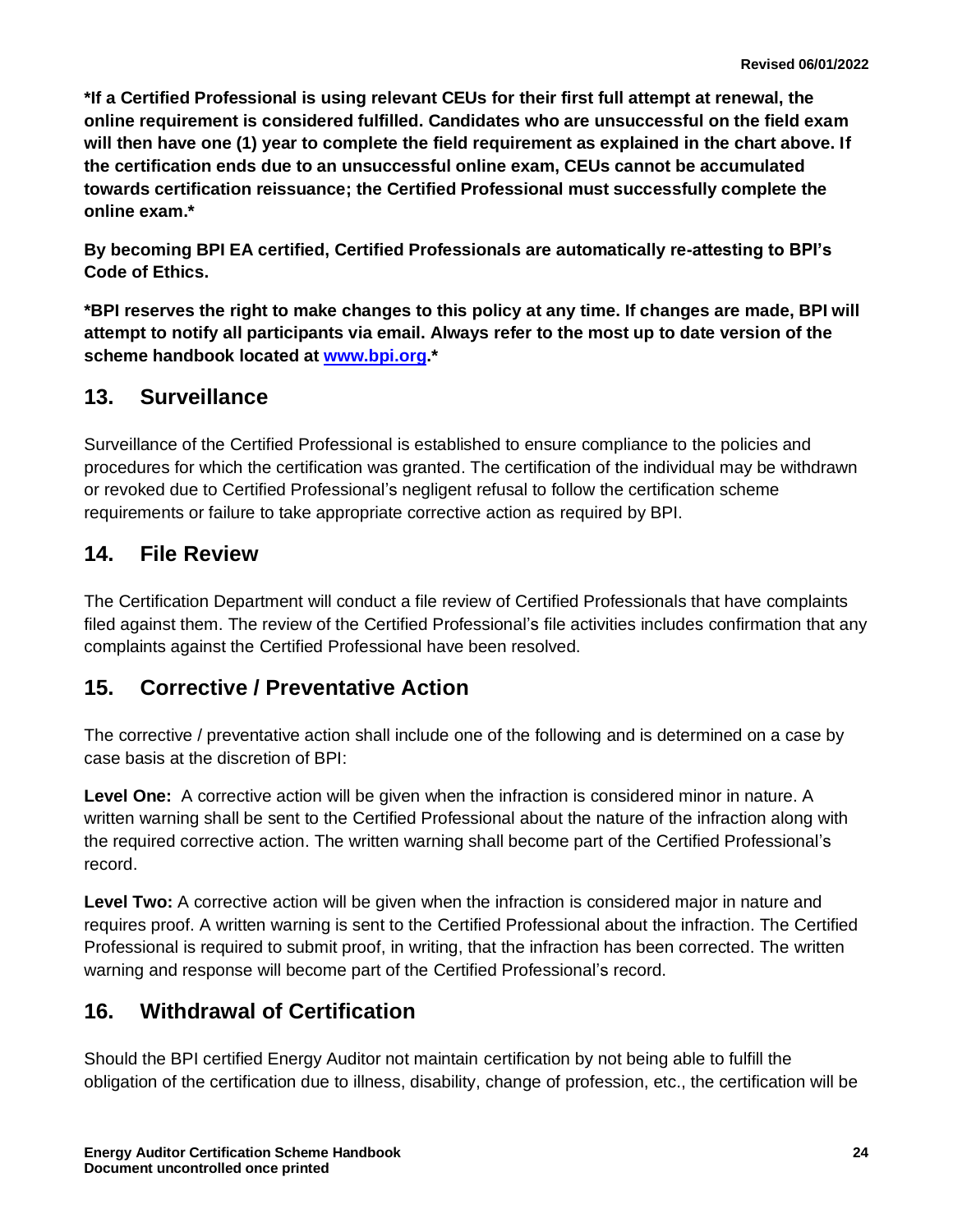withdrawn at the request of the Certified Professional. BPI must be notified immediately if a Certified Professional may not be able to, or is no longer able to, fulfill the requirements of the certification.

BPI reserves the right, on a case by case basis, to withdraw a person's BPI Certification(s) at its discretion. Reasons for withdrawal of a BPI Certification include, but are not limited to:

- Failure to take steps to submit the requested information of a corrective action as outlined in Section 15
- Failure to follow the BPI Energy Auditor Code of Ethics and/or Code of Conduct
- Failure to follow BPI Standards that align with the certification's JTA's, when applicable

In the event the BPI Energy Auditor certification is withdrawn; the BPI Manager of Client Relations will review the Certified Professional's record and send confirmation of the withdrawal within thirty (30) days and provide a written statement in regard to steps that must be taken if the candidate requests the certification be reinstated.

Use of the BPI logo or brand and representation of being BPI certified must cease immediately if a certification is withdrawn, revoked, or expired.

# <span id="page-27-0"></span>**17. Appeal Procedure**

Individuals who wish to file an appeal of a decision on certification, against the results of an EA exam, or regarding the suspension of the EA certification, must do so in writing.

**Please Note:** If a candidate chooses to challenge the exam that they are appealing, prior to the notification of a final decision on their appeal, the results of the appeal will be null and void, regardless of the outcome. The original score of the appealed exam will stand.

#### **Appeal Process for Exam Review**

To contest the results of an EA exam, the candidate must follow the procedures, below:

- 1. A request for review must be made within thirty (30) days from the date of the exam. The request for review may be made in the following manner:
	- a. Submit the Complaint Form via the [BPI website:](http://www.bpi.org/about-us/contact-us) Go to [www.bpi.org](http://www.bpi.org/) and hover over **About Us** at the top of the page, select **Contact Us**. Enter your information and choose **Exam Grade Appeal** from the **Category** dropdown.
	- b. Send a letter via registered mail to: Building Performance Institute, Inc. Attn: Appeals 63 Putnam Street, Suite 202 Saratoga Springs, NY 12866
	- c. Send an email to [Appeals@bpi.org](mailto:Appeals@bpi.org)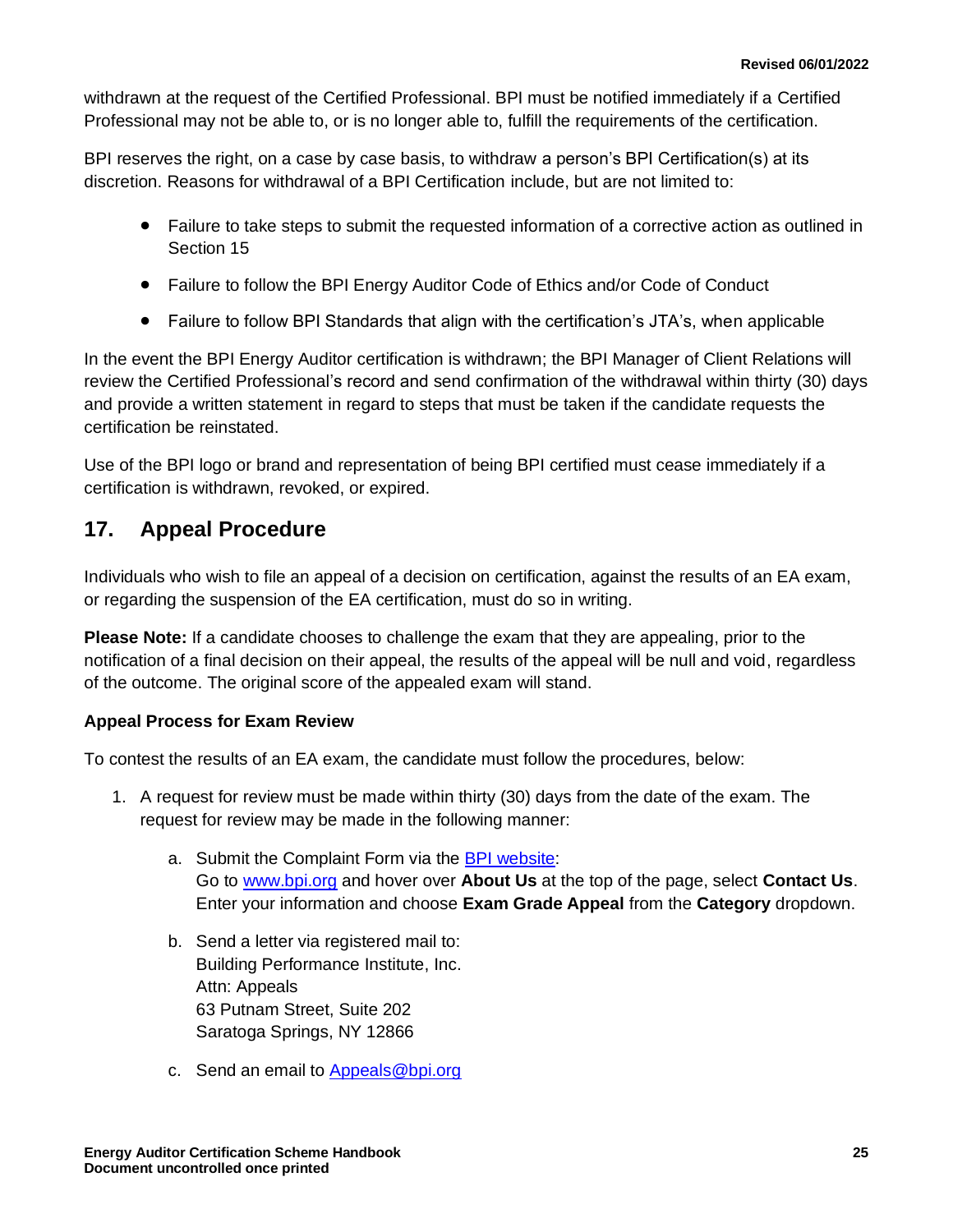- 2. The request for review must specifically state the reasons why the candidate believes the initial decision should be modified or overturned and provide information on the issue; or include a specific reference where required procedures were not followed.
- 3. The review will be carried out by the Quality Assurance (QA) Department. Review results will be forwarded to the Director, who will provide the decision, via email to the candidate, within thirty (30) days of receiving the request for appeal.

#### **Appeal Process for Suspension of Certification**

For a review of suspension or withdrawal of certification, the Certified Professional must follow the procedures, below:

- 1. A request for review must be made within thirty (30) days from the date of the suspension or withdrawal of certification. The request for review may be made in the following manner:
	- a. Submit the Complaint Form via the [BPI website:](http://www.bpi.org/about-us/contact-us) Go to [www.bpi.org](http://www.bpi.org/) and hover over **About Us** at the top of the page, select **Contact Us**. Enter your information and choose **Exam Grade Appeal** from the **Category** dropdown.
	- b. Send a letter via registered mail to: Building Performance Institute, Inc. Attn: Appeals 63 Putnam Street, Suite 202 Saratoga Springs, NY 12866
	- c. Send an email to [Appeals@bpi.org](mailto:Appeals@bpi.org)
- 2. The request for review must specifically state the reasons why the Certified Professional believes the initial decision should be modified or overturned and provide new information on the issue; or include a specific reference where required procedures were not followed.
- 3. The review will be carried out by the Quality Assurance (QA) Department. Review results will be forwarded to the Director, who will provide the decision to the candidate, via email, within thirty (30) days of receiving the request for appeal.

### <span id="page-28-0"></span>**18. Complaints**

BPI recognizes that there are two main types of complaints that may be brought to its attention:

- Complaints regarding BPI and/or its related vendor organization (administrative, testing, Test Center, proctor, etc.)
- Complaints regarding BPI Certified Professionals or organizations with BPI Certified Professionals on staff

#### **Complaints Process**

To file a complaint, the individual must follow the procedures on the next page.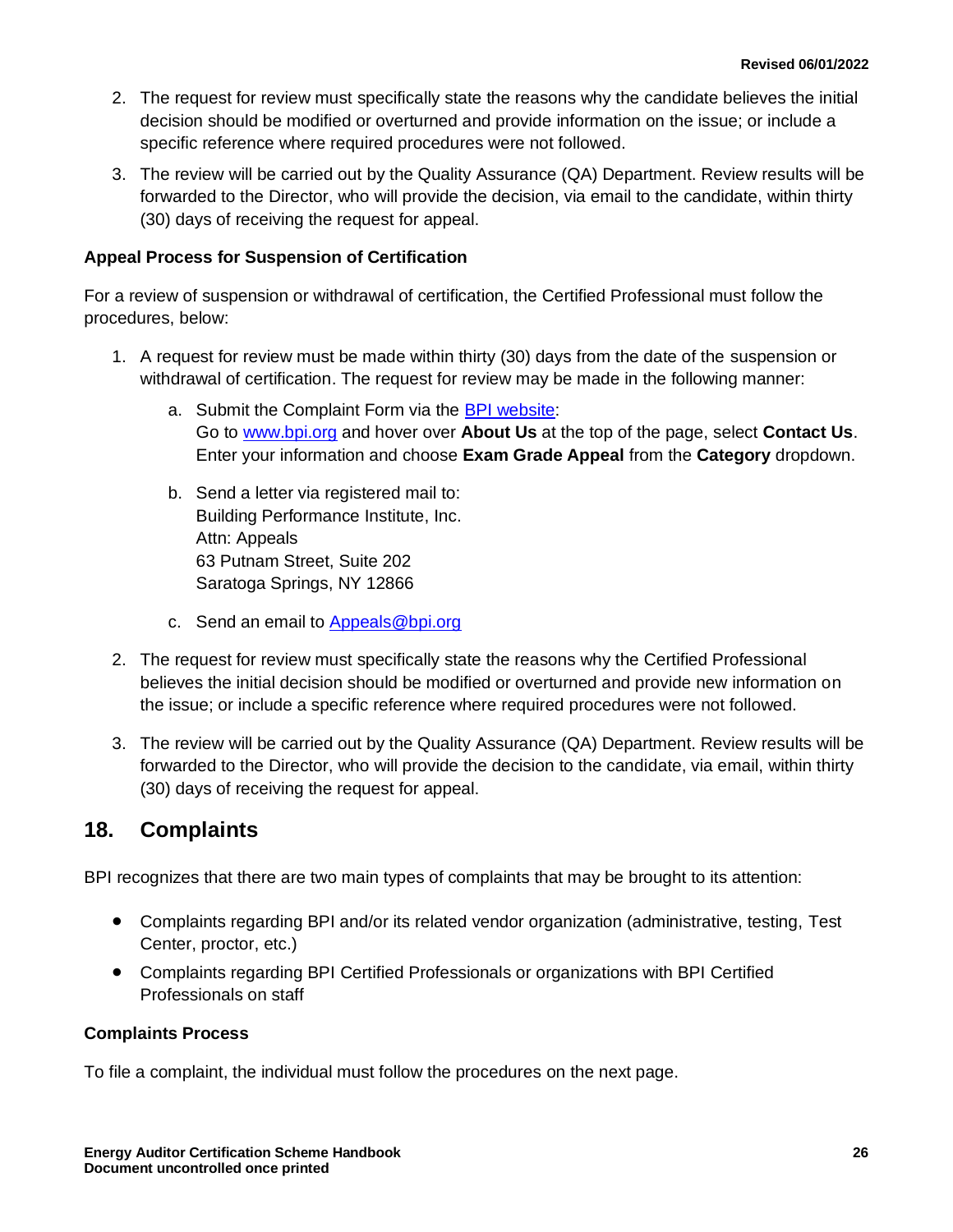- 1. A complaint must be made within thirty (30) days from the date that the situation occurred. The request for review may be made in the following manner:
	- a. Submit the Complaint Form via the [BPI website:](http://www.bpi.org/about-us/contact-us) Go to [www.bpi.org](http://www.bpi.org/) and hover over **About Us** at the top of the page, select **Contact Us**. Enter your information and choose **Complaint Form** from the **Category** dropdown box.
	- b. Send a letter via registered mail to: Building Performance Institute, Inc. Attn: Complaints 63 Putnam Street, Suite 202 Saratoga Springs, NY 12866
	- c. Send an email to [Complaints@bpi.org](mailto:Complaints@bpi.org)
- 2. The request for review must provide specific details for the complaint and any type of documented information that pertains to the situation.
- 3. The review will be carried out on a case by case basis by the Quality Assurance (QA) Department. Review results will be forwarded to the Director, who will provide the decision to the complainant, via email, within thirty to forty  $(30 - 40)$  days of receiving the complaint.

### <span id="page-29-0"></span>**19. Comments**

Submit any comments regarding the certification exams or processes to **HEPCertification@bpi.org.**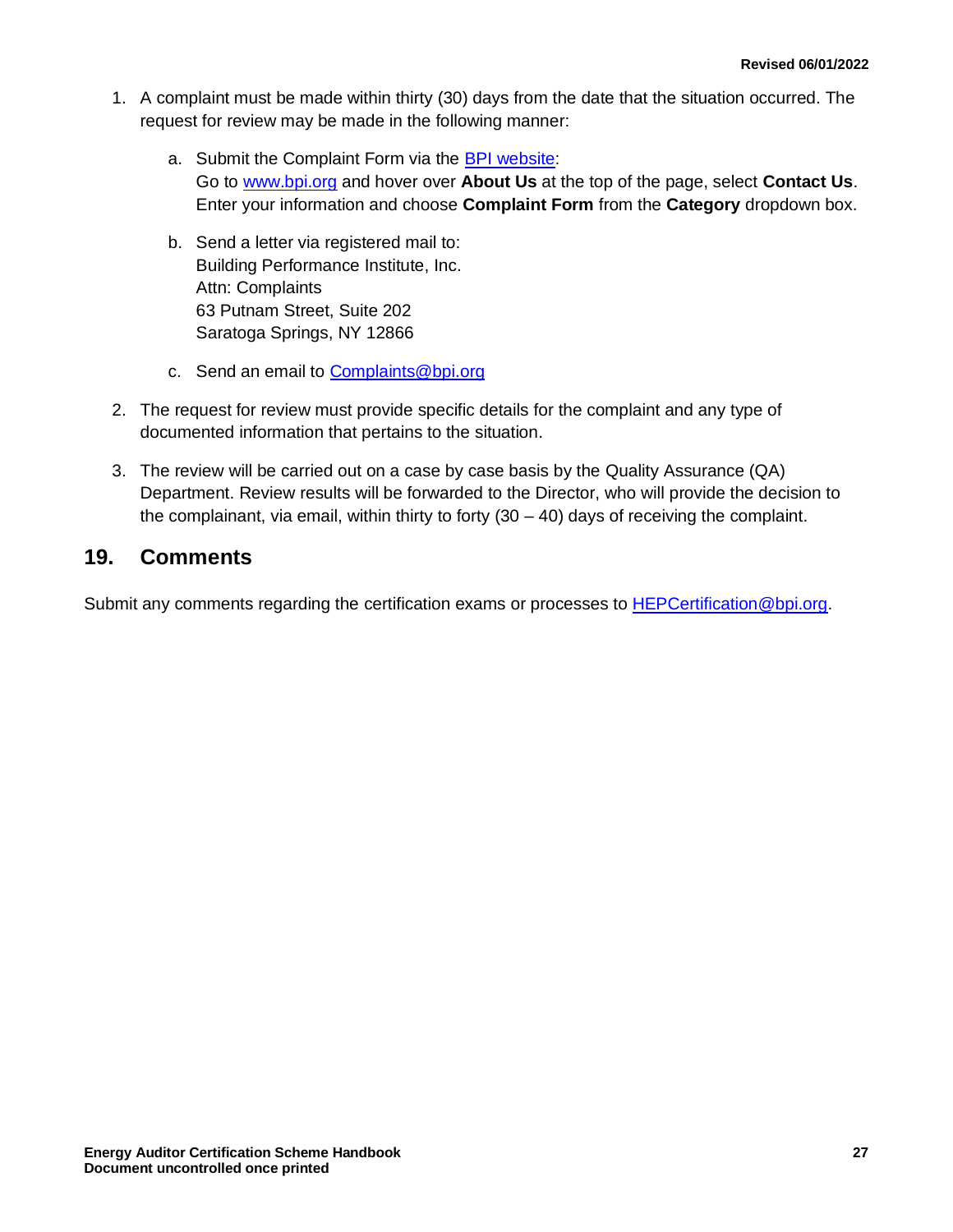# <span id="page-30-0"></span>**Appendix A – Code of Conduct**

By obtaining the Energy Auditor Certification, you are agreeing to the terms and conditions of BPI's Code of Conduct.

#### **Code of Conduct**

Certification may be denied, suspended, or revoked, if an individual is not in compliance with this Code of Conduct. Grounds for disciplinary action include (but are not limited to):

- 1. An irregular event in connection with an exam, including (but not limited to) copying exam materials, causing a disruption in the testing area, and failure to abide by reasonable exam administration rules;
- 2. Taking the exam for any purpose other than that of becoming certified in the technical area referenced in the title of the exam;
- 3. Disclosing, publishing, reproducing, summarizing, paraphrasing, or transmitting any portion of the exam in any form or by any means, verbal, written, electronic or mechanical, without the prior expressed written permission;
- 4. Providing fraudulent or misleading information;
- 5. Failure to pay fees when due;
- 6. Unauthorized possession or misuse of certifications;
- 7. Misrepresentation of certification status;
- 8. Failure to provide requested information in a timely manner;
- 9. Impairment of professional performance because of habitual use of alcohol, drugs, or other substance, or any physical or mental condition;
- 10. Gross or repeated negligence or malpractice in professional work;
- 11. Failure to maintain a current professional credential as required by the jurisdiction in which the individual practices (this may include a license, certificate, or registration);
- 12. The conviction of, plea of guilty to, or plea to a felony or misdemeanor related to public safety or the building industry;
- 13. Disciplinary action by a licensing board related to a building industry; and
- 14. Other failure to maintain continuous compliance with the certification standards, policies, and procedures related to your certification.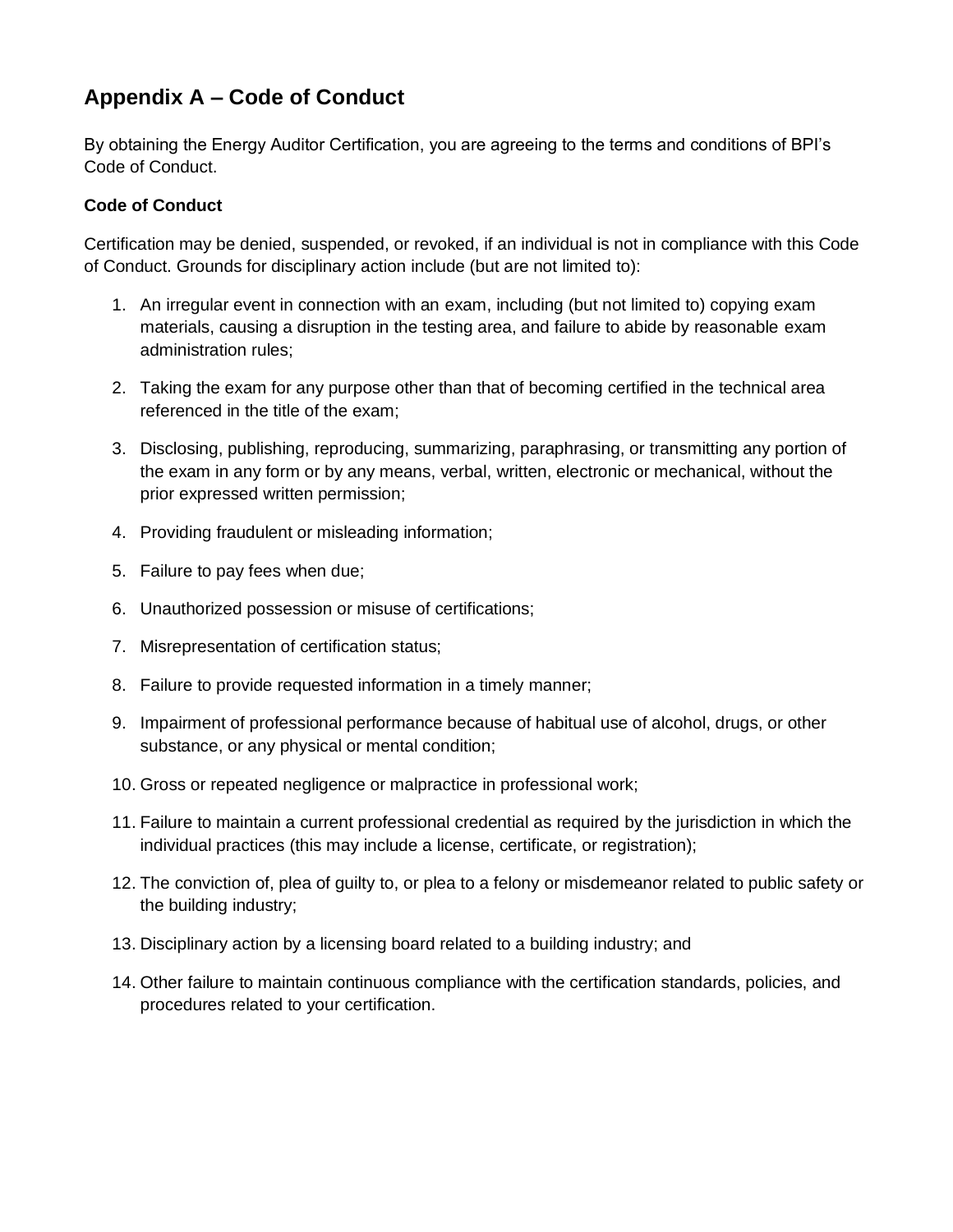#### **Disciplinary Actions**

The following disciplinary actions may be taken as a result of non-compliance with this Code of Conduct:

- Denial or suspension of eligibility;
- Denial of certification;
- Revocation of certification;
- Non-renewal of certification;
- Suspension of certification;
- Reprimand; or
- Other corrective action.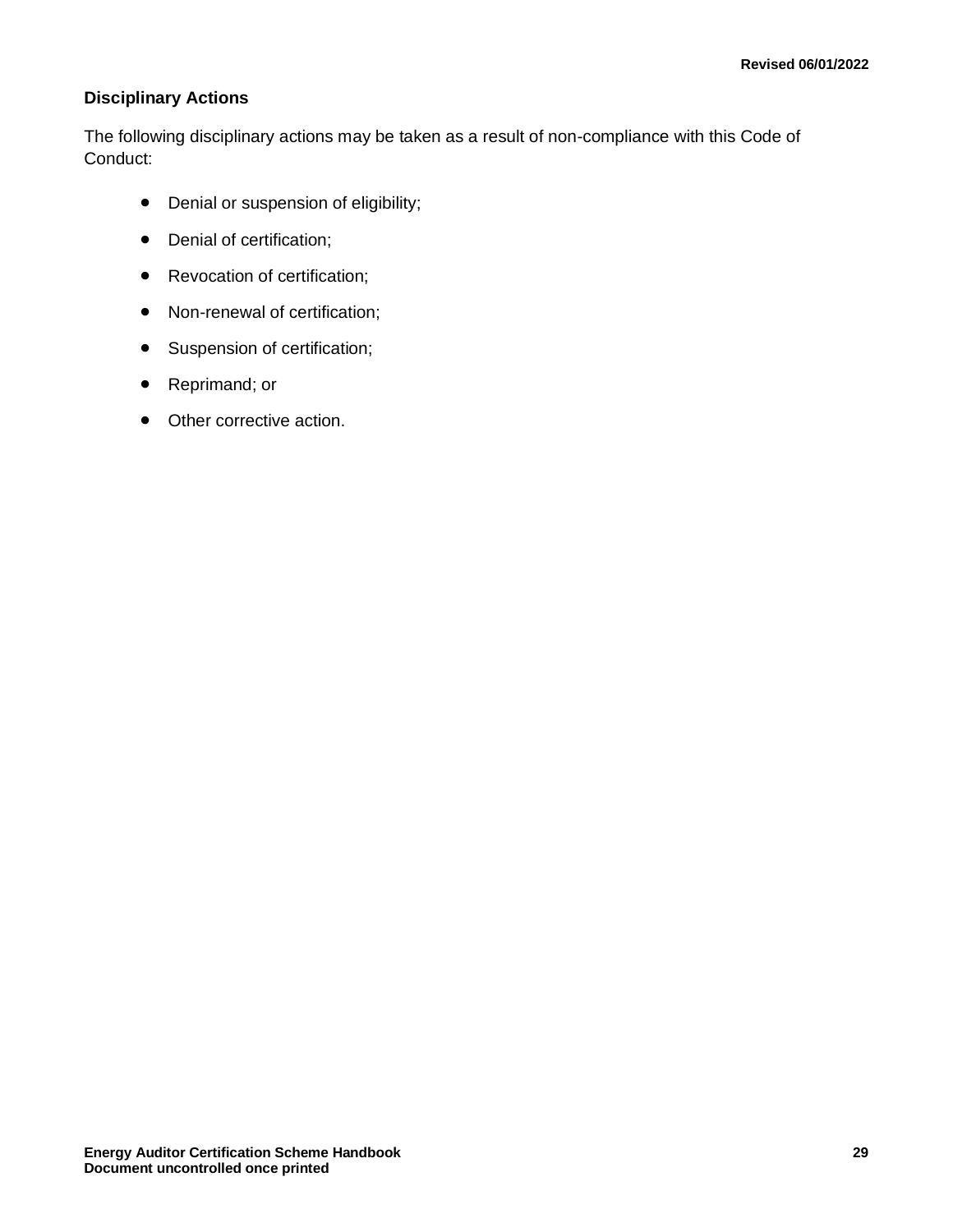# <span id="page-32-0"></span>**Appendix B – Code of Ethics**

The Building Performance Institute, Inc. (BPI) is committed to promoting the highest level of professionalism, integrity, and ability available in the residential contracting certification industry. By obtaining the Energy Auditor Certification, you are agreeing to the terms and conditions of BPI's Code of Ethics.

This Code of Ethics for Energy Auditors is designed to foster trust and mutual respect among individuals working in the industry as well as the public at large; it is intended to increase the esteem of the credentials and of the individuals who have earned them. This Code does not discourage healthy competition within the industry. BPI considers industry relationships critical to the industry's success. This Code is also not intended to limit the ability of energy auditors to earn fair compensation for their services. BPI's goal is to promote the professionalism of energy auditors' work products and thereby to enhance their quality.

#### I. Avoiding Conflicts of Interest

A. Energy auditors shall not participate in professional activities involving a conflict of interest. A conflict of interest occurs when an energy auditor is inappropriately motivated by any financial, personal, or professional purpose other than the fulfillment of work orders. Work order fulfillment means the delivery of paid professional services, as specified, that skillfully, completely, and usefully meet the client's or employer's stated needs and desires, in compliance with all applicable codes, regulations, and standards.

B. Energy auditors shall avoid, whenever possible, even the appearance of a conflict of interest and shall disclose all potentially questionable associations and relationships in advance to any stakeholder with a legitimate right to be informed of them.

C. Energy auditors shall disclose to the client, in writing, any compensatory relationships with product or service providers they are recommending (if they work for a window installation contractor, are paid finders' fees, etc.).

D. When asked for professional recommendations, energy auditors shall direct the client to the official sources for up-to-date lists of Certified Professionals and accredited contracting companies before making any personal referrals. Personal referrals and recommendations are acceptable provided that they do not violate any article within this Code of Ethics.

#### II. Professionalism and Integrity

A. Energy auditors shall comply with all safety-related regulations, warnings, and instructions set forth by local, state, or federal organizations and other recognized safety organizations.

B. Energy auditors shall report to all appropriate parties any safety and security concerns directly related to any work performed by any previous or other current contractors or employees. Energy auditors shall report any additional safety and security concerns to the client.

C. Energy auditors shall guide or perform work based on best practices and standards in the field, using diagnostics, testing and visual inspection within their areas of education, training, and expertise.

D. Energy auditors shall provide professional services that effectively guide their clients to reduce energy consumption, improve health and safety, and increase the lifespan of the building while also improving the quality of life and comfort for building occupants.

E. Energy auditors shall help their clients to evaluate the costs and benefits of available energy efficiency options in a way that promotes the clients' best interests, in full compliance with applicable codes, standards, and regulations.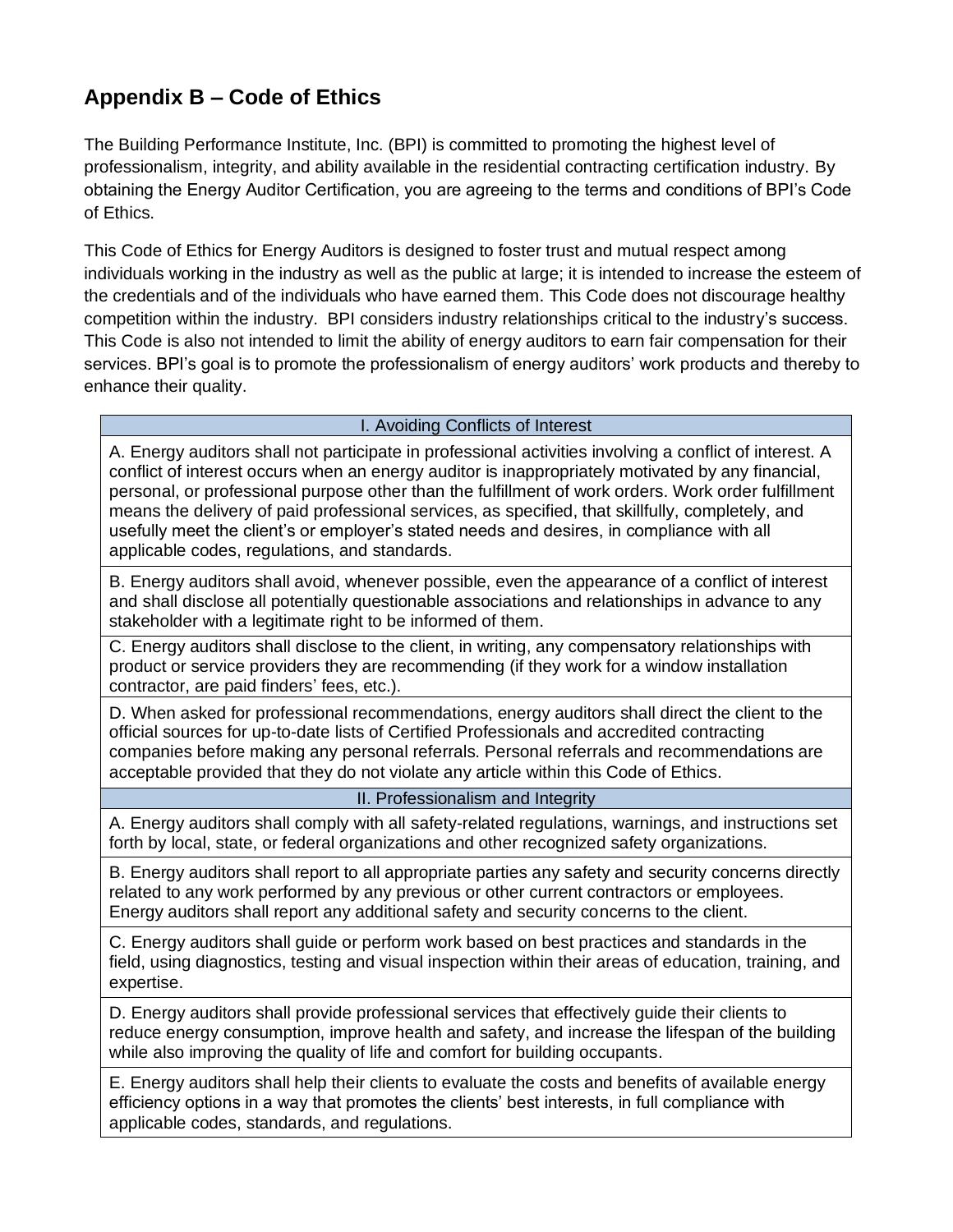III. Representation of the Energy Auditor Profession and Self-Representation

A. Energy auditors shall neither misrepresent nor knowingly deceive others concerning their experience and capabilities.

B. Energy auditors shall neither misrepresent nor misuse their certification.

C. Energy auditors shall not engage in any conduct that is detrimental to the reputation or the best interests of the Energy Auditor Certification, the profession, or the industry as a whole.

D. Energy auditors shall act professionally at all times and in the best interests of the client and employer. Energy auditors shall not act in any way that denies or impedes competent, timely, and professional service to the client or employer.

E. Energy auditors shall not willfully damage, or by negligence or indifference allow to be damaged, any property belonging to clients or employers. Energy auditors shall take reasonable means to protect the owner's health, safety, property, and possessions and also to prevent the undue loss, theft, waste, and dissipation of the owner's funds, resources, and supplies.

F. Energy auditors shall not betray the trust that property owners and employers have placed in them by inviting them to work in their homes and businesses.

G. Energy auditors shall ensure that any individuals working under their supervision will act in a professional manner, in compliance with all applicable laws, regulations, and standards, and in compliance with all articles specified by this Code of Ethics.

#### IV. Maintaining Confidentiality

A. Energy auditors shall not discuss or disclose to third parties any confidential information about properties, employers, and clients, unless required by court order to do so. Confidential information is defined here as names, addresses, phone numbers, financial data, personal details, vulnerabilities, defects, measurements, diagrams, blueprints, photographs, recordings, electronic versions, and other descriptions or representations that only the employers or clients have a right and a need to know about and disseminate.

B. Energy auditors must not, without permission, disclose private, confidential information about any client or employer for the use or interests of any third parties whose services and opinions have not been explicitly requested by the client or employer. Energy auditors may discreetly discuss their own work and working conditions with their family and associates, but not in any way that violates the privacy of the employers, clients, and relevant family members.

V. Disciplinary Actions and Appeal

A. Violation of any article of this Code of Ethics could result in disciplinary actions including the revocation of the Energy Auditor Certification.

B. Energy auditors have the right to appeal any disciplinary decisions to the certifying body.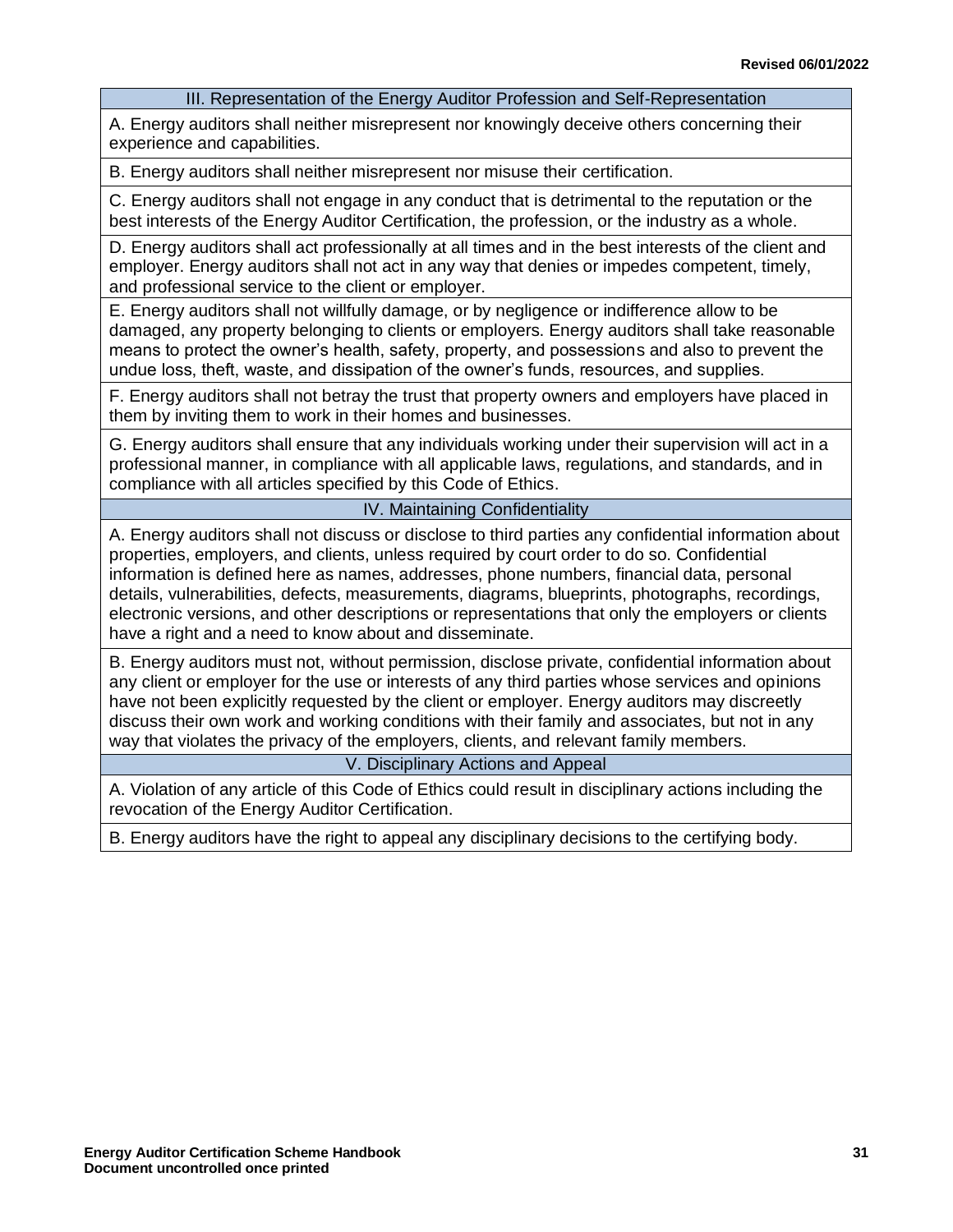# <span id="page-34-0"></span>**Appendix C – BPI Certification Agreement**

#### **BPI Certification Agreement**

Energy Auditor applicants will be required to accept the BPI Certification Agreement before beginning your exam. Make sure to read and be familiar with this agreement before you take your exam.

BY SIGNING YOU ARE AGREEING TO THE TERMS AND CONDITIONS OF THIS BPI CERTIFICATION AGREEMENT. CANDIDATE OR CERTIFIED INDIVIDUAL MAY TAKE THE EXAM ONLY IF CANDIDATE OR CERTIFIED INDIVIDUAL AGREES TO THE TERMS AND CONDITIONS OF THIS AGREEMENT. IF CANDIDATE OR CERTIFIED INDIVIDUAL DOES NOT AGREE TO THE TERMS AND CONDITIONS, CANDIDATE OR CERTIFIED INDIVIDUAL SHALL SELECT "NO, I DO NOT AGREE" BELOW AND WILL NOT BE ALLOWED TO TAKE THE EXAM.

BPI and candidate or certified individual hereby agree that the terms and conditions of the Agreement shall govern candidate or certified individual's participation in BPI's Certification Exam and BPI's Certification.

#### 1. CERTIFICATION

- a. The candidate or certified individual must:
	- meet the prerequisites
	- pay the applicable exam fees;
	- accept the terms and conditions of this Agreement before completing the Exam;
	- pass the exam(s)
	- keep contact information up to date
- b. Modification to Certification Requirements. BPI's Director level staff may expand or reduce the title or scope of the desired certification or withdraw the certification.
- c. Termination. Candidate or certified individual may terminate this Agreement at any time upon written notice to BPI. The Certification is valid for a period of three (3) years after the date of passing the last qualifying exam. If the candidate or certified individual chooses to terminate this agreement prior to the expiration date of their certification, the certification, including all related material, must be surrendered and will be void. Upon termination of this Agreement and after the expiration of the Certification, all rights related to the candidate's Certification, including all rights to use the Certification and the Logo, will immediately terminate.
- 2. COMPLIANCE WITH TESTING REGULATIONS

Candidate or certified individual agrees to comply with all testing regulations required by BPI and/or its Test Centers and testing centers.

- d. No Cheating. Candidate or certified individual agrees that all answers submitted in completing the Exam and are entirely their own. Candidate or certified individual will neither: (i) provide nor accept improper assistance; nor (ii) use unauthorized materials in attempting to satisfy Certification Requirements.
- e. No Misconduct. Candidate or certified individual agrees not to (i) falsify his or her identity or impersonate another individual; (ii) forge the Certification, Exam score reports, identification cards or any other Exam records; (iii) engage in fraudulent conduct or misrepresent him or herself as Certified when he or she has not successfully met the applicable Certification Requirements; (iv) misuse or disclose username and/or password or any other Certification identities; and/or (v) engage in any other misconduct that could be considered by BPI, in its sole discretion, as compromising the integrity, security or confidentiality of the Exam or the Certification.
- f. No Disclosure. Candidate or certified individual understands and agrees that the Exam is BPI's confidential and proprietary information. Candidate or certified individual agrees to maintain the confidentiality of the Exam and not disclose, whether verbally, in writing or in any media, the contents of the Exam or any part of the Certification. Further, candidate or certified individual agrees not to request any other individual to disclose the Exam or any part thereof to the candidate or certified individual.
- g. No Misuse of the Exam. Candidate or certified individual agrees not to copy, publish, offer to sell, sell, publicly perform or display, distribute in any way or otherwise transfer, modify, make derivative works thereof, reverse engineer, decompile, disassemble or translate the Exam or part thereof.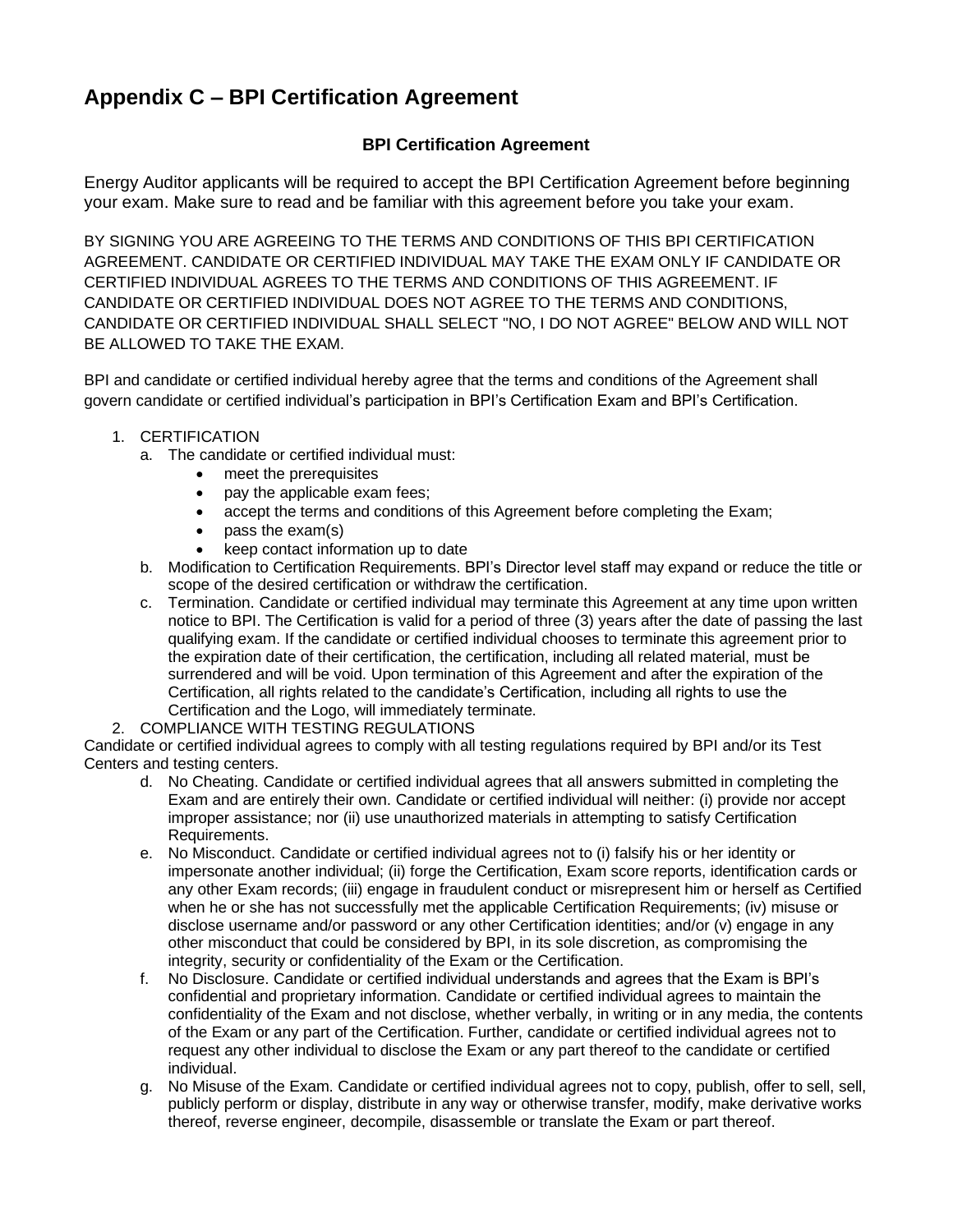- 3. BPI ACTION FOR NON-COMPLIANCE
	- h. Candidate or certified individual understands and agrees that, if for any reason and at its sole discretion, BPI believes the candidate or certified individual violated the terms of this agreement or the criteria against which the competence of a person is evaluated in accordance with the scheme of the certification. BPI has the right to deny candidate or certified individual any further participation in the Exam, cancel a passed Exam result, remove the candidate or certified individual's certified status and any other rights previously conferred on the candidate by BPI, and to permanently bar candidate or certified individual from any further participation in BPI's Certification.
- 4. WITHDRAWAL OF CERTIFICATION
	- Should the certified individual not maintain or not continue to prove their competence for this certification to the satisfaction of BPI, the certification will be withdrawn. In the event the certification is withdrawn, the BPI certification operations manager will review the certified individual's record and provide a written statement in regard to steps that will be taken in order for the certification to be reinstated.

Reasons for withdrawal of an individual's certification by BPI include, but are not limited to:

- Failure of the multiple-choice test instrument.
- Failure of field evaluation.
- Verification of a complaint by building owner or the owner's representative for failure to meet installation requirements and then not correcting the deficiency.
- Failure to take steps to correct improper practices.
- j. If the certified individual may not be able or is no longer able to fulfill the requirements of the certification the certified individual must notify BPI immediately and surrender all certification documents, such as BPI ID Card and BPI Certificate to BPI, and cease using any logo or marketing materials.
- 5. REPRESENTATIONS AND WARRANTIES
	- k. By the candidate or certified individual. Candidate or certified individual represents and warrants that: (i) Candidate or certified individual will refrain from any conduct that may harm the goodwill and reputation of BPI or its products and (ii) Candidate or certified individual shall not make any representation, warranty or promise on behalf of or binding upon BPI and (iii) Candidate or certified individual shall not make claims regarding certification outside of the intended scope of the appropriate certification.
	- l. Candidate or certified individual agrees to not use the certificate in a manner that is misleading or unwarranted.
- 6. INDEMNIFICATION
	- m. Candidate or certified individual agrees to indemnify, defend and hold BPI harmless against any losses, liabilities, damages, claims and expenses (including attorneys' fees and court costs) arising out of any claims or suits, whatever their nature and however arising, in whole or in part, which may be brought or made against BPI, or its Test Centers, officers, employees or assigns, in connection with: (i) any personal injury, property damage or other claims which are caused, directly or indirectly by any negligent act, omission, illegal or willful misconduct by the Candidate or certified individual, (ii) Candidate or certified individual's use or misuse of the certification and/or the Logo; (iv) Candidate or certified individual's use or misuse of BPI' confidential information; and/or (v) Candidate or certified individual's breach of any obligations or warranties under this Agreement.
- 7. LIMITATION OF LIABILITY
	- n. Damages. BPI shall not be liable for any indirect, incidental, special, punitive, or consequential damages or any loss of profits, revenue, or data. BPI's liability for direct damages, whether in contract, tort or otherwise, shall be limited to the fees paid to BPI under this Agreement.
- 8. CONFIDENTIALITY UNDERTAKING
	- o. By signing this Agreement, candidate or certified individual agrees to all terms and conditions herein
	- p. Candidate agrees (i) to hold Confidential Information in confidence and take all reasonable precautions to protect it, (ii) not to, directly or indirectly, use Confidential Information at any time during the certification procedure, the performance of the Exam and thereafter, and (iii) not to, directly or indirectly, disclose, publish, reproduce or transmit any Confidential Information completely or in part to any third party, in any form, including but not limited to verbal, written, electronic or any other means for any purpose without the prior express written permission of BPI.
	- q. BPI retains all rights, title and interest in and to all information, content and data contained in the Exam and all copyrights, patent rights, trademark rights and other proprietary rights thereto provided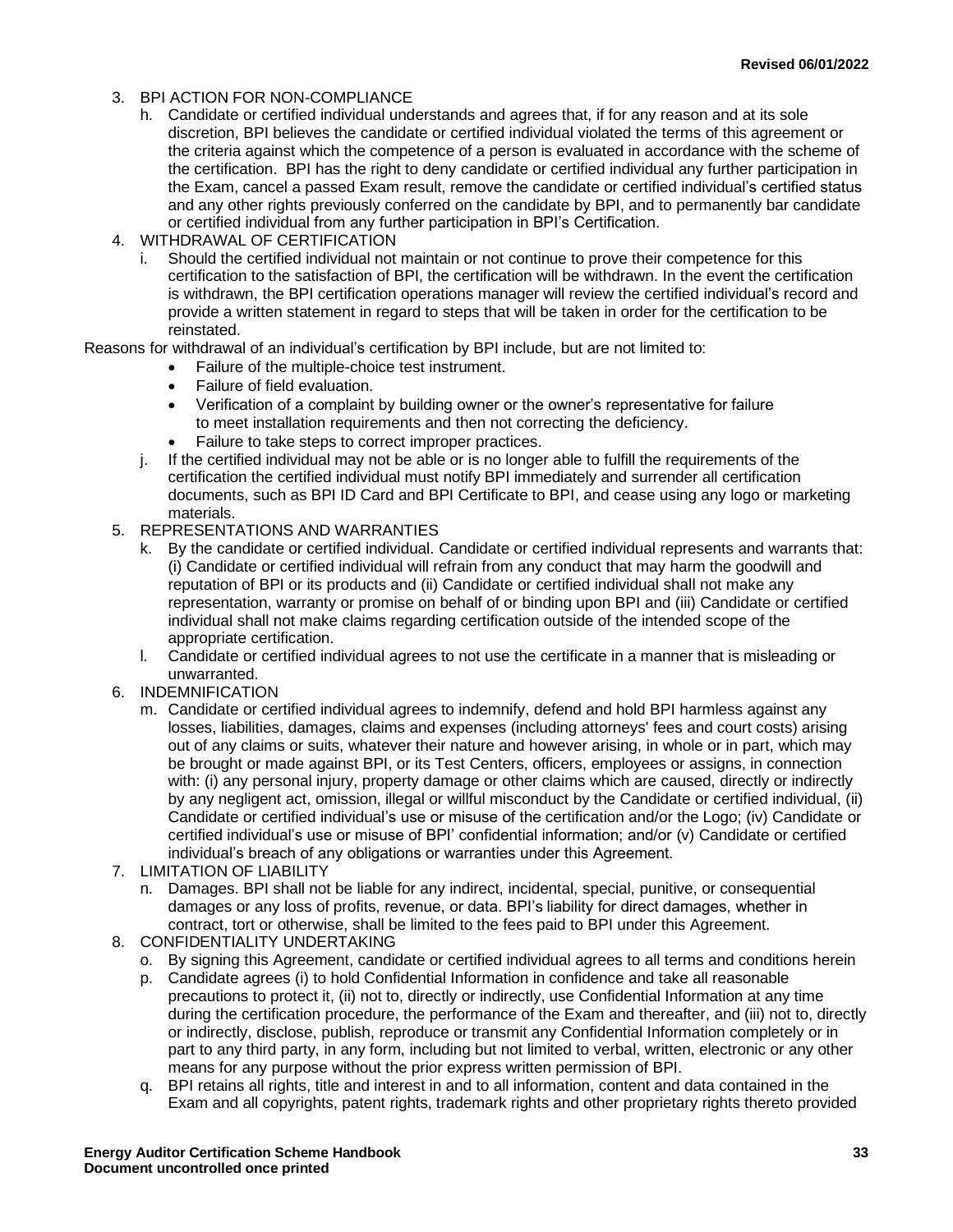by BPI under the certification procedure and Exam.

Upon any breach by the candidate or certified individual of the confidentiality undertaking in the BPI Certification Agreement, BPI may automatically and without notice withdraw candidate's Certification. Further, BPI is entitled to pursuing any other available remedy for unauthorized disclosure or for breach of the confidentiality undertaking in said Agreement.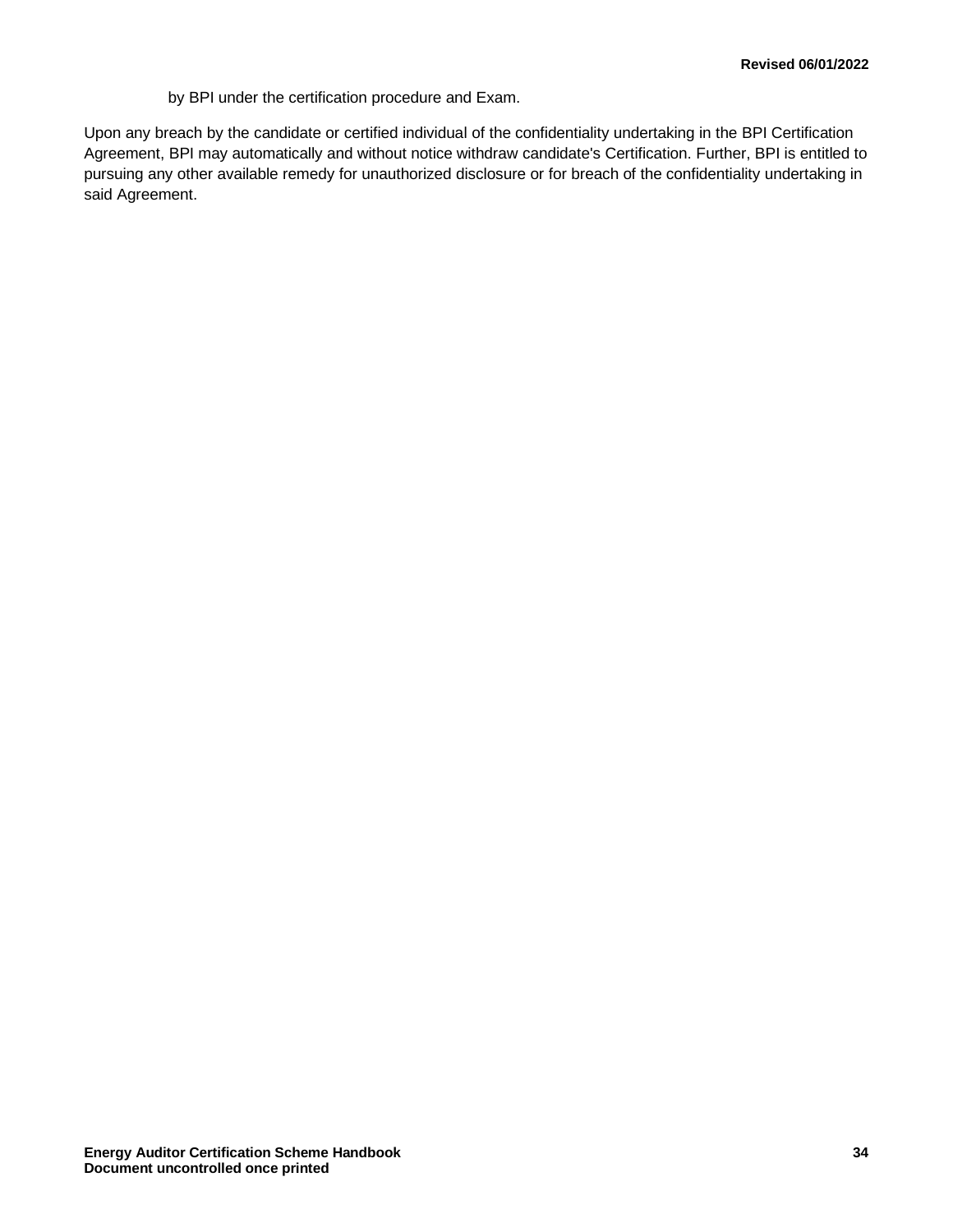# <span id="page-37-0"></span>**Appendix D – Candidates with Special Testing Accommodations**

#### **Candidates with Special Testing Accommodations**

The Americans with Disabilities (ADA) Act provides comprehensive civil rights protection for qualified individuals with disabilities. An individual with a disability is a person who: (1) has a physical impairment or a mental impairment that substantially limits a major life activity, (2) has a record of such impairment, or (3) is regarded as having such an impairment.

The ADA does not specifically name all of the impairments that are covered. If you have a disability, you have the right to inquire and receive information about testing accommodations.

"Testing Accommodation" means an adjustment to or modification of the standard testing conditions that eases the impact of the applicant's disability on the exam process without altering the nature of the exam.

As an applicant claiming a disability that requires testing accommodations, the applicant must properly complete the Special Testing Accommodation form. The burden of proof is on the applicant to establish the existence of a disability protected the Americans with Disabilities Act, as well as to establish the need for testing accommodations. Each application is evaluated on a case by case basis.

Qualified individuals with disabilities are required to request accommodations every time they plan to take the exam. It is in the candidate's best interests to provide recent and appropriate documentation, which clearly defines the extent and impact of the impairment(s) upon current levels of academic and physical functioning.

- Request for accommodations and appropriate supporting documentation, which when completed, should provide evidence of a substantial limitation to physical or academic functioning.
- Clinical evaluations and exams of the candidate that have resulted in a diagnosis of a physical or mental impairment must have been performed by a licensed/certified or otherwise qualified professional with credentials appropriate to diagnose a candidate's disability consistent with the provisions of the ADA. Details about the professional's area of specialization and professional credentials must be provided.
- Documentation must be submitted on official letterhead from a licensed or qualified professional who examined the candidate and diagnosed a physical or mental impairment. Depending on the disability and written evaluation, documentation may include a letter from a physician or a detailed report.
- Document must be no more than 3 years old.
- Documentation for all disabilities should describe the extent of the disability and recommended accommodations.

A diagnosis of Attention Deficit Disorder (ADD) or Attention Deficit Hyperactivity Disorder (ADHD) must be supported by a current (administered within the past three years) comprehensive evaluation and relevant neuropsychological or psychoeducational assessment batteries. The report must include documented information that the patient meets criteria for long standing history, impairment, and pervasiveness. The report must include specific diagnosis of ADHD based on the DSM-IV diagnostic criteria.

- [Candidate Application for Special Testing Accommodations,](http://www.bpi.org/certified-professionals/testing-accommodations) or go t[o www.bpi.org](http://www.bpi.org/)
- [Provider Application for Special Testing Accommodations,](http://www.bpi.org/certified-professionals/testing-accommodations) or go to [www.bpi.org](http://www.bpi.org/)
- Clinical evaluation on official letterhead (letter or detailed report)

Please submit the forms at least thirty (30) days prior to your scheduled exam.

Once these forms have been reviewed the applicant will receive notification from BPI. If approved, you must bring the approval notice with you to the BPI Test Center.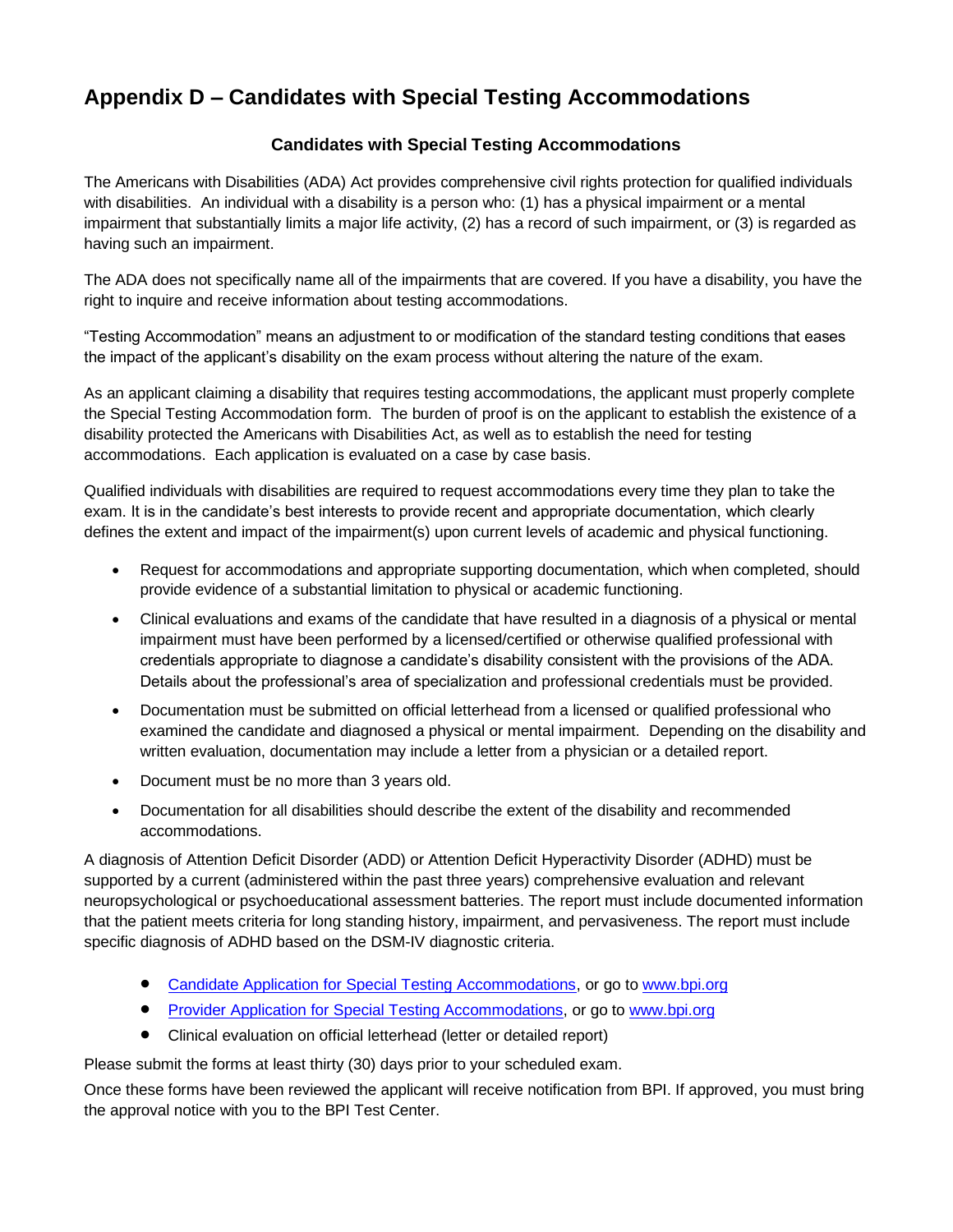# <span id="page-38-0"></span>**Appendix E – Language Barrier Testing Accommodations**

#### **Language Barrier Testing Accommodations**

If you have difficulty in comprehending the language of the exam, you have the right to inquire in advance of testing whether any accommodations may be available to you. BPI shall allow the candidate, at his or her expense, to have an interpreter present at either online or field exam, provided that the interpreter is a bona fide interpreter that is engaged in that profession and that is pre-approved by BPI.

BPI Standard Testing Accommodations for candidates with a language barrier.

#### **Online Exams:**

Exam times will be doubled.

#### **Field Exams:**

Exam times will be doubled.

• [Candidate Application for Language Barrier Testing Accommodations,](http://www.bpi.org/certified-professionals/testing-accommodations) or go to [www.bpi.org](http://www.bpi.org/)

Please submit the form at least thirty (30) days prior to your scheduled exam.

Once the form has been reviewed, the applicant will receive notification from BPI. If approved, you must bring the approval notice with you to the BPI Test Center.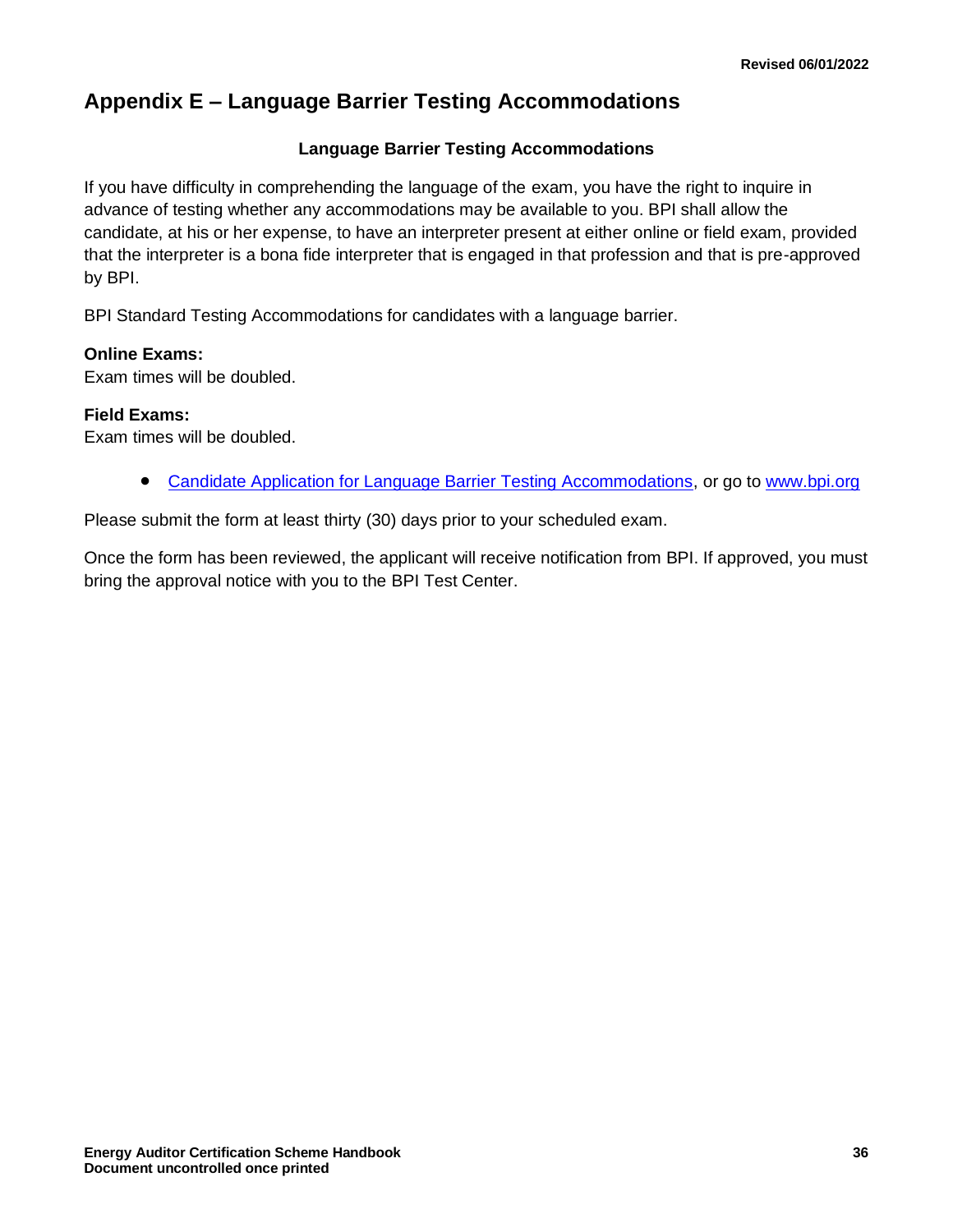# <span id="page-39-0"></span>**Appendix F – BPI Parental or Guardian Consent and Waiver of Liability Form for Candidates Under the Age of 18**

<span id="page-39-1"></span>

**See Reverse for Waiver and Release of Liability, Assumption of Risk Agreement and Parental Consent and Indemnity Agreement**

By initialing here, I (or parent/guardian if under 18 years of age) understand this is a two-sided document which contains important information on the reverse of this form and requires my signature on the final page \_\_\_\_\_\_\_\_\_\_\_ (Initial here).

**BY SIGNING, YOU ARE AGREEING TO THE TERMS AND CONDITIONS OF THIS WAIVER AND RELEASE OF LIABILITY. CANDIDATE MAY TAKE THE EXAM ONLY IF CANDIDATE AND PARENT/GUARDIAN AGREES TO THE TERMS AND CONDITIONS OF THIS AGREEMENT. IF CANDIDATE AND PARENT/GUARDIAN DO NOT AGREE TO THE TERMS AND CONDITIONS, CANDIDATE SHALL SELECT "NO, I DO NOT AGREE" BELOW AND WILL NOT BE ALLOWED TO TAKE THE EXAM.**

#### **Dear Parent or Guardian**:

We appreciate your child's interest in learning building science and preparing for employment in the residential energy efficiency industry. BPI Professionals perform diagnostics, repairs, and install improvements on homes that translate into energy savings, improved comfort, and more durable homes. While every precaution is taken to ensure a safe exam experience for candidates, existing homes do present certain dangers. BPI and the BPI Test Center delivering this exam rely on mature, responsible professional proctors to deliver exams, however there are certain hazards inherent in the exam process. Accordingly, it is our policy to require the execution of this Consent Waiver of Liability Form by a parent or guardian of candidates under the age of 18. Please be aware that the laws of your state may prohibit persons under the age of 21 from obtaining employment in certain construction related fields.

Please acknowledge your consent and agreement to the following by signing below: I am the parent and/or legal guardian of  $\frac{1}{\text{full name of candidate}}$ , who is  $\frac{1}{\text{age}}$  years old, *full name of candidate* and he/she has my permission to participate in the BPI exam process.

On behalf of said minor, I hereby release BPI, the BPI Test Center, their officers, agents, employees, volunteers, owner(s), administrators, directors, officers, trainers, and employees from and against any liability, damages, expenses, or injury including medical expenses and/or property damage cause or sustained by said minor or third parties while engaging in or as a result of the exam process. I further agree to personally indemnify BPI, the BPI Test Center, their officers, agents, employees, volunteers, owner(s), administrators, directors, officers, trainers, and employees from and against any liability, damages, expenses, illness, or injury including medical expenses and/or property damage cause or sustained by said minor or third parties while engaging in or as a result of the exam process.

#### **Waiver and Release, Assumption of Risk and Parental Consent and Indemnity Agreement**

*In consideration of my being allowed to participate in BPI exam activities, I agree:*

- 1. I understand the nature of BPI exam activities for the certification for which I have applied, and I am aware of my training, experience, and capabilities, and believe I am qualified to participate in such activity.
- 2. I further acknowledge that I am aware the activities will be conducted in facilities that may contain unsafe or potentially hazardous conditions, including but not limited to:
	- Electric and combustion appliances, including ducting, venting, wiring, and other conditions, and components which may be in unsafe condition
	- Mold, lead paint, asbestos, and other hazardous or toxic chemicals
	- Improperly installed or faulty electrical wiring
	- Structures which may be in unsafe condition

**Energy Auditor Certification Scheme Handbook 37 Document uncontrolled once printed**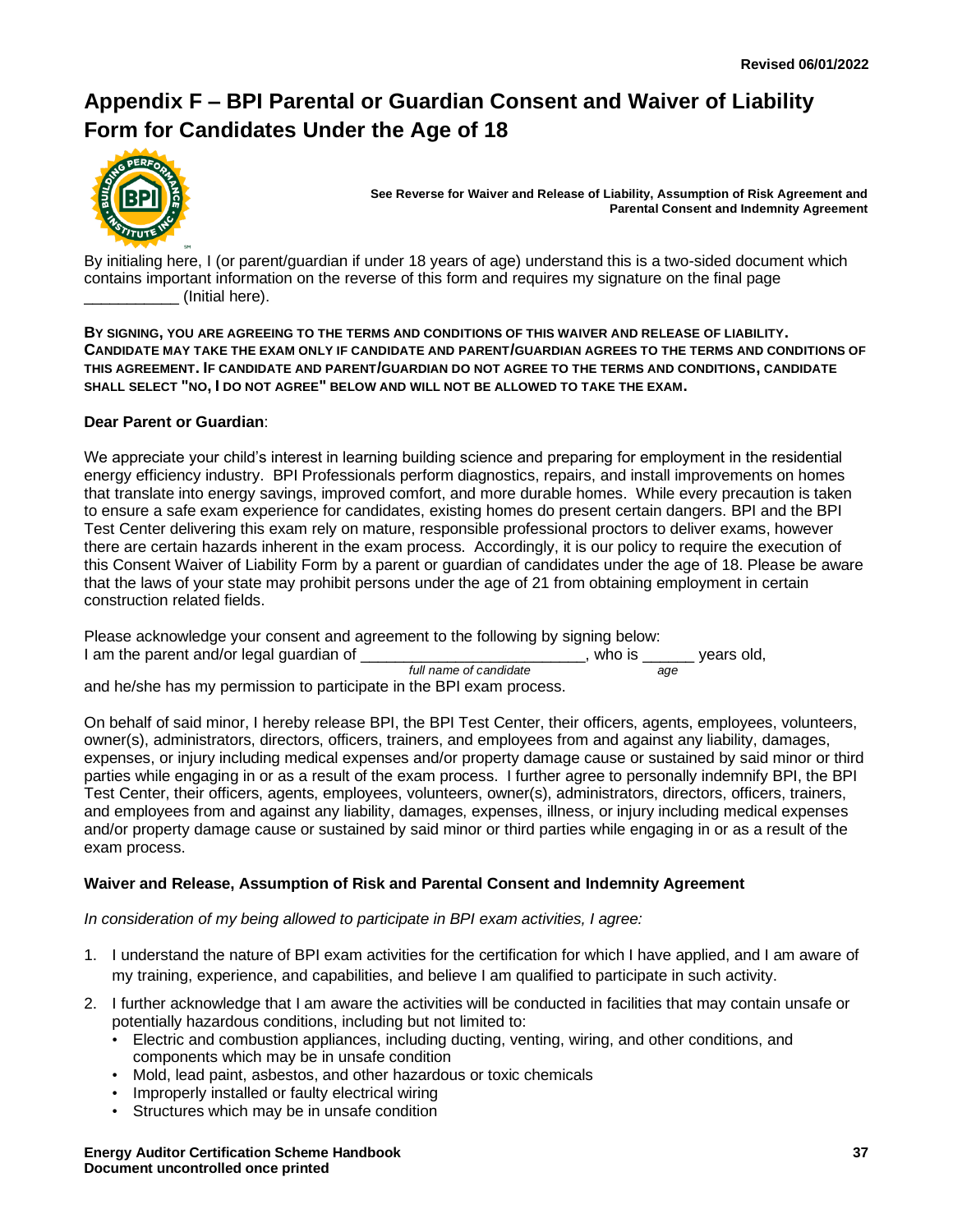- Dangerous combustion gases, including carbon monoxide, and dangerously hot or combustible materials, which may be in unsafe condition
- 3. I understand that I will be required to use electrical or battery-powered equipment and tools.
- 4. I understand I may be required to climb on or walk in, on, or around walls, floors, yards, attics, and cellars of buildings that may be in unsafe condition.
- 5. I further agree and warrant that if I believe conditions to be unsafe, I will immediately discontinue participation in the activity.
- 6. I understand the exam will be videotaped for quality assurance purposes, but may not be reviewed by the candidate, parent, or trainer.
- 7. *I fully understand* that:
	- a. Exam activities involve risks and dangers of *serious bodily injury, including permanent disability, paralysis, and death* ("Risk").
	- b. These risk and dangers may be caused by me or the actions or inactions of others participating in the activity, the condition in which the activity takes place, or the *negligence of the "releasees" named below*.
	- c. There may be other risk and social and economic losses either known to me or not readily foreseeable at this time; and *I fully accept and assume all such risks and all responsibility for losses, cost, and damages* incurred as a result of my participation in these activities.

**I HEREBY RELEASE , DISCHARGE, COVENANT NOT TO SUE, AND AGREE TO INDEMNIFY AND SAVE HOLD HARMLESS BPI, THE**  BPI TEST CENTER, THEIR OFFICERS, AGENTS, EMPLOYEES, VOLUNTEERS, OWNER(S), ADMINISTRATORS, DIRECTORS, **OFFICERS, TRAINERS, AND EMPLOYEES (EACH CONSIDERED ONE OF THE "RELEASEES" HEREIN) FROM ALL LIABILITY, CLAIMS, DEMANDS, LOSSES, OR DAMAGES ON MY ACCOUNT CAUSED OR ALLEGED TO BE CAUSED IN WHOLE OR IN PART BY CANDIDATE, BY THE NEGLIGENCE OF THE "RELEASEES" OR OTHERWISE, INCLUDING NEGLIGENT RESCUE OPERATIONS, AND FURTHER AGREE THAT IF, DESPITE THIS RELEASE, I, OR ANYONE ON MY BEHALF MAKES A CLAIM AGAINST ANY OF THE "RELEASEES" NAMED ABOVE, I WILL INDEMNIFY, SAVE AND HOLD HARMLESS EACH OF THE RELEASEES FROM ANY LITIGATION EXPENSES, ATTORNEY FEES, LOSS OF LIABILITY, DAMAGE OR COST THAT MAY INCUR AS THE RESULT OF ANY SUCH CLAIM.**

#### **Consent and Release of Parent or Guardian**

I am the parent or guardian of the child applying to take the BPI exam for certification. My child is fit for participation in these exam activities, and I consent to my child's participation. *I have read and understand the application and this waiver and release*. In consideration of allowing my child to participate, I consent to it and agree that *its terms shall likewise bind me, my child, my heirs, legal representative, and assignees. I hereby release and shall defend, indemnify and hold harmless the releasees from every claim and any liability* that I or my child may allege against the releasees (including reasonable attorney's fees or cost) as a direct or indirect result of injury to me or my child because of my child's participation in the event, *whether caused by the negligence of the releasees* or others. **I** *promise not to sue releasees* on my behalf or on behalf of my child regarding any claims arising from my child's participation in any BPI exam activities.

 **I agree and accept the terms and conditions of this agreement**

 **I** *do not* **agree (you will not be permitted to take the exams)**

**\*\*\*CAUTION\*\*\***

Read above carefully before signing. This document releases all liability of the releasees, and you may wish to seek legal counsel before signing.

Printed Name of Candidate for BPI Certification Signature of Participant or Parent/Guardian

Date **Date** Date **Date** Date **Date** Date **Date**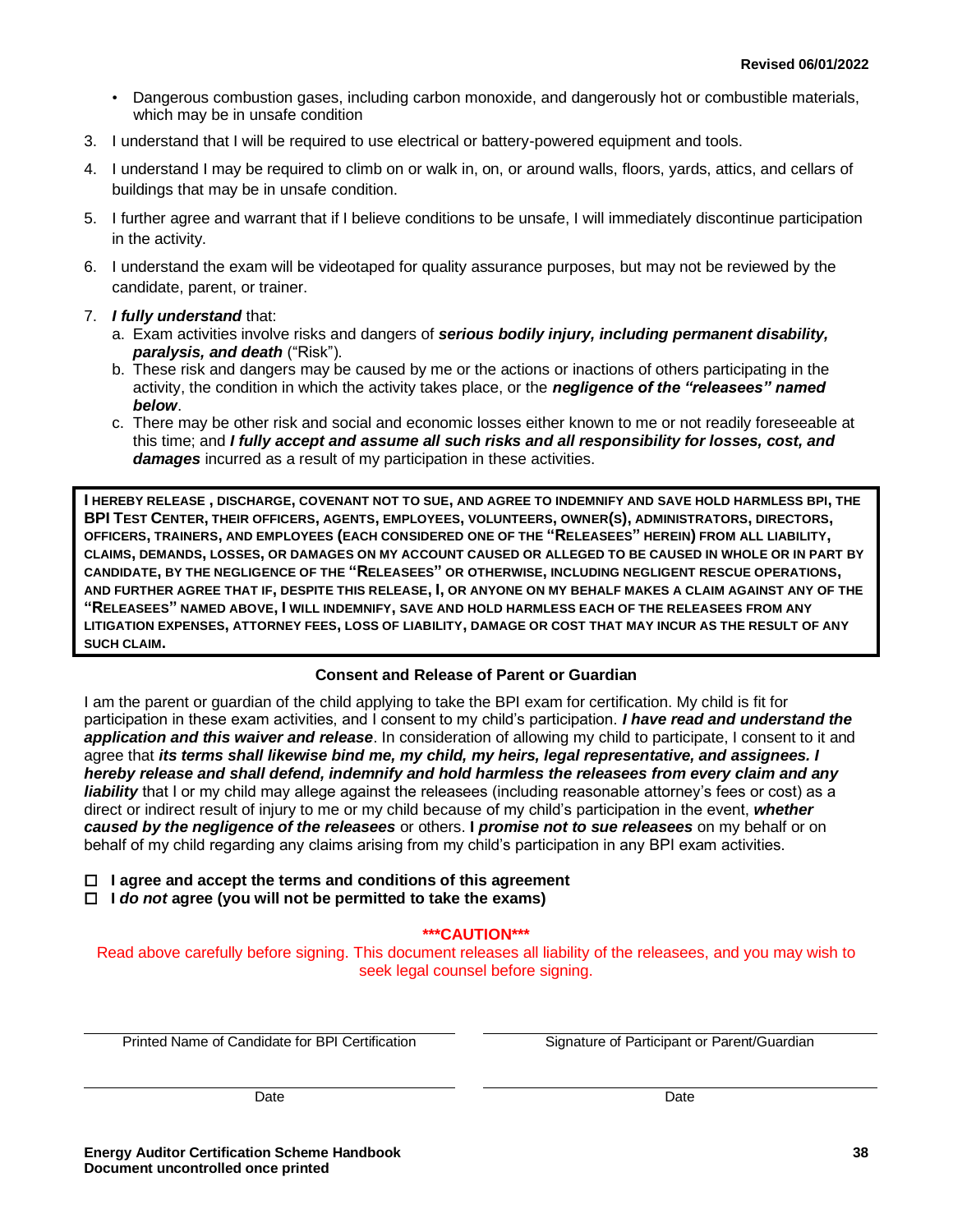# <span id="page-41-0"></span>**Appendix G – Continuing Education Units (CEUs) for HEP Certifications**

Continuing Education Units (CEUs) are an integral aspect of BPI's certifications. Continuing education permits BPI Certified Professionals to keep up with a quickly changing industry and bypass most online exams when renewing their certification(s). Continuing education improves a Certified Professional's knowledge and ability to properly diagnose a home and recommend improvements.

BPI CEU Providers and existing BPI Test Centers are outside organizations who provide relevant continuing education and submit their courses to BPI for review for BPI Continuing Education Units (CEUs). Certified Professionals can search for opportunities for CEUs in their candidate account or by going to the bpi website at [https://exams.bpi.org/site/en/ce/search.](https://exams.bpi.org/site/en/ce/search) BPI does not endorse the content, instructor or guarantee quality of the course or instruction.

As an option to bypass the online testing at the time of recertification, candidates may have collected CEUs and applied them as described in Section 15 of this document. Active CEU values apply to a candidate's certification(s) at the time of renewal. The required number of CEUs used to bypass online testing will not increase when renewing multiple certifications at the same time. Acquiring CEUs is an option for recertification and is not mandatory.

### **CEUs - Self-Attesting**

BPI Certified Professionals that are self-attesting to CEUs for certification renewal must submit proof (certificates of completion must include course name, date and organization) through the [CEU Portal](https://bpi.vgihost.com/site/en/bpi) no less than thirty (30) days prior to the certification expiration date. CEUs submitted less than thirty (30) days prior could result in those CEUs not being applied toward a candidate's recertification. If you attended a BPI preapproved class that is not showing in your candidate account, please contact the presenter directly. Proof of attendance for BPI pre-approved courses must be submitted by the presenter. The candidate is responsible for ensuring that all CEU submissions are credited in their individual BPI candidate account as there are no extensions given.

#### **\*Any attempt at recertification that is unsuccessful will end the current certification.**

#### **Categories and Category Definitions**

All material should be considered with the following ratios (number of hours of training to number of CEUs awarded):

| <b>Training Hours</b><br>to CEU Ratio | <b>Categories of CEU Consideration</b> |                                                                                                                                                                                                                |  |
|---------------------------------------|----------------------------------------|----------------------------------------------------------------------------------------------------------------------------------------------------------------------------------------------------------------|--|
| 1:1                                   | <b>BPI Whole-house Training</b>        | Every hour of training earns 1 CEU<br>(dedicated to whole-house applications<br>and interactions and must incorporate<br>70% of content from the Knowledge,<br>Skills and Abilities in the Scheme<br>Handbook) |  |
| $2 - 1$                               | <b>Specialized Software</b>            | 2 hours of training earns 1 CEU (e.g.,<br>trades related software training, such as<br>audit, sizing and infiltration)                                                                                         |  |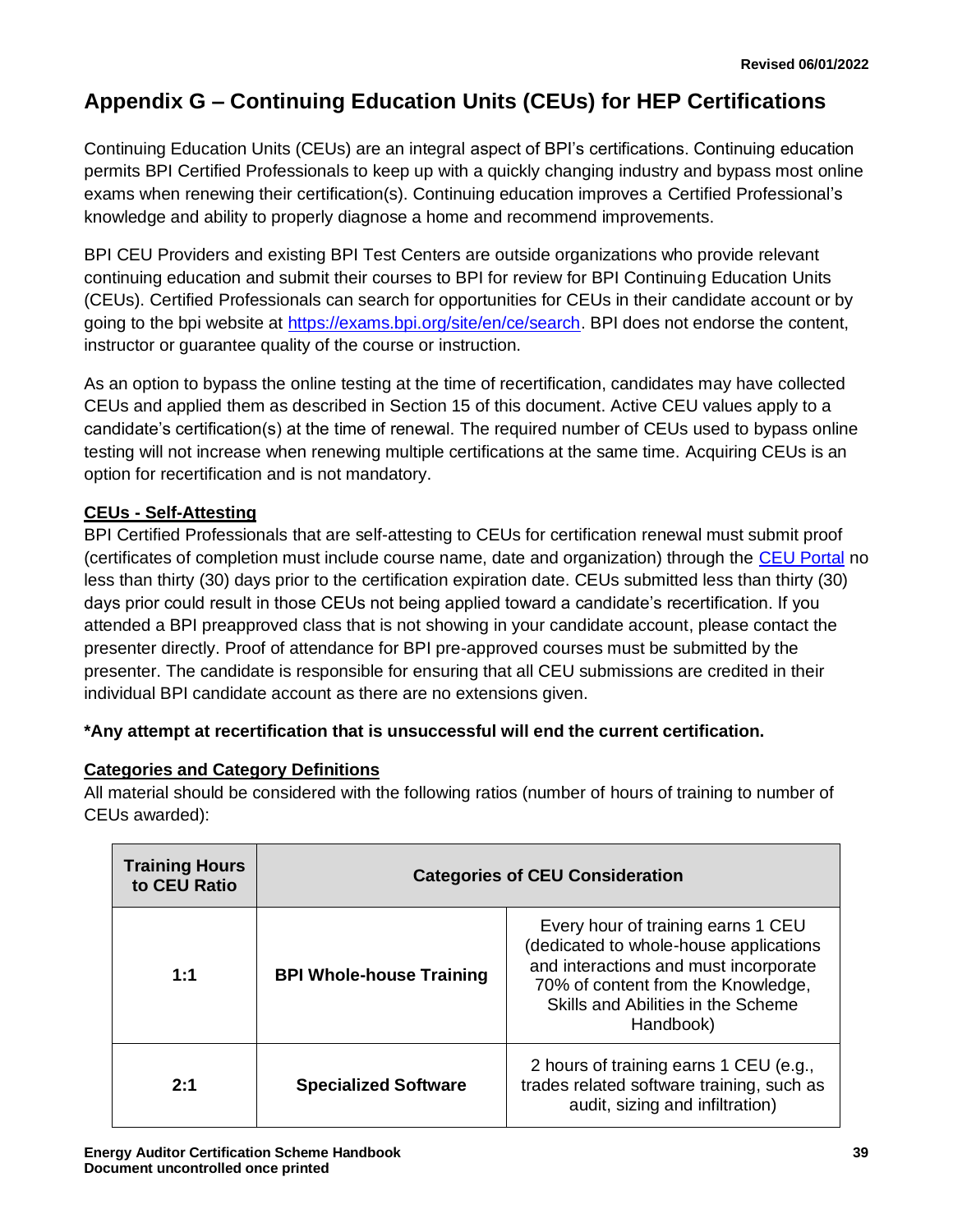| <b>Training Hours</b><br>to CEU Ratio | <b>Categories of CEU Consideration</b>          |                                                                                                                                                                                                          |
|---------------------------------------|-------------------------------------------------|----------------------------------------------------------------------------------------------------------------------------------------------------------------------------------------------------------|
| 2:1                                   | <b>Non Whole-house Training</b>                 | 2 hours of training earns 1 CEU (e.g., any<br>non-building specific training without<br>whole-house application, such as heating<br>plant installation, framing, ventilation and<br>blower door testing) |
| 3.5:1                                 | <b>Building Code Sessions</b>                   | 3.5 hours of training earns 1 CEU (e.g.,<br>sessions related to building codes)                                                                                                                          |
| 4:1                                   | <b>Primary Certification</b><br><b>Training</b> | 4 hours of training earns 1 CEU (e.g.,<br>training designed for preparation of<br>certification)                                                                                                         |

**BPI Whole House Training**: Must incorporate 70% of content from BPI's Testing Knowledge Lists. (e.g. exterior/interior Inspection, lighting & appliances, combustion safety, blower door, moisture, air flow, insulation & R value, thermo dynamics-heat transfer, conduction, convection, radiation)

**Specialized Software**: Training related to software modeling, work scope development, audit, sizing and infiltration.

**Non Whole-House Training**: Any non-building specific training without whole-house application such as heating, plant installation, framing, ventilation, blower door testing, etc.

**Building Code Sessions**: Sessions related to building codes.

**Primary Certification Training**: Training designed in preparation for BPI certification.

### **Activities and Activity Definitions**

| <b>Activity</b>              | <b>CEU Hours Max</b>               | <b>Proof</b>                                                                                                               |
|------------------------------|------------------------------------|----------------------------------------------------------------------------------------------------------------------------|
| <b>Technical Conferences</b> | 20 CEUs per certification<br>cycle | Proof of attendance/<br>Certificate of Completion                                                                          |
| <b>Classroom Trainings</b>   | Unlimited                          | Proof of attendance/<br>Certificate of Completion                                                                          |
| Webinars                     | 10 CEUs per certification<br>cycle | Certificate of Completion,<br>email from presenter<br>(included must be course<br>name, date, organization,<br>and length) |
| As Trainer                   | 15 CEUs per certification<br>cycle | Proof from Employer/Self<br>Employed see below                                                                             |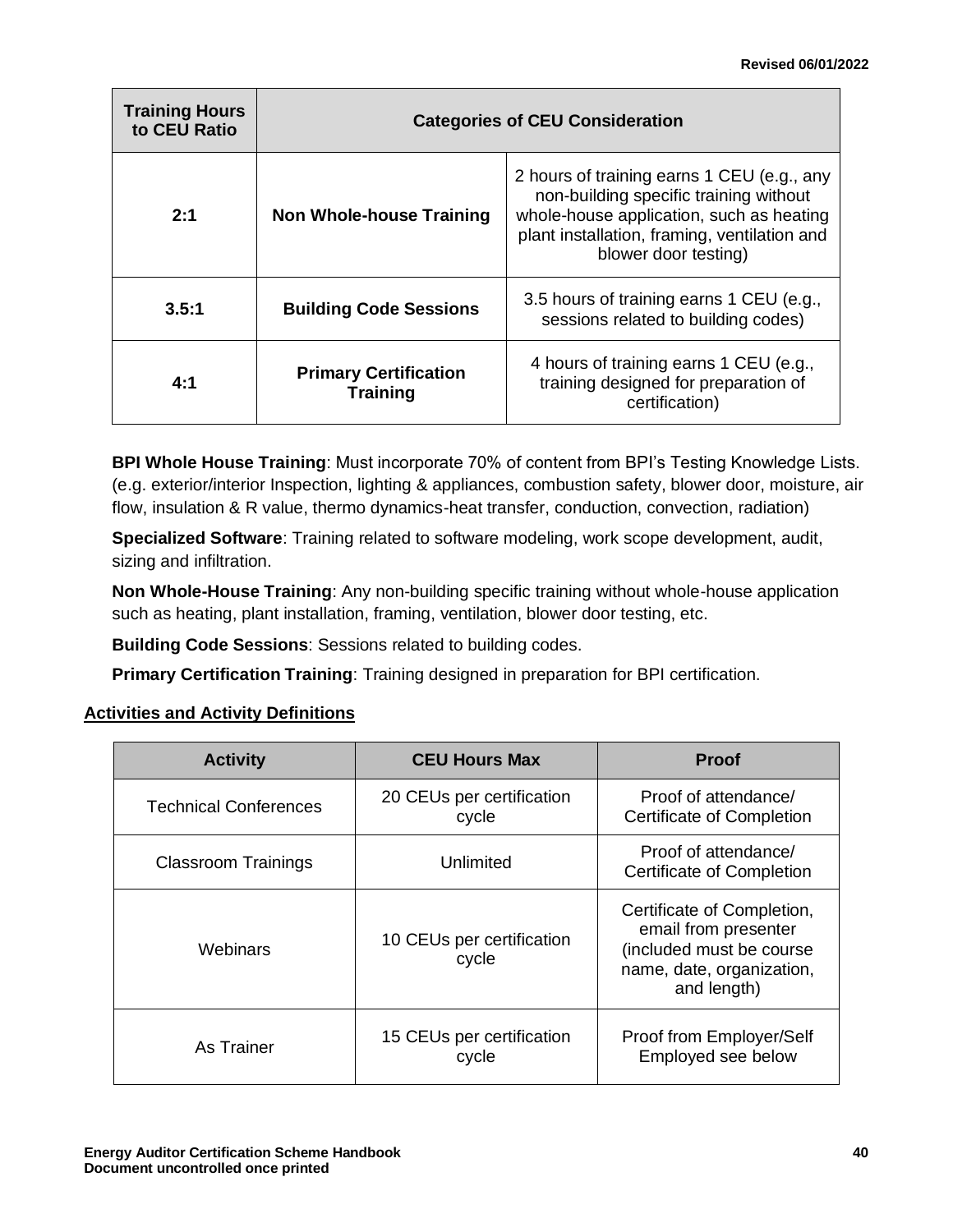#### **Revised 06/01/2022**

| <b>Activity</b>                                                                                                                                                               | <b>CEU Hours Max</b>                                                   | <b>Proof</b>                                                                                                                             |
|-------------------------------------------------------------------------------------------------------------------------------------------------------------------------------|------------------------------------------------------------------------|------------------------------------------------------------------------------------------------------------------------------------------|
| Participation on BPI<br>Committees (i.e., Certification<br>Scheme Committee(s),<br><b>Subject Matter Experts,</b><br><b>Standards Technical</b><br>Committee, Working Groups) | 6 CEUs per certification cycle                                         | Committee roster and active<br>participation in meetings<br>(e.g., voting, attendance<br>records)                                        |
| <b>Reading Articles</b>                                                                                                                                                       | 10 CEUs per certification<br>cycle                                     | Certificate of completion<br>including proof of successful<br>quiz. Quiz developed by<br>article publisher and on the<br>article content |
| <b>Author of Related Published</b><br><b>Book</b>                                                                                                                             | 10 CEUs per book with<br>maximum of 20 CEUs per<br>certification cycle | Date, Title and link to<br>published book                                                                                                |
| Write a Related Educational<br>Article                                                                                                                                        | 2 CEUs per article / 10 CEUs<br>per certification cycle                | Date, Title and link to article                                                                                                          |
| Presentation of Pre-<br><b>Reviewed Material</b>                                                                                                                              | 10 CEUs per certification<br>cycle                                     | Details about the course, BPI<br>Approval and times                                                                                      |
| <b>Online Training</b>                                                                                                                                                        | Unlimited                                                              | Certificate of completion<br>including proof of a<br>successful quiz. Quiz<br>developed by presenter on<br>course content                |
| *Certification cycle is the time between the date a certification was awarded and the<br>expiration date.                                                                     |                                                                        |                                                                                                                                          |

**Technical Conference:** Specific training sessions at technical conferences that align with BPI Standards and knowledge, skills and abilities (section 8 of this document) will be granted CEU credit(s). Candidates cannot get credit for attending a conference without proof of participation in training sessions.

**Classroom Trainings:** BPI considers classroom trainings to be educational sessions in which the instructor is conducting a program that aligns with BPI Standards and knowledge, skills and abilities (section 8 of this document) in real time; the instructor and students are engaged in the educational program at the same time.

**Webinars:** BPI defines webinars as those in which the instructor and student are separated by location but the instructor is conducting the program which aligns with BPI Standards and Testing Knowledge Lists in real time.

**Trainer:** Credits can be received by an individual who is instructing/teaching any training course that aligns with the BPI Standards and Testing Knowledge Lists.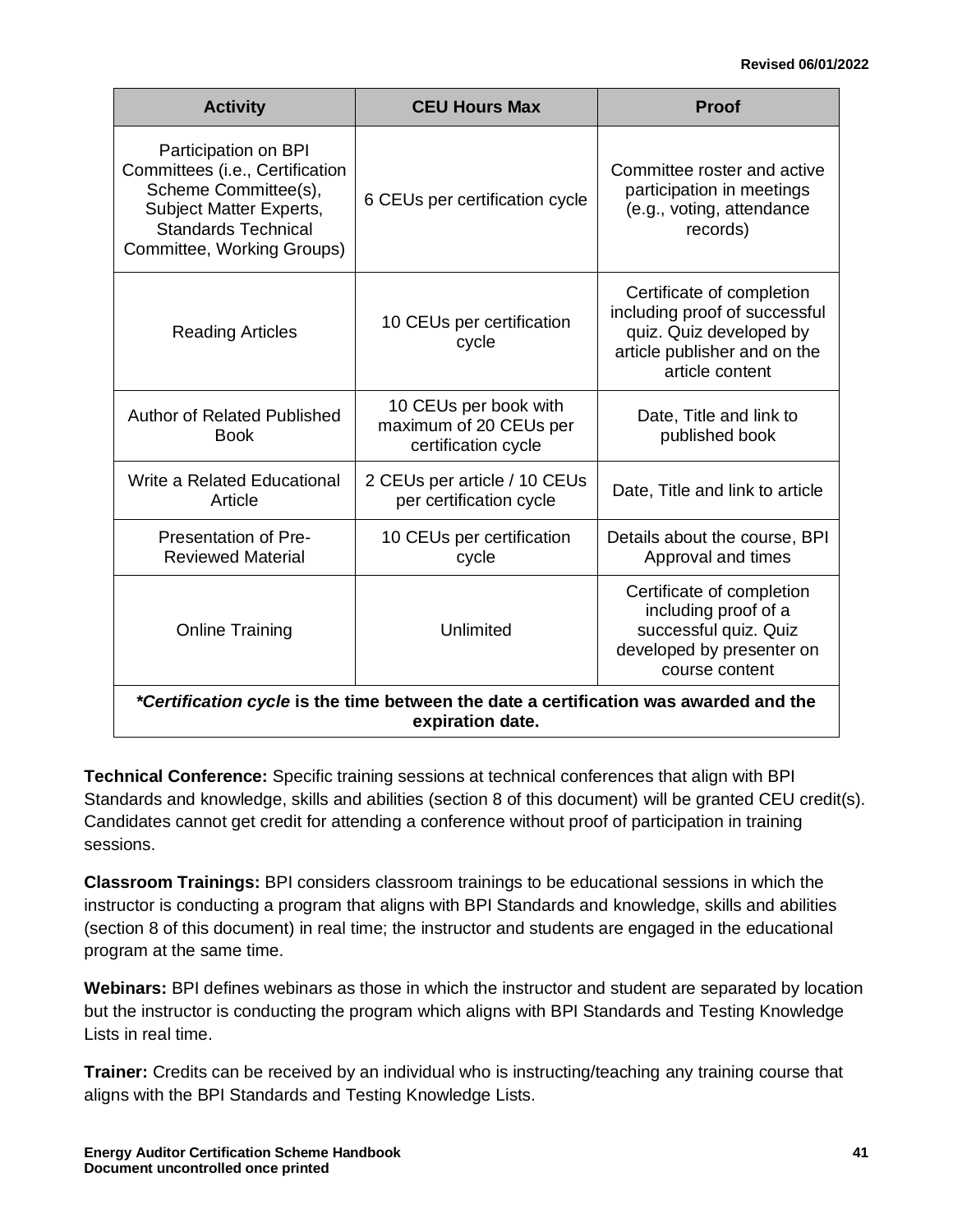**Participation on BPI Committees:** Candidate who participates on a BPI committee can receive CEU credit.

**Reading Articles:** Credit will be allowed for Certified Professionals reading any published article(s) that align with BPI Standards and Testing Knowledge Lists and passes a corresponding quiz related to the content of the article. These articles are usually pre-approved.

**Author of Related Published Book:** Credit may be allowed for authorship of published books related to BPI Standards and Testing Knowledge Lists.

**Write a Related Educational Article:** Credit may be allowed for authorship of published articles related to BPI Standards and Testing Knowledge Lists.

**Presentation of Pre-reviewed Material:** BPI considers live presentations to be educational sessions in which the instructor is conducting the program in real time. All material needs to be reviewed and approved prior to presentation.

**Online Sessions:** BPI considers online sessions to be educational sessions that align with BPI Standards and Testing Knowledge Lists that can be accessed at any time and where there is no live instructor. Candidates must pass a corresponding quiz related to the content of the course created by the presenter.

#### **Limitation of Repeat Courses**

CEUs will be awarded for activities that Certified Professionals participate in that are the same; however, a candidate will not earn CEUs for the same class taken more than two (2) times within a certification cycle.

#### **Quality Assurance**

Any CEUs that are submitted must align with the Knowledge Skills and Abilities listed in the Functions and Tasks (section 8) section of this document. BPI will perform random audits on continuing education units/credits submitted by candidates. This is to ensure CEU Quality Assurance. At its discretion, BPI reserves the right to change the status, revoke or withdraw any certification or CEU submitted based on any form of non-compliance found during a routine audit. Upon a quality assurance audit, CEUs submitted could have a status change (from approved to not approved, etc.) or the number of credits could be changed which could affect recertification. Candidates are responsible for checking their candidate account to make sure they have enough CEU credits.

#### **Contact Information**

Questions regarding CEUs can be addressed via email CEUs@bpi.org or call 1-877-274-1274 ext. 292.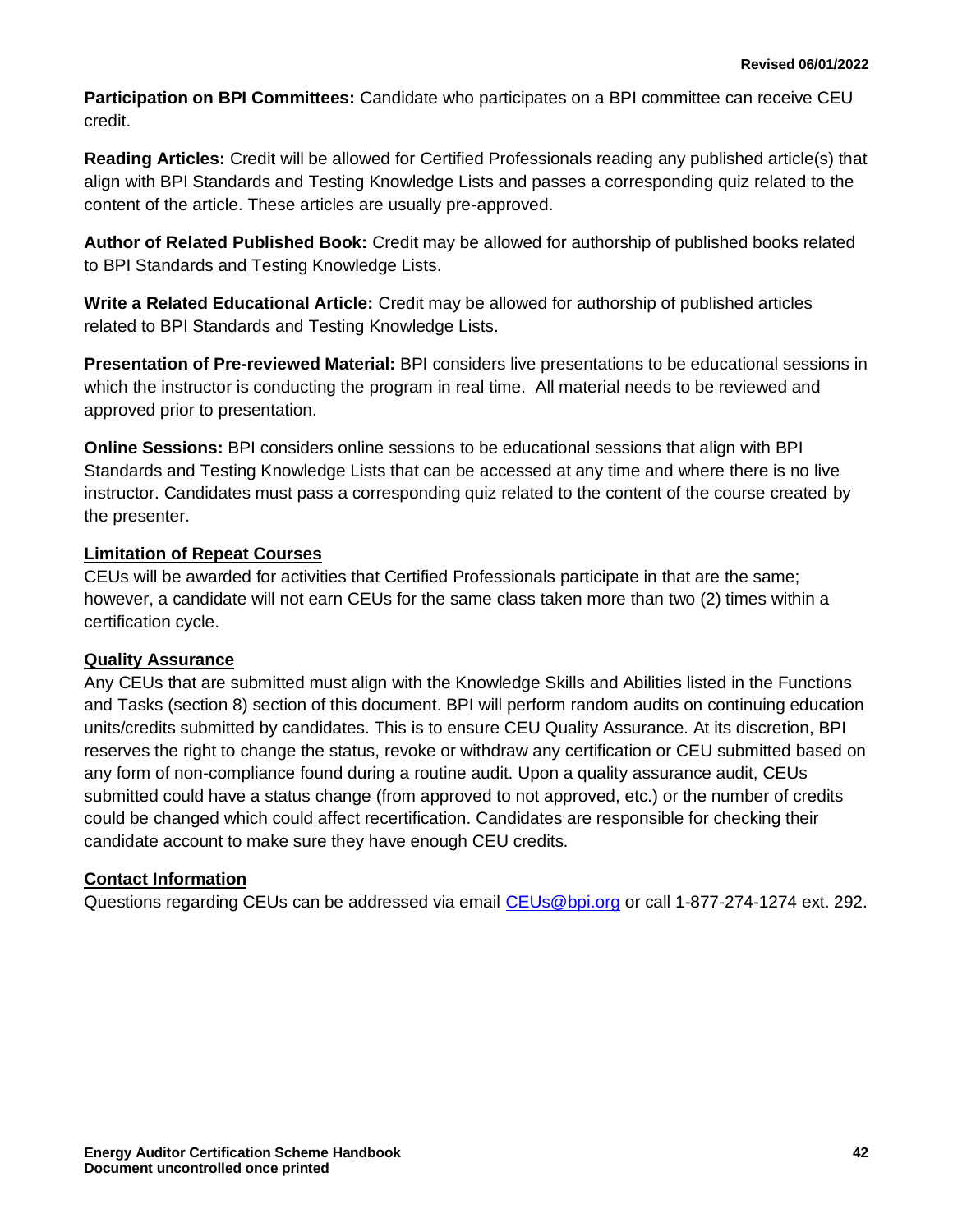### <span id="page-45-0"></span>**Terms and Definitions**

**Appeal –** Request by applicant, candidate or Certified Professional for reconsideration of any adverse decision made by the certification body related to her/his desired certification status.

**BPI National Standards** – The set of technical protocols and procedures that have been developed through an open, transparent, consensus based process and are intended to achieve a high quality of residential building performance. BPI is approved by the American National Standards Institute, Inc. (ANSI) as an accredited developer of American National Standards.

**Candidate –** Applicant who has fulfilled specified prerequisites, allowing his/her participation in the certification process.

**Certified Professional –** An individual who successfully passes the BPI online and field exam requirements for certification.

**Certification Process –** All activities by which a certification body establishes that a person fulfills specified competence requirements, including application, evaluation, decision on certification, surveillance and recertification, use of certificates and logos/marks.

**Certification Scheme –** Specific certification requirements related to specified categories of persons to which the same particular standards and rules, and the same procedures apply.

**Certification System –** Set of procedures and resources for carrying out the certification process as per a certification scheme, leading to the issue of a certificate of competence, including maintenance.

**Competence –** Demonstrated ability to apply knowledge and/or skills and, where relevant, demonstrated personal attributes, as defined in the certification scheme.

**Complaint –** Conformity assessment request by any organization or individual to a certification body, for corrective action relating to the activities of that body or to those of any of its customers.

**Continuing Education Units (CEUs)** – Coursework, seminars and educational activities (training and writing) pertaining to building science that can be used to further an individual's knowledge, skills and understanding of whole-house building science. Continuing Education Units (CEUs) can be applied toward recertification of earned BPI certifications.

**Evaluation –** Process that assesses a person's fulfillment of the requirements of the scheme, leading to a decision on certification.

**Exam –** Mechanism that is part of the evaluation, which measures a candidate's competence by one or more means such as online, oral, practical and observational.

**Essential Learnings –** Comprehensive list of Energy Auditor functions and tasks as determined by a job task analysis.

**Proctor –** Person with relevant technical and personal qualifications, competent to conduct and/or score an exam; an individual approved to administer BPI certification exams.

**Qualification –** Demonstration of personal attributes, education, training and/or work experience.